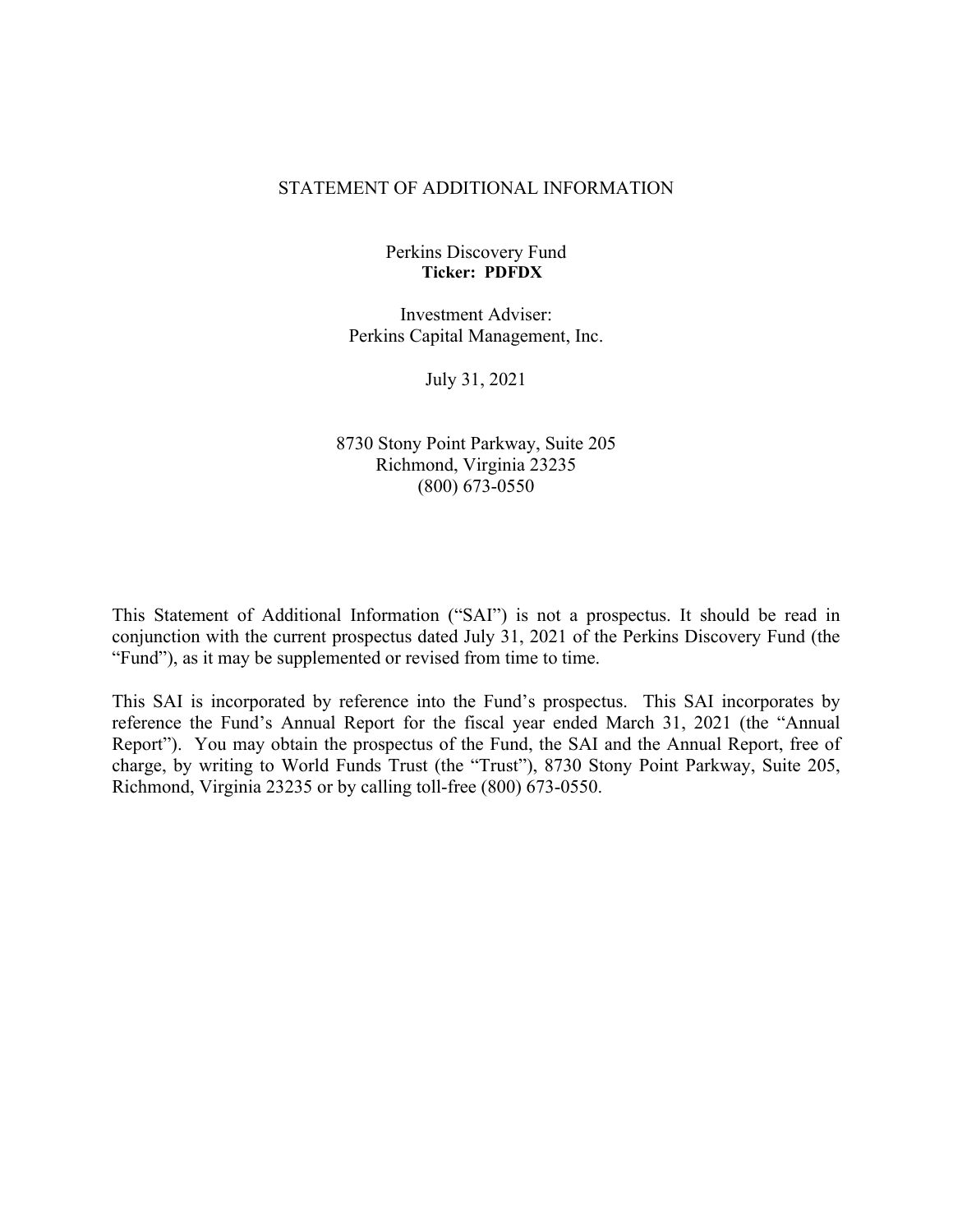# **TABLE OF CONTENTS**

| ADDITIONAL INFORMATION ABOUT INVESTMENT OBJECTIVES AND POLICIES1 |  |
|------------------------------------------------------------------|--|
|                                                                  |  |
|                                                                  |  |
|                                                                  |  |
|                                                                  |  |
|                                                                  |  |
|                                                                  |  |
|                                                                  |  |
|                                                                  |  |
|                                                                  |  |
|                                                                  |  |
|                                                                  |  |
|                                                                  |  |
|                                                                  |  |
|                                                                  |  |
|                                                                  |  |
|                                                                  |  |
|                                                                  |  |
|                                                                  |  |
|                                                                  |  |
|                                                                  |  |
|                                                                  |  |
|                                                                  |  |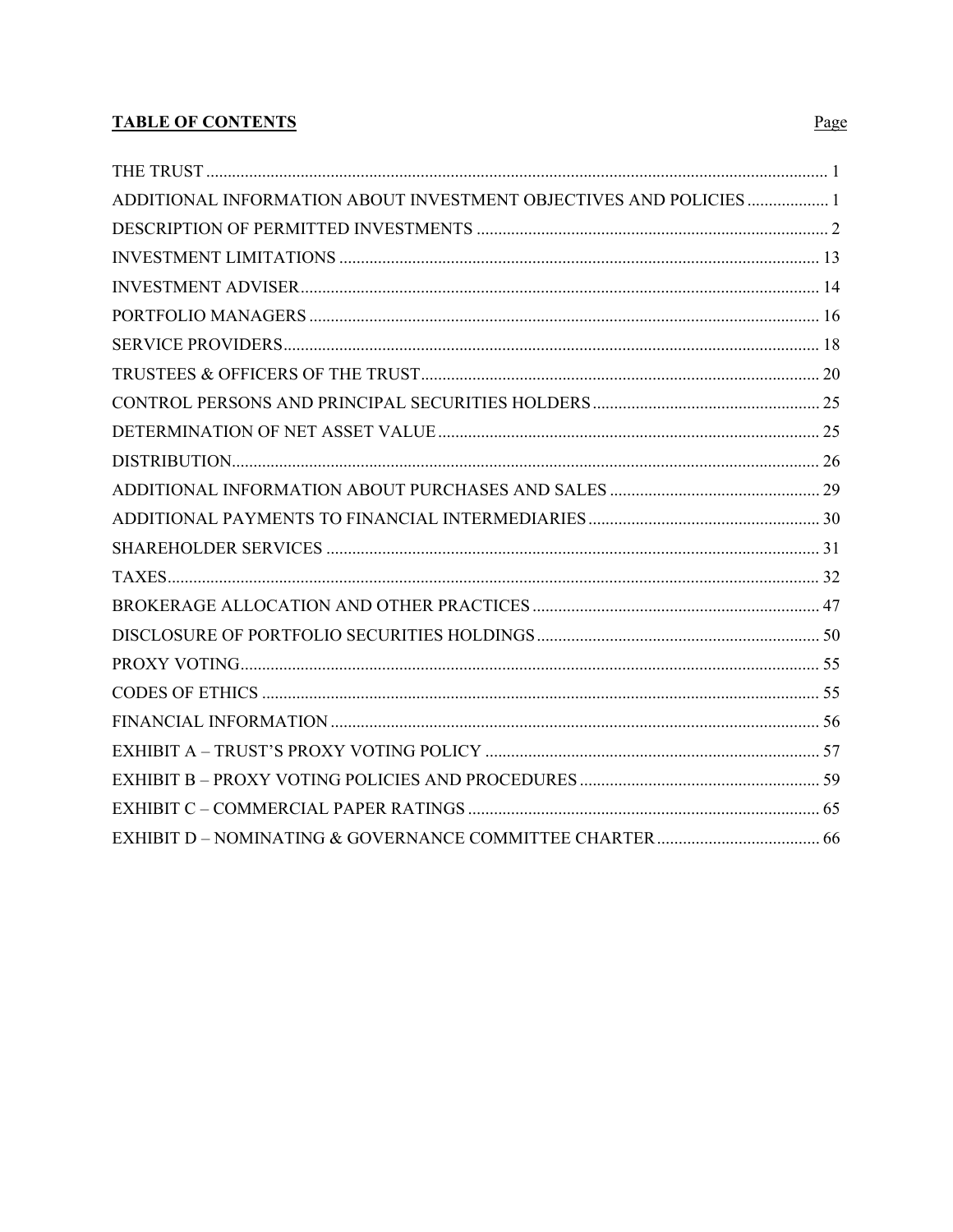#### **THE TRUST**

<span id="page-2-0"></span>**General.** World Funds Trust (the "Trust") was organized as a Delaware statutory trust on April 9, 2007. The Trust is an open-end management investment company registered under the Investment Company Act of 1940, as amended (the "1940 Act") and commonly known as a "mutual fund". The Declaration of Trust permits the Trust to offer separate series ("funds") of shares of beneficial interest ("shares"). The Trust reserves the right to create and issue shares of additional funds. Each fund is a separate mutual fund, and each share of each fund represents an equal proportionate interest in that fund. All consideration received by the Trust for shares of any fund and all assets of such fund belong solely to that fund and would be subject to liabilities related thereto. Each fund of the Trust pays its (i) operating expenses, including fees of its service providers, expenses of preparing prospectuses, proxy solicitation material and reports to shareholders, costs of custodial services and registering its shares under federal and state securities laws, pricing, insurance expenses, brokerage costs, interest charges, taxes and organization expenses; and (ii) pro rata share of the fund's other expenses, including audit and legal expenses. Expenses attributable to a specific fund shall be payable solely out of the assets of that fund. Expenses not attributable to a specific fund are allocated across all of the funds on the basis of relative net assets. The other funds of the Trust, other than the Fund, are described in separate prospectuses and statements of additional information.

**The Fund.** This SAI relates to the prospectus for the Fund, and should be read in conjunction with the applicable prospectus. This SAI is incorporated by reference into the Fund's prospectus. No investment in shares should be made without reading the prospectus. The Fund is a separate investment portfolio or series of the Trust. The Fund currently issues one class of shares.

Pursuant to a reorganization that took place on October 26, 2012, the Fund is the successor by merger to a series of Professionally Managed Portfolios ("Predecessor Fund"), a Massachusetts business trust. The Predecessor Fund had the same investment objectives and strategies and the same investment policies as the Fund. The Predecessor Fund commenced operations on April 9, 1998. The Fund's investment adviser is Perkins Capital Management, Inc. (the "Adviser").

## **ADDITIONAL INFORMATION ABOUT INVESTMENT OBJECTIVES AND POLICIES**

<span id="page-2-1"></span>The Fund's investment objective and principal investment strategies are described in the prospectus.

The Fund is diversified. This means that under the 1940 Act, the Fund must invest at least 75% of its assets in cash and cash items, U.S. government securities, investment company securities and other securities limited as to any one issuer to not more than 5% of the total assets of the investment company and not more than 10% of the voting securities of the issuer. Under applicable federal securities laws, the diversification of a mutual fund's holdings is measured at the time the fund purchases a security.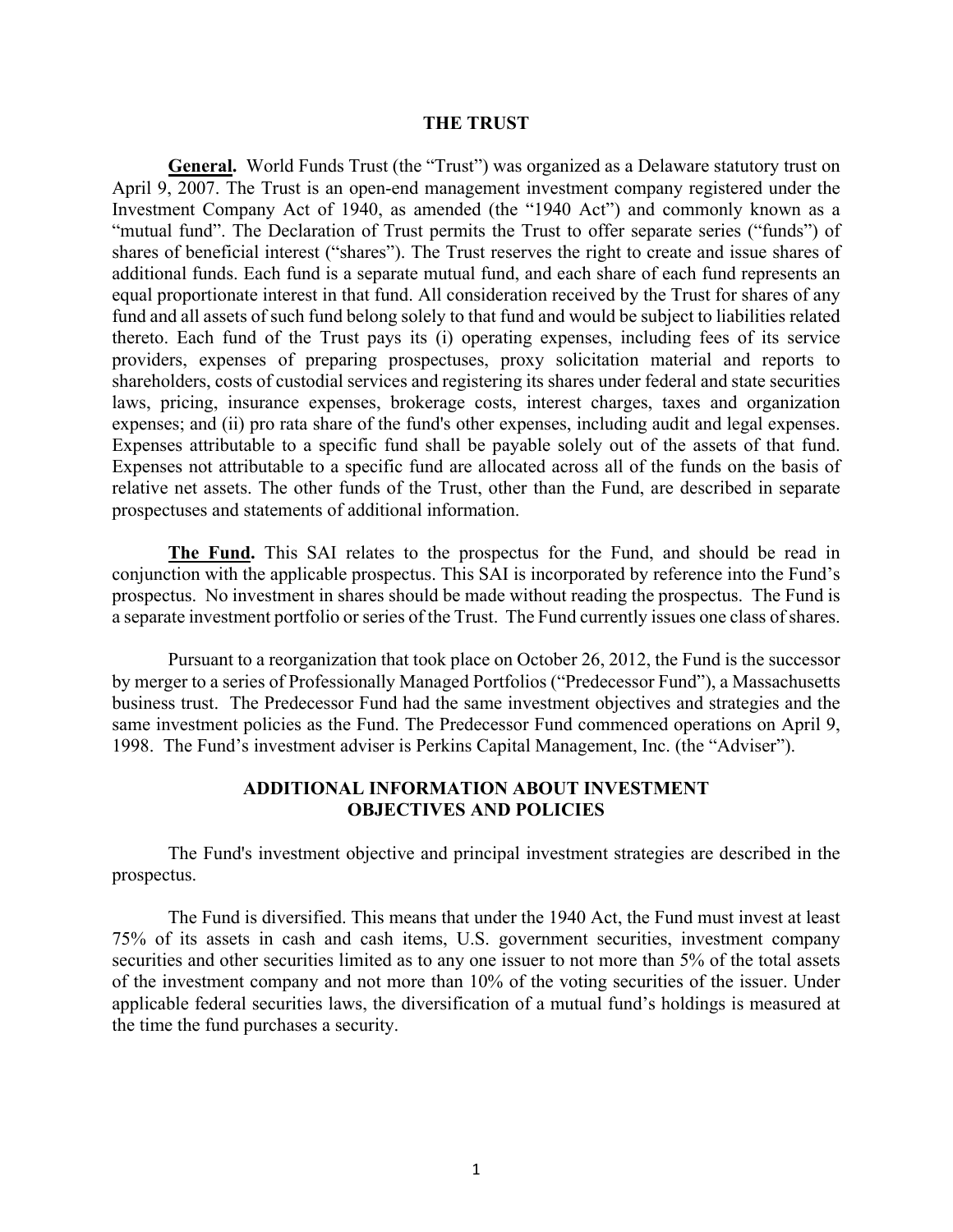However, if the Fund purchases a security and holds it for a period of time, the security may become a larger percentage of the Fund's total assets due to movements in the financial markets. If the market affects several securities held by the Fund, the Fund may have a greater percentage of its assets invested in securities of fewer issuers. In such case, the Fund would be subject to the risk that its performance may be hurt disproportionately by the poor performance of relatively few securities despite the Fund qualifying as a diversified fund under applicable federal securities laws. Furthermore, to the extent that these few securities represent a particular type of investment (e.g*.*, securities of small- or medium-size companies) the Fund would be disproportionately subject to the risks associated with that investment.

The following information supplements, and should be read in conjunction with, the prospectus. For a description of certain permitted investments discussed below, see "Description of Permitted Investments" in this SAI.

**Portfolio Turnover.** Average annual portfolio turnover rate is the ratio of the lesser of sales or purchases to the monthly average value of the portfolio securities owned during the year, excluding from both the numerator and the denominator all securities with maturities at the time of acquisition of one year or less. A higher portfolio turnover rate involves greater transaction expenses to the Fund and may result in the realization of net capital gains, which would be taxable to shareholders when distributed. The Adviser makes purchases and sales for the Fund's portfolio whenever necessary, in the Adviser's opinion, to meet the Fund's objective. During the Fund's fiscal year ended March 31, 2019, the Fund's portfolio turnover rate was 25.76% of the average value of its portfolio. During the Fund's fiscal year ended March 31, 2020, the Fund's portfolio turnover rate was 0.70% of the average value of its portfolio. During the Fund's most recent fiscal year ended March 31, 2021, the Fund's portfolio turnover rate was 46.80% of the average value of its portfolio.

#### **DESCRIPTION OF PERMITTED INVESTMENTS**

<span id="page-3-0"></span>The following discussion of investment techniques and instruments supplements, and should be read in conjunction with, the investment information in the Fund's prospectus. In seeking to meet its investment objective, the Fund may invest in any type of security whose characteristics are consistent with its investment programs described below.

**Equity Securities.** Common stocks, preferred stocks and convertible securities are examples of equity securities in which the Fund may invest.

All investments in equity securities are subject to market risks that may cause their prices to fluctuate over time. Historically, the equity markets have moved in cycles and the value of the securities in the Fund's portfolio may fluctuate substantially from day to day. Owning an equity security can also subject the Fund to the risk that the issuer may discontinue paying dividends.

Because the Fund invests in the equity securities of small-size companies, it will be exposed to the risks of smaller-sized companies. Small-size companies are defined as companies that are under \$1 billion in market cap. Small-size companies often have narrower markets for their goods and/or services and more limited managerial and financial resources than larger, more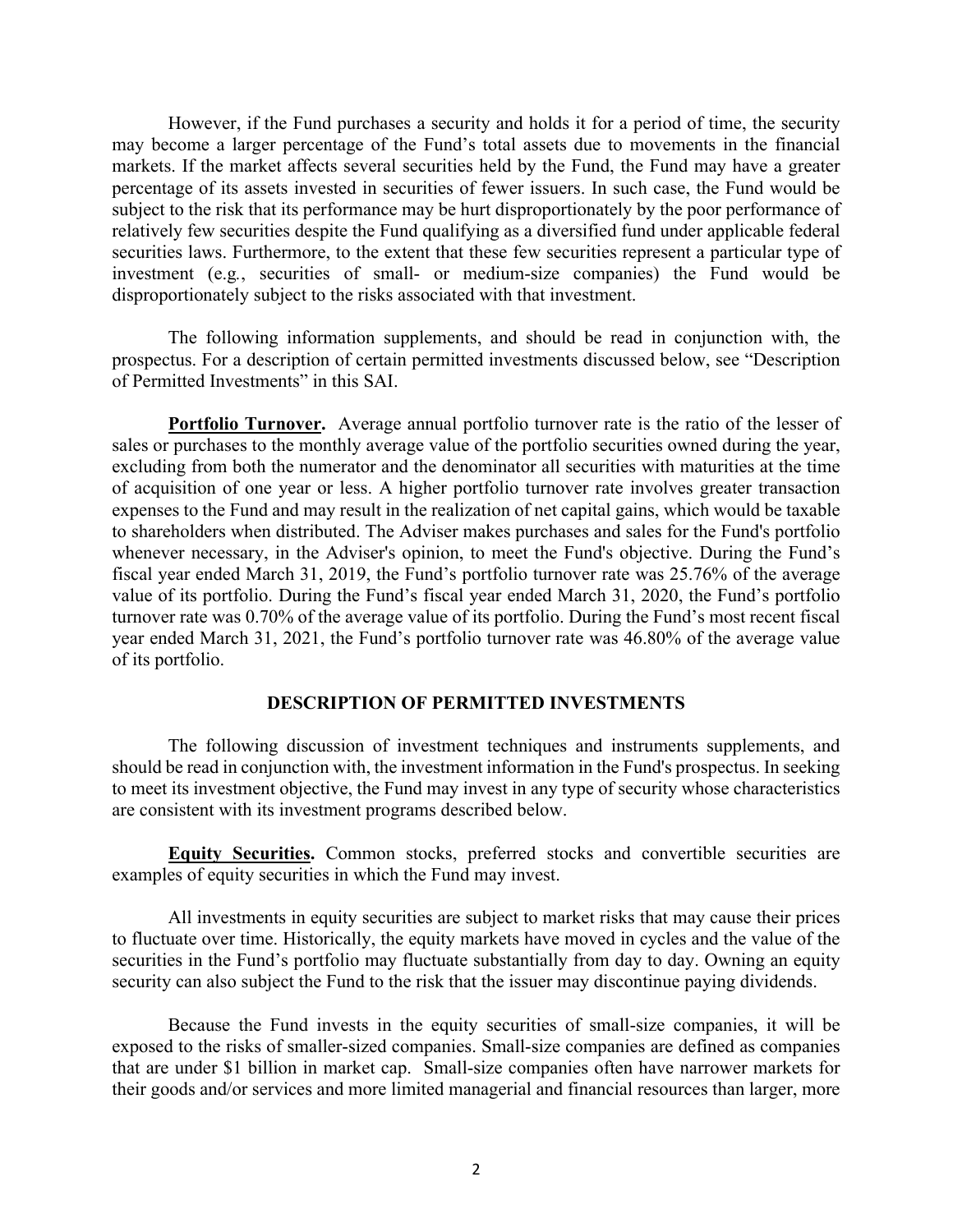established companies. Furthermore, those companies often have limited product lines, or services, markets, or financial resources, or are dependent on a small management group. In addition, because these stocks may not be well-known to the investing public, do not have significant institutional ownership, and are followed by relatively few security analysts, there will normally be less publicly available information concerning these securities compared to what is available for the securities of larger companies. Adverse publicity and investor perceptions, regardless of whether they are based on fundamental analysis, can decrease the value and liquidity of securities held by the Fund. As a result, as compared to larger-sized companies, the performance of smallersized companies can be more volatile and they face greater risk of business failure, which could increase the volatility of the Fund's portfolio.

The Fund may invest in companies that are unseasoned; that is, companies that have limited or unprofitable operating histories, limited financial resources, and inexperienced management. In addition, small and unseasoned companies often face competition from larger or more established firms that have greater resources. Securities of small and unseasoned companies are frequently traded in the over-the-counter market or on regional exchanges where low trading volumes may result in erratic or abrupt price movements. To dispose of these securities, the Fund may need to sell them over an extended period or below the original purchase price. Investments by the Fund in these small or unseasoned companies may also be regarded as speculative.

*Common Stock.* Common stocks represent a proportionate share of the ownership of a company and its value is based on the success of the company's business, any income paid to stockholders, the value of its assets, and general market conditions. In addition to the general risks set forth above, investments in common stocks are subject to the risk that in the event a company in which the Fund invests is liquidated, the holders of preferred stock and creditors of that company will be paid in full before any payments are made to the Fund as a holder of common stock. It is possible that all assets of that company will be exhausted before any payments are made to the Fund.

*Preferred Stock*. Preferred stocks are equity securities that often pay dividends at a specific rate and have a preference over common stocks with respect to the payment of dividends and liquidation of assets. Preferred stock is a blend of the characteristics of a bond and common stock. It can offer the higher yield of a bond and has priority over common stock in equity ownership, but does not have the seniority of a bond and, unlike common stock, its participation in the issuer's growth may be limited. Although the dividend is set at a fixed annual rate, in some circumstances it can be changed or omitted by the issuer.

*Convertible Securities*. The Fund may invest in convertible securities. Convertible securities (such as debt securities or preferred stock) may be converted into or exchanged for a prescribed amount of common stock of the same or different issuer within a particular period of time at a specified price or formula. A convertible security entitles the holder to receive interest paid or accrued on debt or dividends paid on preferred stock until the convertible stock matures or is redeemed, converted or exchanged. While no securities investment is without some risk, investments in convertible securities generally entail less risk than an issuer's common stock. However, the extent to which such risk is reduced depends in large measure upon the degree to which the convertible security sells above its value as a fixed income security. In addition to the general risk associated with equity securities discussed above, the market value of convertible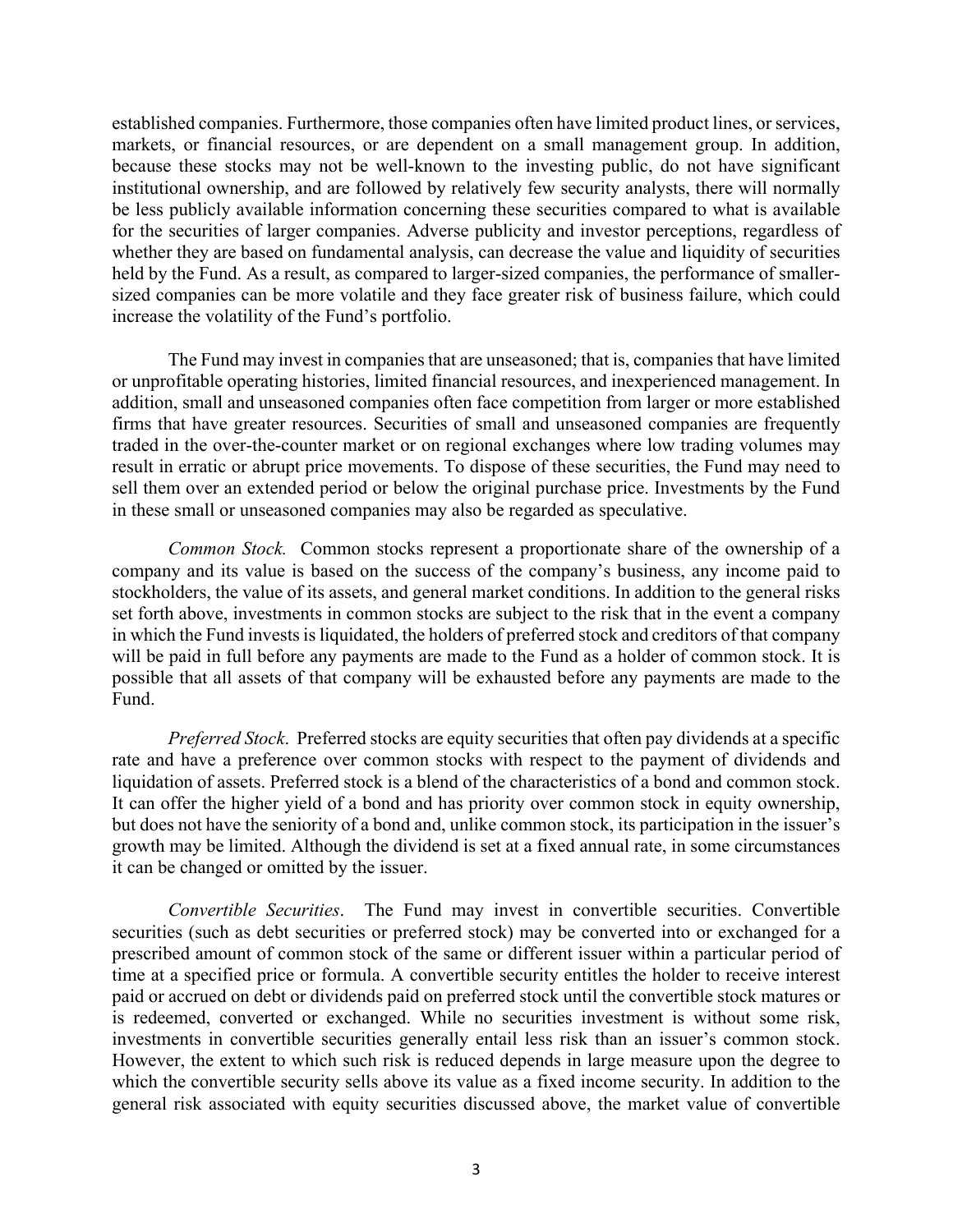securities is also affected by prevailing interest rates, the credit quality of the issuer and any call provisions. While convertible securities generally offer lower interest or dividend yields than nonconvertible debt securities of similar quality, they do enable the investor to benefit from increases in the market price of the underlying common stock.

**Warrants.** The Fund may also invest in warrants. A warrant gives the holder a right to purchase at any time during a specified period a predetermined number of shares of common stock at a fixed price. Unlike convertible debt securities or preferred stock, warrants do not pay a fixed dividend. Investments in warrants involve certain risks, including the possible lack of a liquid market for resale of the warrants, potential price fluctuations as a result of speculation or other factors, and failure of the price of the underlying security to reach or have reasonable prospects of reaching a level at which the warrant can be prudently exercised (in which event the warrant may expire without being exercised, resulting in a loss of the Fund's entire investment therein).

**Other Investment Companies.** The Fund may invest in the securities of other registered investment companies subject to the limitations of the 1940 Act, and subject to such investments being consistent with the overall objective and policies of the Fund. Investments in the securities of other investment companies may involve duplication of advisory fees and certain other expenses. By investing in another investment company, the Fund becomes a shareholder of that investment company. As a result, Fund shareholders indirectly will bear the Fund's proportionate share of the fees and expenses paid by shareholders of the other investment company, in addition to the fees and expenses Fund shareholders directly bear in connection with the Fund's own operations.

Section  $12(d)(1)(A)$  generally prohibits a fund from purchasing (1) more than 3% of the total outstanding voting stock of another fund; (2) securities of another fund having an aggregate value in excess of 5% of the value of the acquiring fund; and (3) securities of the other fund and all other funds having an aggregate value in excess of 10% of the value of the total assets of the acquiring fund. There are some exceptions, however, to these limitations pursuant to various rules promulgated by the Securities and Exchange Commission (the "SEC").

In accordance with Section  $12(d)(1)(F)$  and Rule 12d1-3 of the 1940 Act, the provisions of Section 12(d)(1) shall not apply to securities purchased or otherwise acquired by the Fund if (i) immediately after such purchase or acquisition not more than 3% of the total outstanding stock of such registered investment company is owned by the Fund and all affiliated persons of the Fund; and (ii) the Fund is not proposing to offer or sell any security issued by it through a principal underwriter or otherwise at a public or offering price including a sales load that exceeds the limits set forth in Rule 2830 of the Conduct Rules of the Financial Industry Regulatory Authority ("FINRA") applicable to a fund of funds (i.e., 8.5%).

**Exchange-Traded Funds ("ETFs").** The Fund may invest in ETFs. An ETF is an investment company whose goal is to track or replicate a desired index, such as a sector, market or global segment. ETFs are traded on exchanges and trade similarly to publicly-traded companies. ETFs also have risks and costs that are similar to publicly-traded companies. The goal of an ETF is to correspond generally to the price and yield performance, before fees and expenses of its underlying index. The risk of not correlating to the index is an additional risk borne by the investors of ETFs. Because ETFs trade on an exchange, they may not trade at net asset value ("NAV").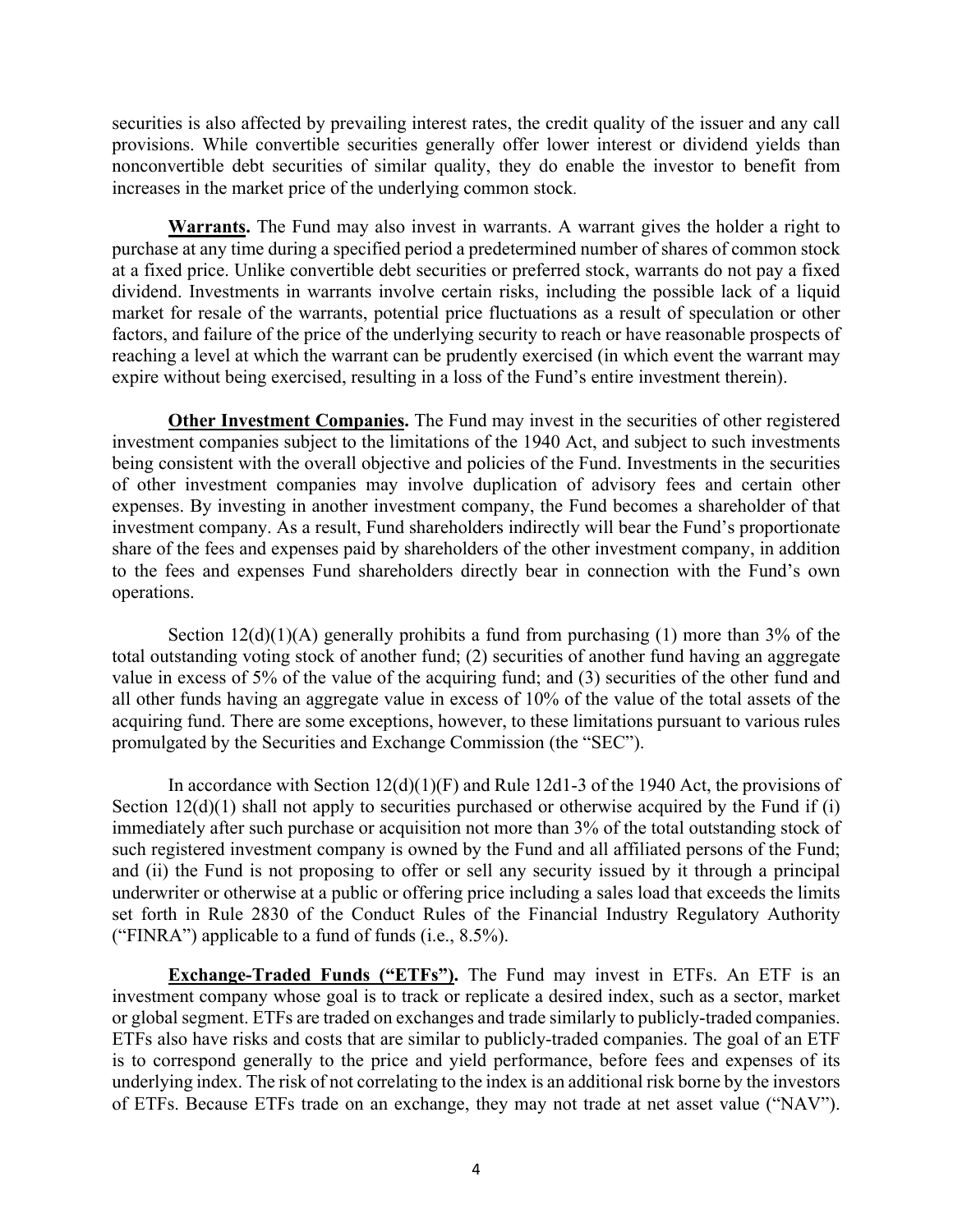Sometimes, the prices of ETFs may vary significantly from the NAVs of the ETF's underlying securities. Additionally, if the Fund elects to redeem its ETF shares rather than selling them on the secondary market, the Fund may receive the underlying securities which it must then sell in order to obtain cash. Additionally, when the Fund invests in ETFs, shareholders of the Fund bear their proportionate share of the underlying ETF's fees and expenses.

Investments in ETFs involve certain inherent risks generally associated with investments in a broadly-based portfolio of stocks, including risks that: (1) the general level of stock prices may decline, thereby adversely affecting the value of each unit of the ETF or other instrument; (2) an ETF may not fully replicate the performance of its benchmark index because of the temporary unavailability of certain index securities in the secondary market or discrepancies between the ETF and the index with respect to the weightings of securities or number of stocks held; (3) an ETF may also be adversely affected by the performance of the specific index, market sector or group of industries on which it is based; and (4) an ETF may not track an index as well as a traditional index mutual fund because ETFs are valued by the market and, therefore, there may be a difference between the market value and the ETF's net asset value. Additionally, investments in fixed income ETFs involve certain inherent risks generally associated with investments in fixed income securities, including the risk of fluctuation in market value based on interest rates rising or declining and risks of a decrease in liquidity, such that no assurances can be made that an active trading market for underlying ETFs will be maintained.

Certain ETFs may not produce qualifying income for purposes of the "90% Test" (as defined below under the heading "Taxes") which must be met in order for the Fund to maintain its status as a regulated investment company under the Internal Revenue Code of 1986, as amended (the "Internal Revenue Code"). If one or more ETFs generates more non-qualifying income for purposes of the 90% Test than the Fund's portfolio management expects, it could cause the Fund to inadvertently fail the 90% Test thereby causing the Fund to inadvertently fail to qualify as a regulated investment company under the Internal Revenue Code.

**Repurchase Agreements.** The Fund may enter into repurchase agreements. Pursuant to such agreements, the Fund acquires securities from financial institutions such as banks and brokerdealers as are deemed to be creditworthy by the Adviser, subject to the seller's agreement to repurchase and the Fund's agreement to resell such securities at a mutually agreed upon date and price. The repurchase price generally equals the price paid by the Fund plus interest negotiated on the basis of current short-term rates (which may be more or less than the rate on the underlying portfolio security). The seller under a repurchase agreement will be required to maintain the value of the underlying securities at not less than 102% of the repurchase price under the agreement. If the seller defaults on its repurchase obligation, the Fund will suffer a loss to the extent that the proceeds from a sale of the underlying securities are less than the repurchase price under the agreement. Bankruptcy or insolvency of such a defaulting seller may cause the Fund's rights with respect to such securities to be delayed or limited. Repurchase agreements are considered to be loans under the 1940 Act.

The Fund may not enter into a repurchase agreement with more than seven days to maturity if, as a result, more than 15% of the value of its net assets would be invested in illiquid securities including such repurchase agreements. The Fund may engage in repurchase agreement transactions to the maximum extent permitted by applicable law.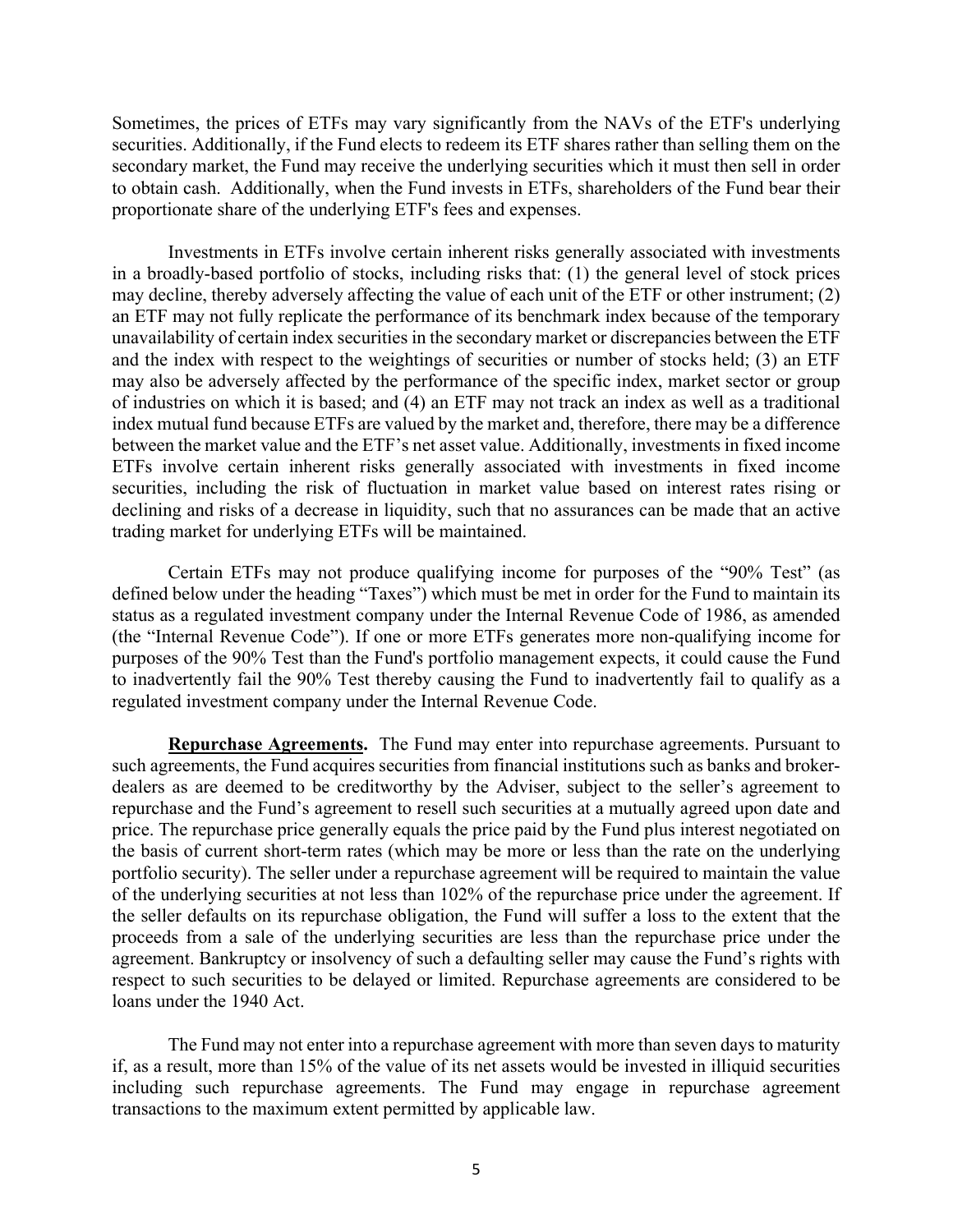**Illiquid Securities.** The Fund may not invest more than 15% of the value of its net assets in securities that may be considered illiquid, by virtue of the absence of a readily available market, legal or contractual restrictions on resale, or other factors limiting the marketability of the security. Generally, an illiquid security is any security that the Fund reasonably expects cannot be sold or disposed of in current market conditions in seven calendar days or less without the sale or disposition significantly changing the market value of the security. The Adviser will monitor the amount of illiquid securities in the Fund's portfolio, under the supervision of the Board of Trustees of the Trust (the "Board"), to ensure compliance with this investment restriction.

Historically, illiquid securities have included securities subject to contractual or legal restrictions on resale because they have not been registered under the Securities Act of 1933, as amended (the "Securities Act"), securities which are otherwise not readily marketable and repurchase agreements having a maturity of longer than seven days. Securities which have not been registered under the Securities Act are referred to as private placement or restricted securities and are purchased directly from the issuer or in the secondary market. Mutual funds do not typically hold a significant amount of these restricted or other illiquid securities because of the potential for delays on resale and uncertainty in valuation. Limitations on resale may have an adverse effect on the marketability of portfolio securities and the Fund might be unable to dispose of restricted or other illiquid securities promptly or at reasonable prices and might thereby experience difficulty satisfying redemption requests within seven days. The Fund might also have to register such restricted securities in order to dispose of them, resulting in additional expense and delay. Adverse market conditions could impede such a public offering of securities.

**Restricted Securities.** The Fund may invest in securities that are subject to restrictions on resale because they have not been registered under the Securities Act. These securities are sometimes referred to as private placements. Although securities which may be resold only to "qualified institutional buyers" in accordance with the provisions of Rule 144A under the Securities Act are technically considered "restricted securities," the Fund may purchase Rule 144A securities without regard to the limitation on investments in illiquid securities described above in the "Illiquid Securities" section, provided that a determination is made that such securities have a readily available trading market. The Fund may also purchase certain commercial paper issued in reliance on the exemption from regulations in Section 4(2) of the Securities Act ("4(2) Paper"). The Adviser will determine the liquidity of Rule 144A securities and 4(2) Paper under the supervision of the Board. The liquidity of Rule 144A securities and 4(2) Paper will be monitored by the Adviser, and if as a result of changed conditions it is determined that a Rule 144A security or 4(2) Paper is no longer liquid, the Fund's holdings of illiquid securities will be reviewed to determine what, if any, action is required to assure that the Fund does not exceed its applicable percentage limitation for investments in illiquid securities. Limitations on the resale of restricted securities may have an adverse effect on the marketability of portfolio securities and the Fund might be unable to dispose of restricted securities promptly or at reasonable prices and might thereby experience difficulty satisfying redemption requirements. The Fund might also have to register such restricted securities in order to dispose of them, resulting in additional expense and delay. Adverse market conditions could impede such a public offering of securities.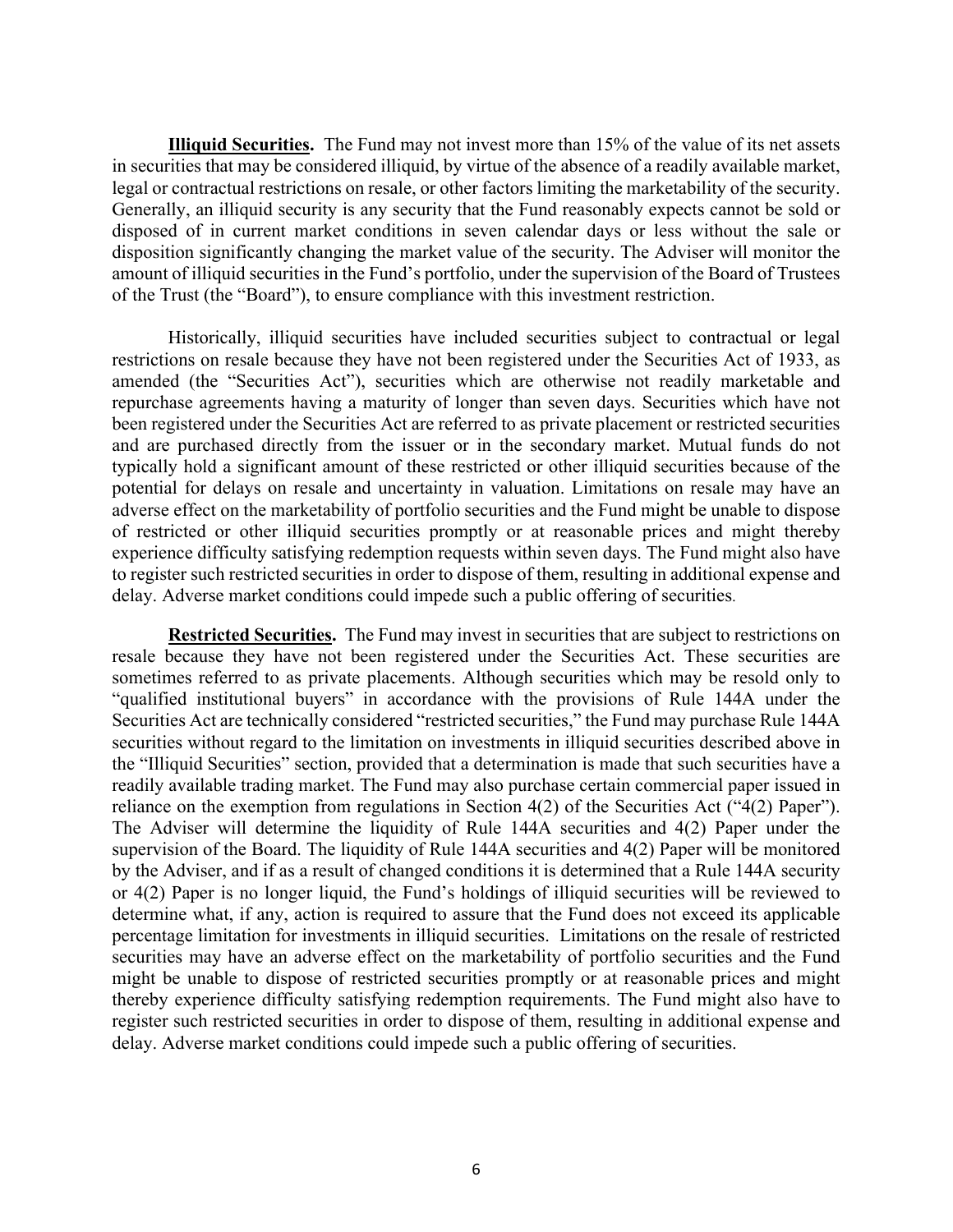**When-Issued Securities.** The Fund is authorized to purchase securities on a "whenissued" basis. The price of such securities, which may be expressed in yield terms, is fixed at the time the commitment to purchase is made, but delivery and payment for the when-issued securities take place at a later date. Normally, the settlement date occurs within one month of the purchase; during the period between purchase and settlement, no payment is made by the Fund to the issuer and no interest accrues to the Fund. To the extent that assets of the Fund are held in cash pending the settlement of a purchase of securities, the Fund would earn no income; however, it is the Fund's intention to be fully invested to the extent practicable and subject to the policies stated above. While when-issued securities may be sold prior to the settlement date, any purchase of such securities would be made with the purpose of actually acquiring them unless a sale appears desirable for investment reasons. At the time the Fund makes the commitment to purchase a security on a when-issued basis, it will record the transaction and reflect the value of the security in determining its NAV. The market value of the when-issued securities may be more or less than the purchase price. The Fund does not believe that its NAV or income will be adversely affected by its purchase of securities on a when-issued basis. The Fund will segregate liquid assets with its custodian equal in value to commitments for when-issued securities. Such segregated assets either will mature or, if necessary, be sold on or before the settlement date.

**Securities Lending.** The Fund may lend securities from its portfolio to brokers, dealers and financial institutions (but not individuals) in order to increase the return on its portfolio. The SEC currently requires that the following conditions must be met whenever the Fund's portfolio securities are loaned: (1) the Fund must receive at least 100% cash collateral from the borrower; (2) the borrower must increase such collateral whenever the market value of the securities rises above the level of such collateral; (3) the Fund must be able to terminate the loan at any time; (4) the Fund must receive reasonable interest on the loan, as well as any dividends, interest or other distributions on the loaned securities, and any increase in market value; (5) the Fund may pay only reasonable custodian fees approved by the Board in connection with the loan; (6) while voting rights on the loaned securities may pass to the borrower, the Board be able to recall the loaned securities in time to vote or consent whenever a material event will occur affecting the loaned securities, and (7) the Fund may not loan its portfolio securities so that the value of the loaned securities is more than one-third of its total asset value, including collateral received from such loans. These conditions may be subject to future modification. Such loans will be terminable at any time upon specified notice. The Fund might experience the risk of loss if the institution with which it has engaged in a portfolio loan transaction breaches its agreement with the Fund. In addition, the Fund will not enter into any portfolio security lending arrangement having a duration of longer than one year. The principal risk of securities lending is potential default or insolvency of the borrower. In either of these cases, the Fund could experience delays in recovering securities or collateral or could lose all or part of the value of the loaned securities.

Any loans of portfolio securities are fully collateralized based on values that are markedto-market daily. Any securities that the Fund may receive as collateral will not become part of the Fund's investment portfolio at the time of the loan and, in the event of a default by the borrower, the Fund will, if permitted by law, dispose of such collateral except for such part thereof that is a security in which the Fund is permitted to invest. During the time securities are on loan, the borrower will pay the Fund any accrued income on those securities, and the Fund may invest the cash collateral and earn income or receive an agreed-upon fee from a borrower that has delivered cash-equivalent collateral. All investments made with the collateral are subject to the risks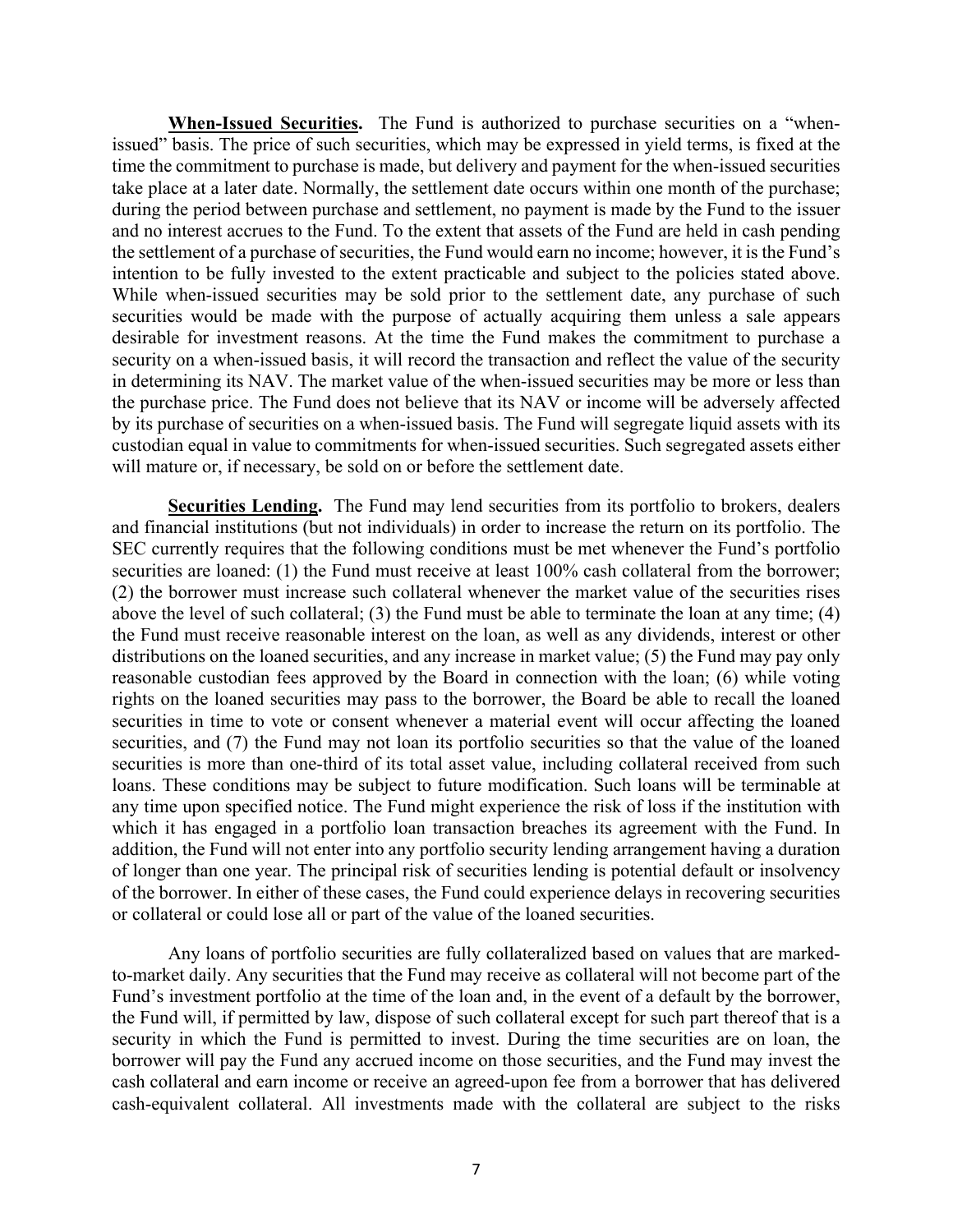associated with such investments. If such investments lose value, the Fund will have to cover the loss when repaying the collateral.

It is not anticipated that the Fund will loan more than 5% of the value of its portfolio securities.

**Short Sales.** The Fund may seek to hedge investments or realize additional gains through short sales. The Fund may make short sales, which are transactions in which the Fund sells a security it does not own, in anticipation of a decline in the market value of that security. To complete such a transaction, the Fund must borrow the security to make delivery to the buyer. The Fund then is obligated to replace the security borrowed by purchasing it at the market price at or prior to the time of replacement. The price at such time may be more or less than the price at which the security was sold by the Fund. Until the security is replaced, the Fund is required to repay the lender any dividends or interest that accrues during the period of the loan. To borrow the security, the Fund also may be required to pay a premium, which would increase the cost of the security sold. The net proceeds of the short sale will be retained by the broker, to the extent necessary to meet margin requirements, until the short position is closed out. The Fund also will incur transaction costs in effecting short sales.

The Fund will incur a loss as a result of the short sale if the price of the security increases between the date of the short sale and the date on which the Fund replaces the borrowed security. The Fund will realize a gain if the security declines in price between those dates. The amount of any gain will be decreased, and the amount of any loss increased by the amount of the premium, dividends, interest, or expenses that the Fund may be required to pay in connection with a short sale.

No securities will be sold short if, after effect is given to any such short sale, the total market value of all securities sold short would exceed 25% of the value of the Fund's net assets.

Whenever the Fund engages in short sales, its custodian will segregate liquid assets equal to the difference between (a) the market value of the securities sold short at the time they were sold short and (b) any assets required to be deposited with the broker in connection with the short sale (not including the proceeds from the short sale). The segregated assets are marked-to-market daily, provided that at no time will the amount deposited in it plus the amount deposited with the broker is less than the market value of the securities at the time they were sold short.

**Leverage Through Borrowing.** The Fund may borrow money for leveraging purposes. The use of borrowing by the Fund involves special risk considerations that may not be associated with other funds having similar objectives and policies. Since substantially all of the Fund's assets fluctuate in value, while the interest obligation resulting from a borrowing will be fixed by the terms of the Fund's agreement with its lender, the Fund's NAV will tend to increase more when its portfolio securities increase in value and to decrease more when its portfolio assets decrease in value than would otherwise be the case if the Fund did not borrow funds. In addition, interest costs on borrowings may fluctuate with changing market rates of interest and may partially offset or exceed the return earned on borrowed funds. Under adverse market conditions, the Fund might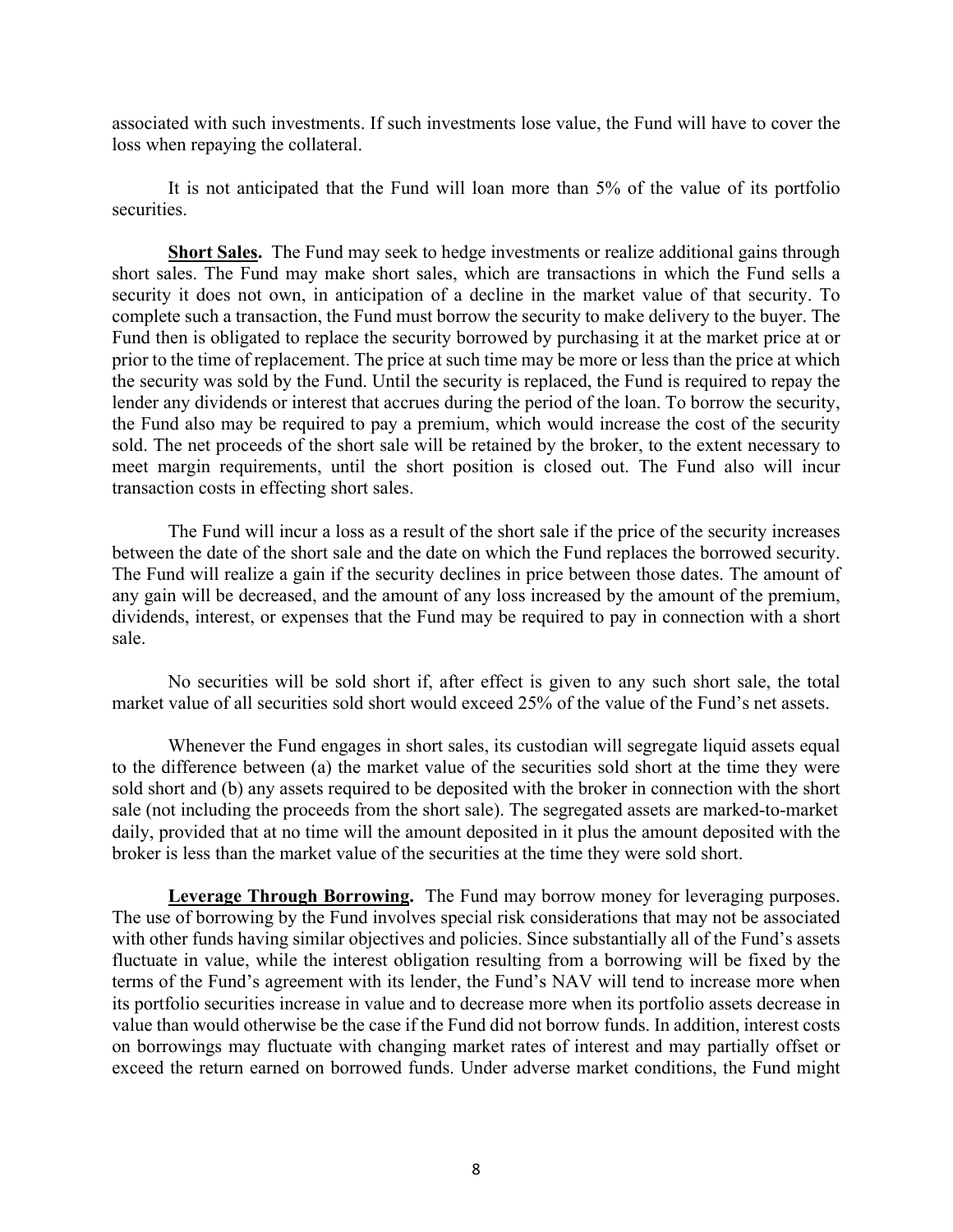have to sell portfolio securities to meet interest or principal payments at a time when fundamental investment considerations would not favor such sales.

**Foreign Investments.** The Fund may invest up to 10% of its net assets in U.S. dollar denominated securities of foreign issuers, including depositary receipts. In determining whether an issuer is foreign, the Adviser will consider various factors including where the company is headquartered, where the company's principal operations are located, where the company's revenues are derived, where the principal trading market is located and the country in which the company is legally organized. The weight given to each of these factors will vary depending upon the circumstances. Investments in foreign securities may involve a greater degree of risk than those in domestic securities.

*American Depositary Receipts, European Depositary Receipts and Global Depositary Receipts.* Among the means through which the Fund may invest in foreign securities is the purchase of American Depositary Receipts ("ADRs"), European Depositary Receipts ("EDRs"), and Global Depositary Receipts ("GDRs"). Generally, ADRs, in registered form, are denominated in U.S. dollars and are designed for use in the U.S. securities markets, while EDRs and GDRs, in bearer form, may be denominated in other currencies and are designed for use in European securities markets. ADRs are receipts typically issued by a U.S. bank or trust company evidencing ownership of the underlying securities. EDRs and GDRs are European and Global receipts evidencing a similar arrangement. ADRs, EDRs, and GDRs may be purchased through "sponsored" or "unsponsored" facilities. A sponsored facility is established jointly by the issuer of the underlying security and a depositary, whereas a depositary may establish an unsponsored facility without participation by the issuer of the depositary security. Holders of unsponsored depositary receipts generally bear all the costs of such facilities and the depositary of an unsponsored facility frequently is under no obligation to distribute shareholder communications received from the issuer of the deposited security or to pass through voting rights to the holders of such receipts of the deposited securities.

*Risks of Foreign Securities.* Investing in foreign securities involves certain risks not ordinarily associated with investments in securities of domestic issuers. Foreign securities markets have, for the most part, substantially less volume than the U.S. markets and securities of many foreign companies are generally less liquid and their prices more volatile than securities of U.S. companies. There is generally less government supervision and regulation of foreign exchanges, brokers and issuers than in the U.S. The rights of investors in certain foreign countries may be more limited than those of shareholders of U.S. issuers and the Fund may have greater difficulty taking appropriate legal action to enforce its rights in a foreign court than in a U.S. court. Investing in foreign securities also involves risks associated with government, economic, monetary, and fiscal policies (such as the adoption of protectionist trade measures) possible foreign withholding taxes on dividends and interest payable to the Fund, possible taxes on trading profits, inflation, and interest rates, economic expansion or contraction, and global or regional political, economic or banking crises. Furthermore, there is the risk of possible seizure, nationalization or expropriation of the foreign issuer or foreign deposits and the possible adoption of foreign government restrictions such as exchange controls. Also, foreign issuers are not necessarily subject to uniform accounting, auditing and financial reporting standards, practices and requirements comparable to those applicable to domestic issuers and as a result, there may be less publicly available information on such foreign issuers than is available from a domestic issuer.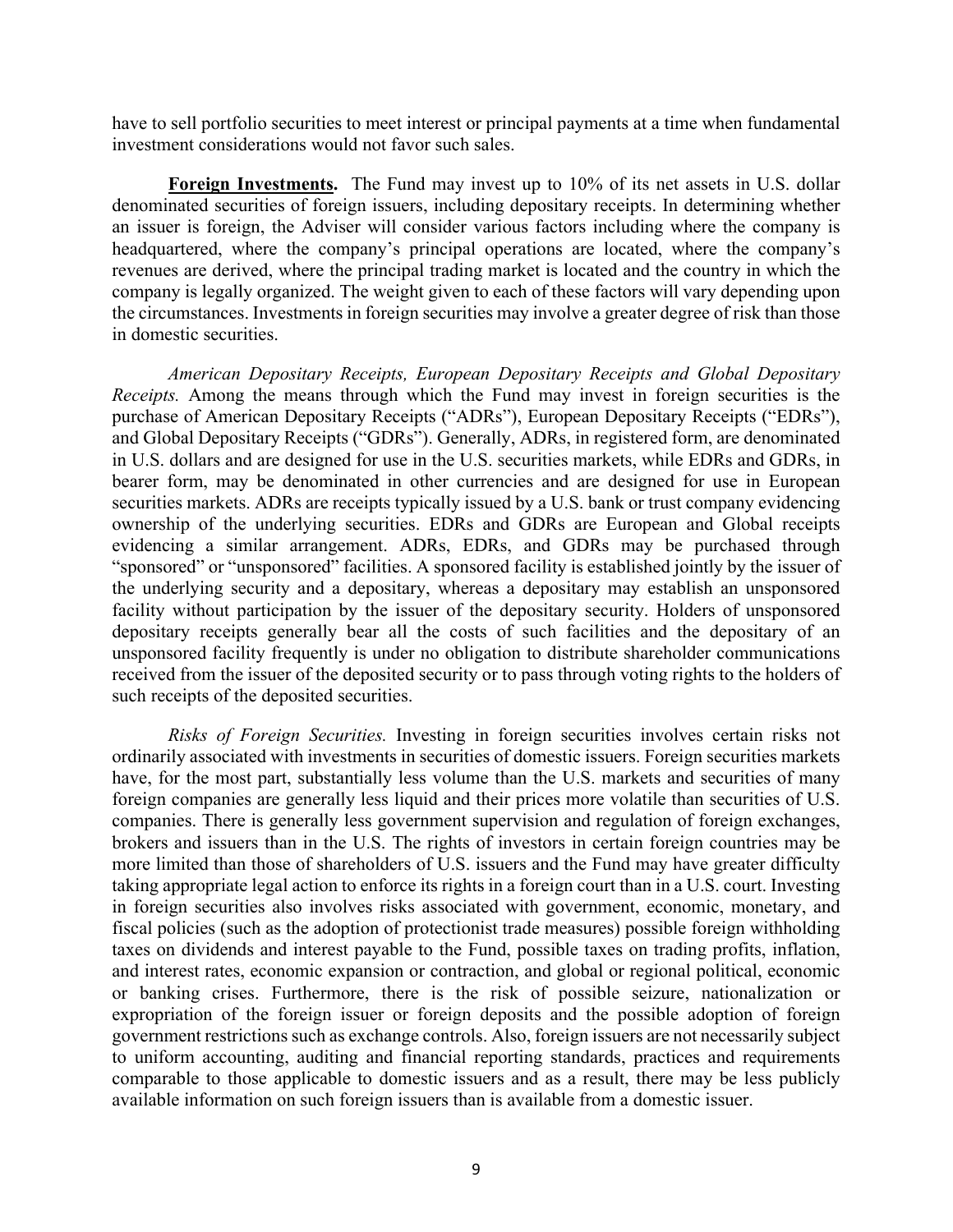In addition, the Fund may invest up to 5% of its net assets in foreign securities of companies that are located in developing or emerging markets. Investing in securities of issuers located in these markets may pose greater risks not typically associated with investing in more established markets such as increased risk of social, political and economic instability. Emerging market countries typically have smaller securities markets than developed countries and therefore less liquidity and greater price volatility than more developed markets. Securities traded in emerging markets may also be subject to risks associated with the lack of modern technology, poor infrastructures, the lack of capital base to expand business operations and the inexperience of financial intermediaries, custodians and transfer agents. Emerging market countries are also more likely to impose restrictions on the repatriation of an investor's assets and even where there is no outright restriction on repatriation, the mechanics of repatriations may delay or impede the Fund's ability to obtain possession of its assets. As a result, there may be an increased risk or price volatility associated with the Fund's investments in emerging market countries, which may be magnified by currency fluctuations.

Dividends and interest payable on the Fund's foreign securities may be subject to foreign withholding tax. The Fund may also be subject to foreign taxes on its trading profits. Some countries may also impose a transfer or stamp duty on certain securities transactions. The imposition of these taxes will increase the cost to the Fund of investing in those countries that impose these taxes. To the extent such taxes are not offset by credits or deductions available to shareholders in the Fund under U.S. tax law, they will reduce the net return to the Fund's shareholders. It is not anticipated that the Fund will be eligible to pass through to shareholders a federal tax credit or federal tax deduction related to any foreign taxes borne by the Fund.

To the extent the Fund invests in securities denominated in foreign currencies, the Fund will be subject to the risk that a change in the value of any such currency against the U.S. dollar will result in a corresponding change in the U.S. dollar value of the Fund's assets denominated in that currency. Investing in foreign denominated securities may also result in transaction costs incurred in connection with conversions between various currencies. In addition, only a limited market currently exists for hedging transactions relating to currencies in certain emerging markets and securities transactions undertaken in foreign markets may not be settled promptly, subjecting the Fund to the risk of fluctuating currency exchange rates pending settlement.

**Options on Securities.** Although it has no present intention of doing so, the Fund reserves the right to engage in certain purchases and sales of options on securities. The Fund may write (i.e*.*, sell) call options ("calls") on equity securities if the calls are "covered" throughout the life of the option. A call is "covered" if the Fund owns the optioned securities. When the Fund writes a call, it receives a premium and gives the purchaser the right to buy the underlying security at any time during the call period at a fixed exercise price regardless of market price changes during the call period. If the call is exercised, the Fund will forego any gain from an increase in the market price of the underlying security over the exercise price.

The Fund may purchase a call on securities to effect a "closing purchase transaction" which is the purchase of a call covering the same underlying security and having the same exercise price and expiration date as a call previously written by the Fund on which it wishes to terminate its obligation. If the Fund is unable to effect a closing purchase transaction, it will not be able to sell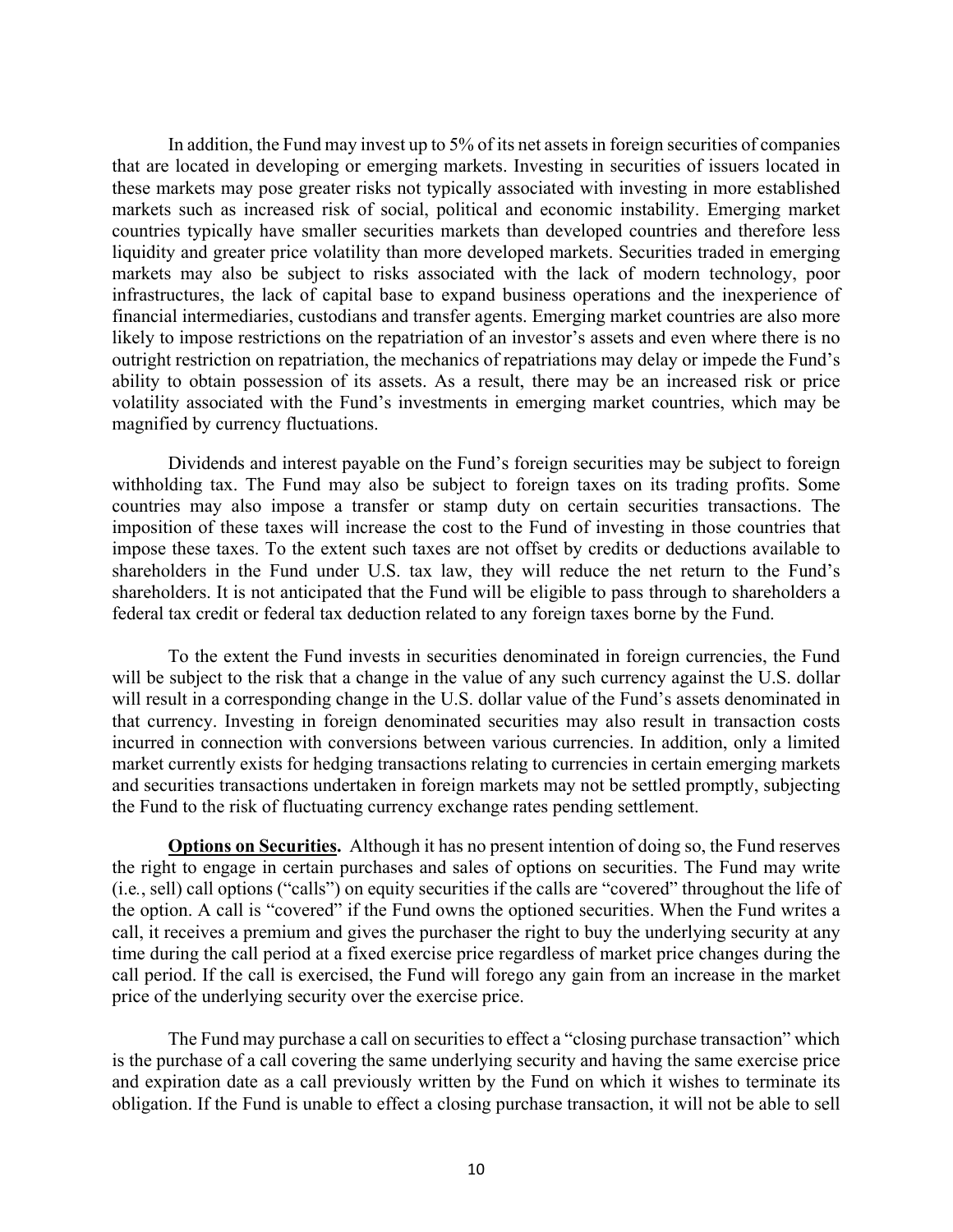the underlying security until the call previously written by the Fund expires (or until the call is exercised and the Fund delivers the underlying security).

The Fund also may write and purchase put options ("puts"). When the Fund writes a put, it receives a premium and gives the purchaser of the put the right to sell the underlying security to the Fund at the exercise price at any time during the option period. When the Fund purchases a put, it pays a premium in return for the right to sell the underlying security at the exercise price at any time during the option period. If any put is not exercised or sold, it will become worthless on its expiration date. When the Fund writes a put, it will maintain at all times during the option period, in a segregated account, liquid assets equal in value to the exercise price of the put.

The Fund's option positions may be closed out only on an exchange that provides a secondary market for options of the same series, but there can be no assurance that a liquid secondary market will exist at a given time for any particular option.

The Fund's custodian, or a securities depository acting for them, generally acts as escrow agent as to the securities on which the Fund has written puts or calls, or as to other securities acceptable for such escrow so that no margin deposit is required of the Fund. Until the underlying securities are released from escrow, they cannot be sold by the Fund.

In the event of a shortage of the underlying securities deliverable on exercise of an option, the Options Clearing Corporation has the authority to permit other, generally comparable securities to be delivered in fulfillment of option exercise obligations. If the Options Clearing Corporation exercises its discretionary authority to allow such other securities to be delivered, it may also adjust the exercise prices of the affected options by setting different prices at which otherwise ineligible securities may be delivered. As an alternative to permitting such substitute deliveries, the Options Clearing Corporation may impose special exercise settlement procedures.

The hours of trading for options may not conform to the hours during which the underlying securities are traded. To the extent that the options markets close before the markets for the underlying securities, significant price and rate movements may take place in the underlying markets that cannot be reflected in the options markets. The purchase of options is a highly specialized activity which involves investment techniques and risks different from those associated with ordinary portfolio securities transactions.

**Short-Term Investments.** The Fund may invest in any of the following securities and instruments:

*Certificates of Deposit, Bankers' Acceptances and Time Deposits.* The Fund may hold certificates of deposit, bankers' acceptances and time deposits. Certificates of deposit are negotiable certificates issued against funds deposited in a commercial bank for a definite period of time and earning a specified return. Bankers' acceptances are negotiable drafts or bills of exchange, normally drawn by an importer or exporter to pay for specific merchandise, which are "accepted" by a bank, meaning in effect that the bank unconditionally agrees to pay the face value of the instrument on maturity. Certificates of deposit and bankers' acceptances acquired by the Fund will be dollar-denominated obligations of domestic banks, savings and loan associations or financial institutions which, at the time of purchase, have capital, surplus and undivided profits in excess of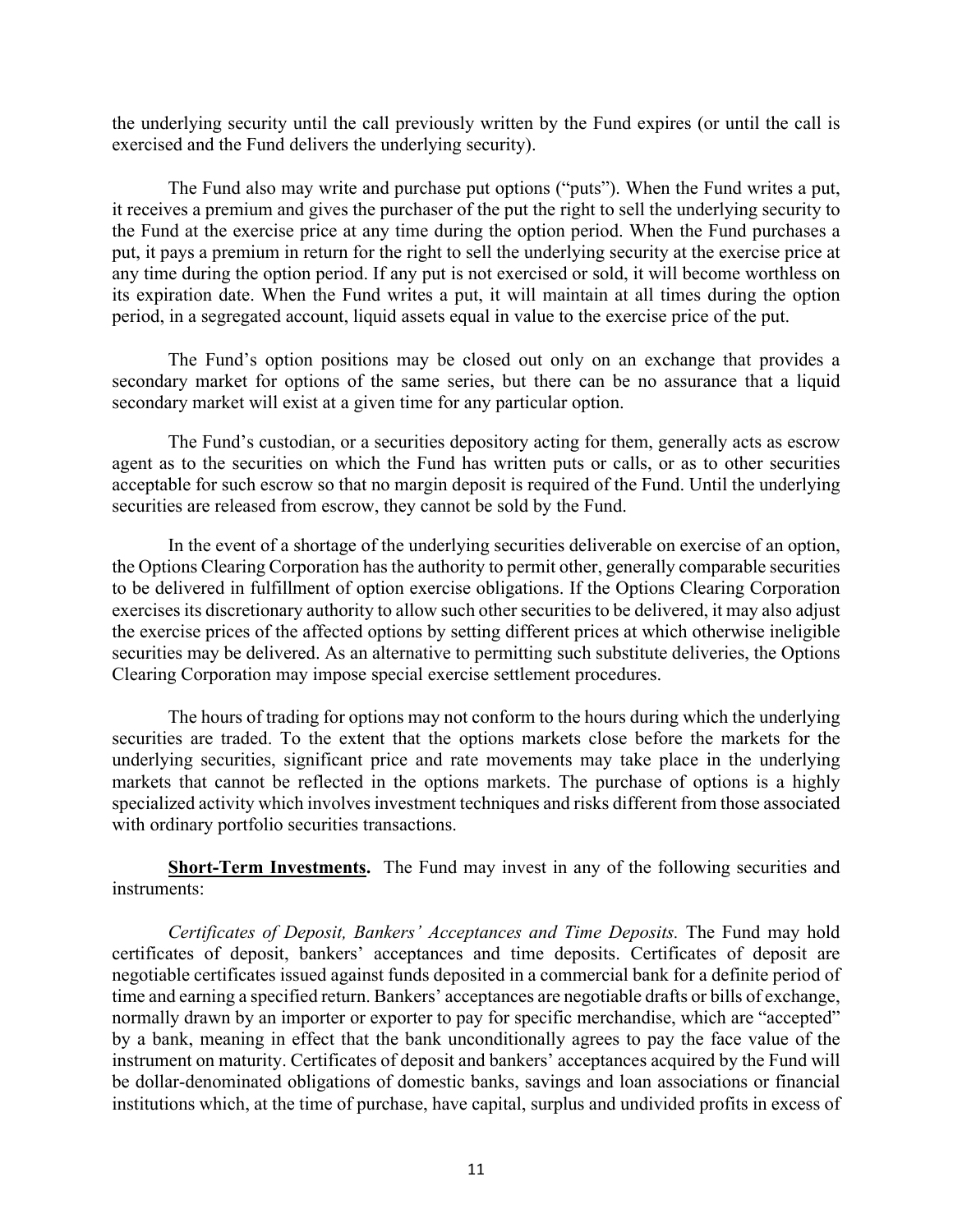\$100 million (including assets of both domestic and foreign branches), based on latest published reports, or less than \$100 million if the principal amount of such bank obligations are fully insured by the U.S. government.

In addition to purchasing certificates of deposit and bankers' acceptances, to the extent permitted under its investment objectives and policies stated above and, in its prospectus, the Fund may make interest-bearing time or other interest-bearing deposits in commercial or savings banks. Time deposits are non-negotiable deposits maintained at a banking institution for a specified period of time at a specified interest rate.

*Commercial Paper and Short-Term Notes.* The Fund may invest a portion of its assets in commercial paper and short-term notes. Commercial paper consists of unsecured promissory notes issued by corporations. Issues of commercial paper and short-term notes will normally have maturities of less than nine months and fixed rates of return, although such instruments may have maturities of up to one year.

Commercial paper and short-term notes will consist of issues rated at the time of purchase "A-2" or higher by S&P®, "Prime-1" or "Prime-2" by Moody's, or similarly rated by another nationally recognized statistical rating organization or, if unrated, will be determined by the Adviser to be of comparable quality. These rating symbols are described in Exhibit B.

*Government Obligations.* The Fund may make short-term investments in U.S. government obligations. Such obligations include Treasury bills, certificates of indebtedness, notes and bonds, and issuers of such entities as the Government National Mortgage Association ("GNMA"). Of these obligations, only those of the GNMA and Treasury bills, are supported by the full faith and credit of the U.S. Treasury.

*Agency Obligations.* The Fund may make short-term investments in agency obligations, such as the Export-Import Bank of the United States, Tennessee Valley Authority, Resolution Funding Corporation, Farmers Home Administration, Federal Home Loan Banks, Federal Intermediate Credit Banks, Federal Farm Credit Banks, Federal Land Banks, Federal Housing Administration, Federal National Mortgage Association ("FNMA"), Federal Home Loan Mortgage Corporation, and the Student Loan Marketing Association. Some, such as those of the Export-Import Bank of United States, are supported only by the right of the issuer to borrow from the Treasury; others, such as those of the FNMA, are supported by only the discretionary authority of the U.S. government to purchase the agency's obligations; still others, such as those of the Student Loan Marketing Association, are supported only by the credit of the instrumentality. No assurance can be given that the U.S. government would provide financial support to U.S. government-sponsored instrumentalities because they are not obligated by law to do so.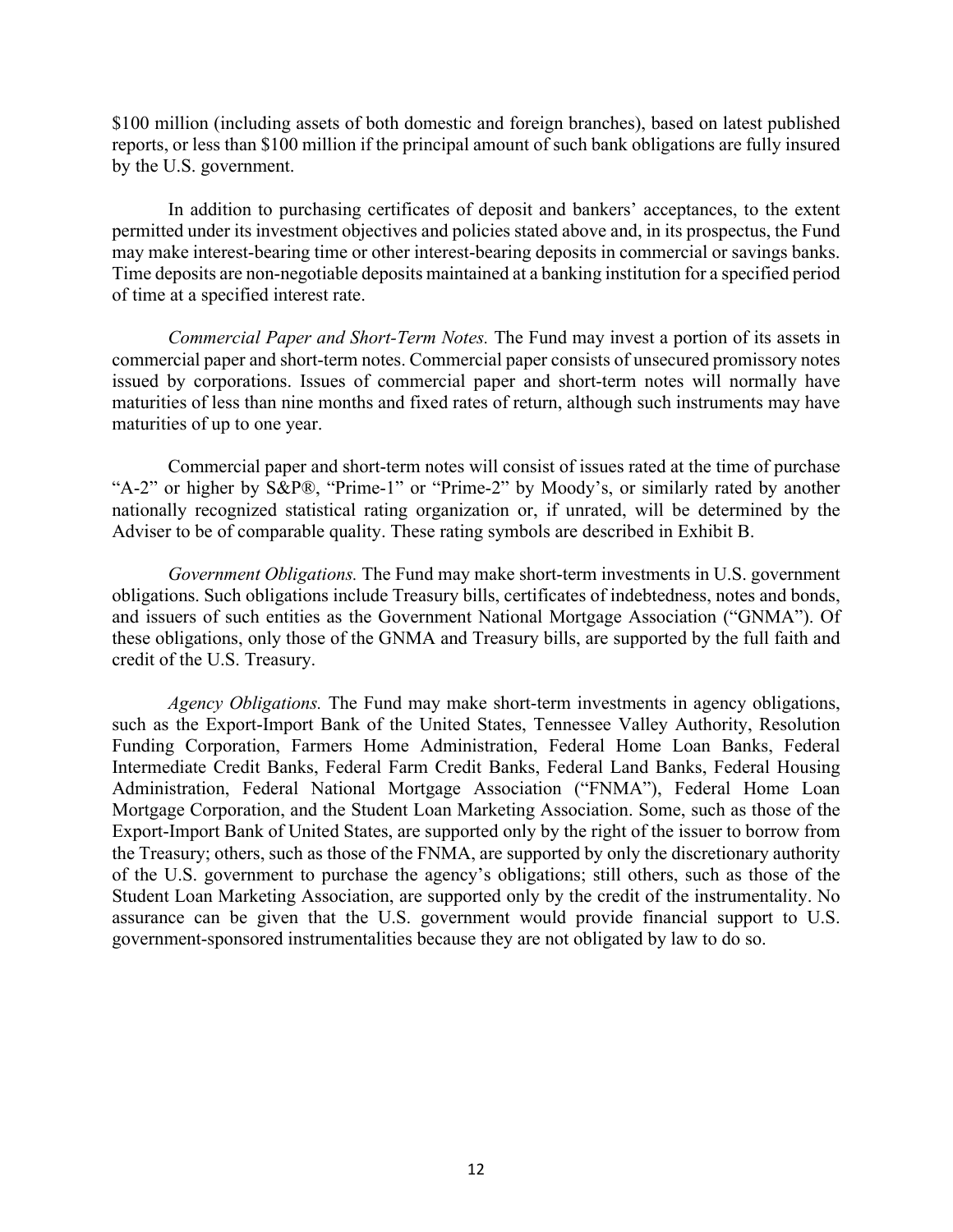### **INVESTMENT LIMITATIONS**

<span id="page-14-0"></span>**Fundamental.** The investment limitations described below have been adopted by the Trust with respect to the Fund and are fundamental ("Fundamental"), i.e., they may not be changed without the affirmative vote of a majority of the outstanding shares of the Fund. As used in the prospectus and the statement of additional information, the term "majority" of the outstanding shares of the Fund means the lesser of: (1) 67% or more of the outstanding shares of the Fund present at a meeting, if the holders of more than 50% of the outstanding shares of the Fund are present or represented at such meeting; or (2) more than 50% of the outstanding shares of the Fund. Other investment practices which may be changed by the Board of Trustees without the approval of shareholders to the extent permitted by applicable law, regulation or regulatory policy are considered non-fundamental ("Non-Fundamental").

The Fund may not:

- 1. make loans to others, except as permitted under the 1940 Act, and as interpreted or modified by regulatory authority having jurisdiction, from time to time;
- 2. borrow money, except as permitted under the 1940 Act, and as interpreted or modified by regulatory authority having jurisdiction from time to time;
- 3. underwrite securities issued by others except to the extent the Fund may be deemed to be an underwriter under the federal securities laws, in connection with the disposition of portfolio securities;
- 4. invest in commodities, except as permitted by the 1940 Act or other governing statute, by the rules thereunder or by the SEC or other regulatory agency with authority over the Fund;
- 5. purchase or sell real estate, except as permitted by the 1940 Act or other governing statute, by the rules thereunder or by the SEC or other regulatory agency with authority over the Fund;
- 6. invest more than 25% of the value of its net assets in any one industry except as permitted under the 1940 Act (except that securities of the U.S. government, its agencies and instrumentalities are not subject to these limitations);
- 7. issue senior securities to others, except as permitted under the 1940 Act, and as interpreted or modified by regulatory authority having jurisdiction from time to time; and

As it relates to Investment Restriction 8 – the Fund:

8. shall be a "diversified company" as that term is defined in the 1940 Act, as interpreted or modified by regulatory authorities from time to time.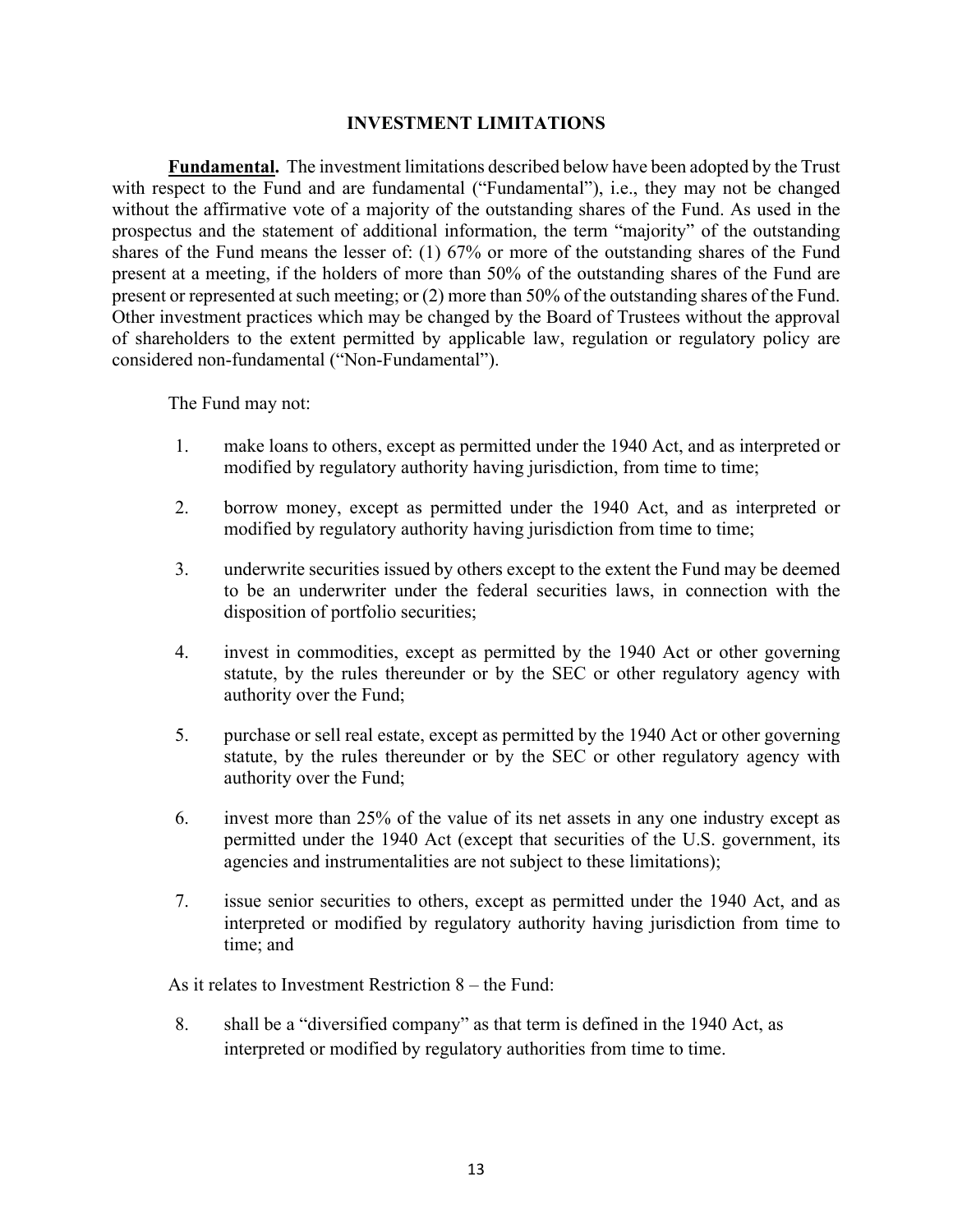Notwithstanding any of the foregoing limitations, any investment company, whether organized as a trust, association or corporation, or a personal holding company, may be merged or consolidated with or acquired by the Trust, provided that if such merger, consolidation or acquisition results in an investment in the securities of any issuer prohibited by said paragraphs, the Trust shall, within ninety days after the consummation of such merger, consolidation or acquisition, dispose of all of the securities of such issuer so acquired or such portion thereof as shall bring the total investment therein within the limitations imposed by said paragraphs above as of the date of consummation.

**Non-Fundamental.** The following limitations have been adopted by the Trust with respect to the Fund and are considered Non-Fundamental. The Non-Fundamental limitations may be changed by the Trust's Board of Trustees at any time without shareholder approval.

The Fund may not:

- 1. Invest in any issuer for purposes of exercising control or management.
- 2. Invest in securities of other investment companies except as permitted under the 1940 Act.
- 3. Invest, in the aggregate, more than 15% of its net assets in securities with legal or contractual restrictions on resale, securities which are not readily marketable and repurchase agreements with more than seven days to maturity.

Except with respect to borrowing and illiquid securities, if a percentage restriction described in the Fund's prospectus or this SAI is adhered to at the time of investment, a subsequent increase or decrease in a percentage resulting from a change in the values of assets will not constitute a violation of that restriction.

## **INVESTMENT ADVISER**

<span id="page-15-0"></span>Investment advisory services are provided to the Fund by Perkins Capital Management, Inc., pursuant to an investment advisory agreement (the "Advisory Agreement") with the Trust. The Adviser is controlled and owned in equal amounts by Mr. Daniel S. Perkins, co-portfolio manager of the Fund and Chief Operating Officer of the Adviser, and Mr. Richard C. Perkins, coportfolio manager of the Fund and President and Chief Compliance Officer of the Adviser.

As full compensation for the investment advisory services provided to the Fund, the Adviser is entitled to a monthly fee payable at the annual rate of 1.00% of the Fund's average daily net assets.

On October 26, 2012, the Predecessor Fund was reorganized into a new series of the Trust (i.e., the Fund). Prior to the reorganization, Perkins Capital Management, Inc. was the investment adviser to the Predecessor Fund.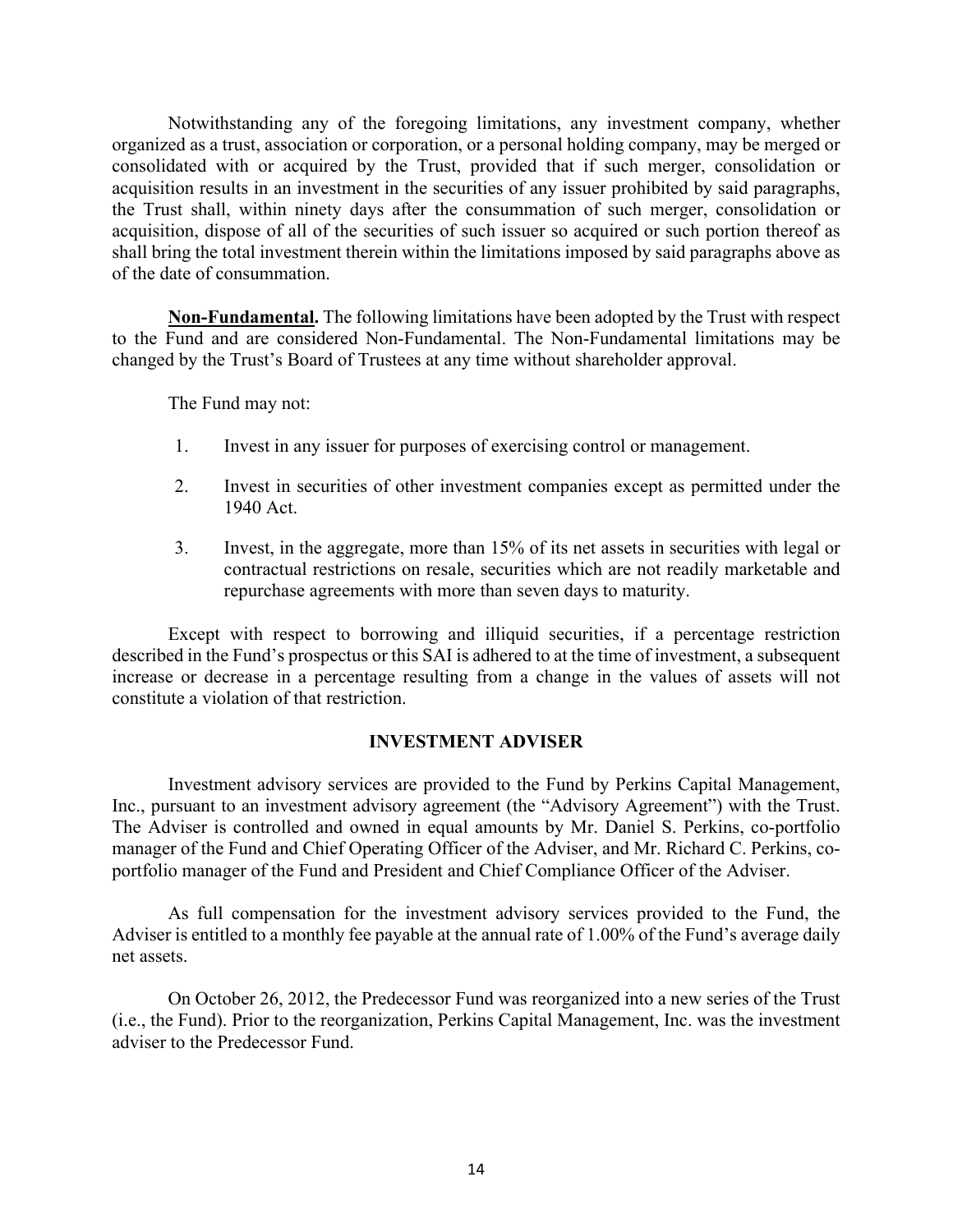|                                                     | 2021      | 2020      | 2019      |
|-----------------------------------------------------|-----------|-----------|-----------|
| <b>Fees Accrued</b>                                 | \$129,747 | \$182,526 | \$207,049 |
| <b>Fees Waived</b>                                  | \$65,246  | \$33,058  | \$0       |
| <b>Recovery of Previously</b><br><b>Waived Fees</b> | N/A       | N/A       | \$62,103  |
| <b>Net Advisory Fee Paid</b>                        | \$64,501  | \$149,468 | \$269,152 |

For the fiscal years ended March 31, the Fund paid the following fees to the Adviser:

The Advisory Agreement has an initial two-year term and continues in effect for successive annual periods so long as such continuation is specifically approved at least annually by the vote of (1) the Board (or a majority of the outstanding shares of the Fund), and (2) a majority of the Trustees who are not interested persons of any party to the Advisory Agreement, in each case cast in person at a meeting called for the purpose of voting on such approval. The Advisory Agreement may be terminated at any time, without penalty, by either party to the Advisory Agreement upon a 60-day written notice and is automatically terminated in the event of its "assignment," as defined in the 1940 Act.

The use of the name "Perkins" by the Fund is pursuant to a license granted by the Adviser, and in the event the Advisory Agreement with the Fund is terminated, the Adviser has reserved the right to require the Fund to remove any references to the name "Perkins."

The Adviser has contractually agreed to reduce its fees and/or reimburse Fund expenses (excluding interest, expenses incurred under a plan of distribution adopted pursuant to Rule 12b-1 under the 1940 Act, taxes, acquired fund fees and expenses, brokerage commissions, dividend expenses on short sales, other expenditures which are capitalized in accordance with generally accepted accounting principles and other extraordinary expenses not incurred in the ordinary course of the Fund's business) in order to limit Total Annual Fund Operating Expenses After Fee Waivers and/or Expense Reimbursements for shares of the Fund to 2.25% of the Fund's average daily net assets until at least July 31, 2022. The Trust and the Adviser may terminate this expense limitation agreement prior to July 31, 2022 only by mutual written consent. Each waiver or reimbursement of an expense by the Adviser is subject to repayment by the Fund within the three fiscal years following the date such waiver and/or reimbursement was made, provided that the Fund is able to make the repayment without exceeding the expense limitation in place at the time of the waiver or reimbursement and at the time the waiver or reimbursement is recouped. The total amount of recoverable reimbursements for the Fund as of March 31, 2021, and expiration dates were as follows:

| <b>Recoverable Reimbursements and</b> |          |          |              |
|---------------------------------------|----------|----------|--------------|
| <b>Expiration Dates</b>               |          |          |              |
| 2022                                  | 2023     | 2024     | <b>Total</b> |
| \$0                                   | \$33,058 | \$65,246 | \$98,304     |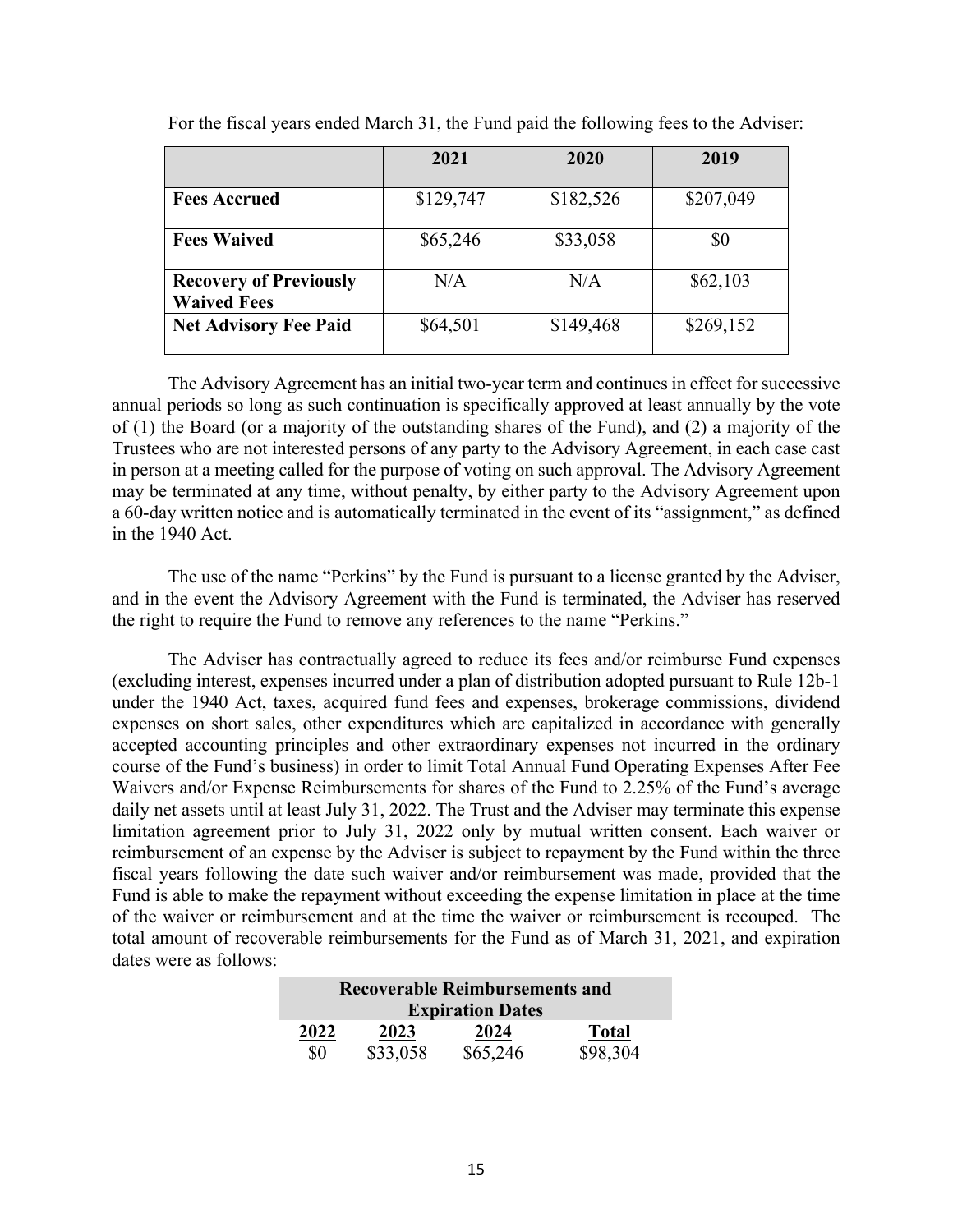The Adviser may make payments to banks or other financial institutions that provide shareholder services and administer shareholder accounts. If a bank or other financial institution were prohibited from continuing to perform all or a part of such services, management of the Fund believes that there would be no material impact on the Fund or its shareholders. Financial institutions may charge their customers fees for offering these services to the extent permitted by applicable regulatory authorities, and the overall return to those shareholders availing themselves of the financial institution's services will be lower than to those shareholders who do not. The Fund may from time to time purchase securities issued by financial institutions that provide such services; however, in selecting investments for the Fund, no preference will be shown for such securities.

### **PORTFOLIO MANAGERS**

<span id="page-17-0"></span>Messrs. Daniel S. Perkins and Richard C. Perkins serve as co-portfolio managers of the Fund.

Mr. Daniel S. Perkins is the Chief Operating Officer of the Adviser. He previously served as Executive Vice President of the Adviser from 2005-2019 and was Vice President prior to 2005 for over twenty years. He has served as co-portfolio manager of the Fund since its inception. The following provides information regarding other accounts managed by Mr. Daniel S. Perkins as of March 31, 2021:

| Category of<br>Account                | <b>Total Number of</b><br><b>Accounts</b><br><b>Managed</b> | <b>Total Assets in</b><br><b>Accounts Managed</b><br>(millions) | Number of<br><b>Accounts for</b><br>which<br><b>Advisory Fee</b><br>is Based on<br><b>Performance</b> | Assets in<br><b>Accounts for</b><br>which<br><b>Advisory Fee</b><br>is Based on<br><b>Performance</b><br>(millions) |
|---------------------------------------|-------------------------------------------------------------|-----------------------------------------------------------------|-------------------------------------------------------------------------------------------------------|---------------------------------------------------------------------------------------------------------------------|
| Registered<br>Investment<br>Companies | $\Omega$                                                    | \$0                                                             | $\Omega$                                                                                              | \$0                                                                                                                 |
| Pooled Investment<br><b>Vehicles</b>  | $\theta$                                                    | \$0                                                             | $\theta$                                                                                              | \$0                                                                                                                 |
| <b>Other Accounts</b>                 | 20                                                          | \$9                                                             | $\theta$                                                                                              | \$0                                                                                                                 |

Mr. Richard C. Perkins is the President and Chief Compliance Officer of the Adviser. He previously served as Executive Vice President of the Adviser from 2005-2019 and was Vice President prior to 2005 for over fifteen years. He has served as co-portfolio manager of the Fund since July 2018. The following provides information regarding other accounts managed by Mr. Richard C. Perkins as of March 31, 2021: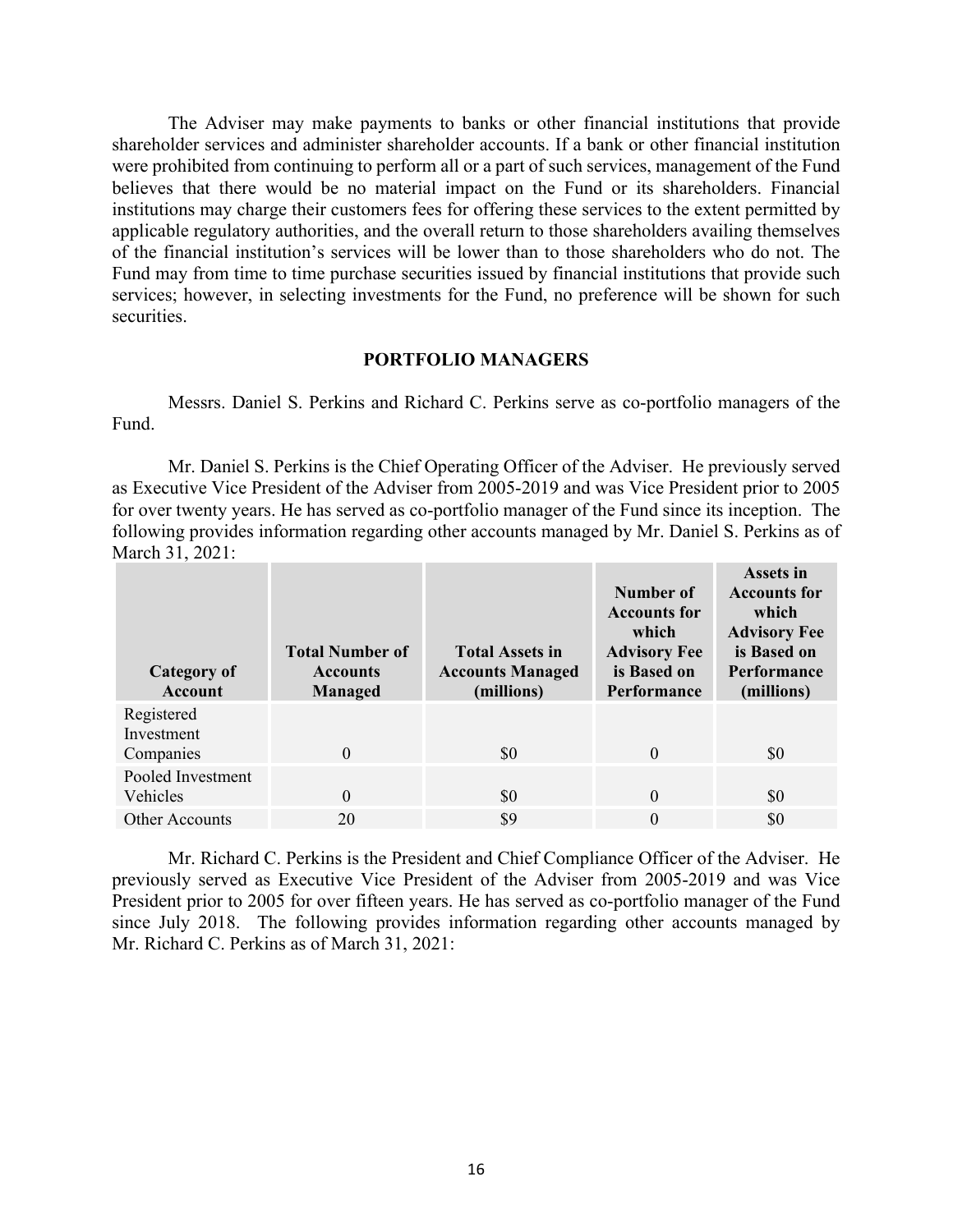| Category of<br><b>Account</b>         | <b>Total Number of</b><br><b>Accounts</b><br><b>Managed</b> | <b>Total Assets in</b><br><b>Accounts Managed</b><br>(millions) | Number of<br><b>Accounts for</b><br>which<br><b>Advisory Fee</b><br>is Based on<br><b>Performance</b> | <b>Assets in</b><br><b>Accounts for</b><br>which<br><b>Advisory Fee</b><br>is Based on<br><b>Performance</b><br>(millions) |
|---------------------------------------|-------------------------------------------------------------|-----------------------------------------------------------------|-------------------------------------------------------------------------------------------------------|----------------------------------------------------------------------------------------------------------------------------|
| Registered<br>Investment<br>Companies | $\Omega$                                                    | \$0                                                             | $\Omega$                                                                                              | \$0                                                                                                                        |
| Pooled Investment<br>Vehicles         | $\Omega$                                                    | \$0                                                             | $\Omega$                                                                                              | \$0                                                                                                                        |
| Other Accounts                        | 125                                                         | \$170                                                           | $\theta$                                                                                              | \$0                                                                                                                        |

The portfolio managers' compensation is a fixed salary determined by industry standards as well as the assets under management and fees collected by the Adviser. They may receive a bonus based on the overall net income of the Adviser. They have a fixed retirement plan. The portfolio managers' salary and bonus are not based on the performance of the Fund.

Because the Adviser performs investment management services for various clients, certain conflicts of interest could arise. Investment decisions for the Fund are made independently from those of other client accounts managed or advised by the Adviser. Nevertheless, it is possible that at times identical securities will be acceptable for the Fund and one or more of such client accounts. In such an event, the position of the Fund and such client  $account(s)$  in the same security may vary and the length of time that each may hold its investment in the same security may likewise vary as well as the price of such investment and the priority of purchases and sales of such investments. During the management of client accounts, many decisions are made by the Adviser that may cause a conflict of interest or the favoring of one client over another. Some, but not all of these decisions are: the timing of client orders, the priority of client orders, the frequency of client orders, whether client orders should be executed individually or grouped together for execution, and the commission, mark-up or mark-down paid by clients on transactions. If the Adviser decides the best way to execute a client's order is to include it as part of a grouped transaction, the individual client may receive an average price on his order; may or may not receive the same commission, mark-up or mark-down as other clients pay; may, depending on the size of his order, pay a minimum total commission which could result in greater per share commission than paid by other clients; and may or may not have his shares allocated to him on the same trade date that the grouped transaction was executed.

**Fund Shares Owned by the Portfolio Managers.** The following table shows the dollar range of equity securities beneficially owned by the Portfolio Managers in the Fund as of March 31, 2021.

|                                  | <b>Dollar Range of Equity Securities Beneficially Owned</b><br>(None, \$1-\$10,000, \$10,001-\$50,000, \$50,001-\$100,000, \$100,001 |  |  |
|----------------------------------|--------------------------------------------------------------------------------------------------------------------------------------|--|--|
| <b>Name of Portfolio Manager</b> | $-$ \$500,000, \$500,001-\$1,000,000, Over \$1,000,000)                                                                              |  |  |
| Daniel S. Perkins                | $$100,001 - $500,000$                                                                                                                |  |  |
| Richard C. Perkins               | $$100,001 - $500,000$                                                                                                                |  |  |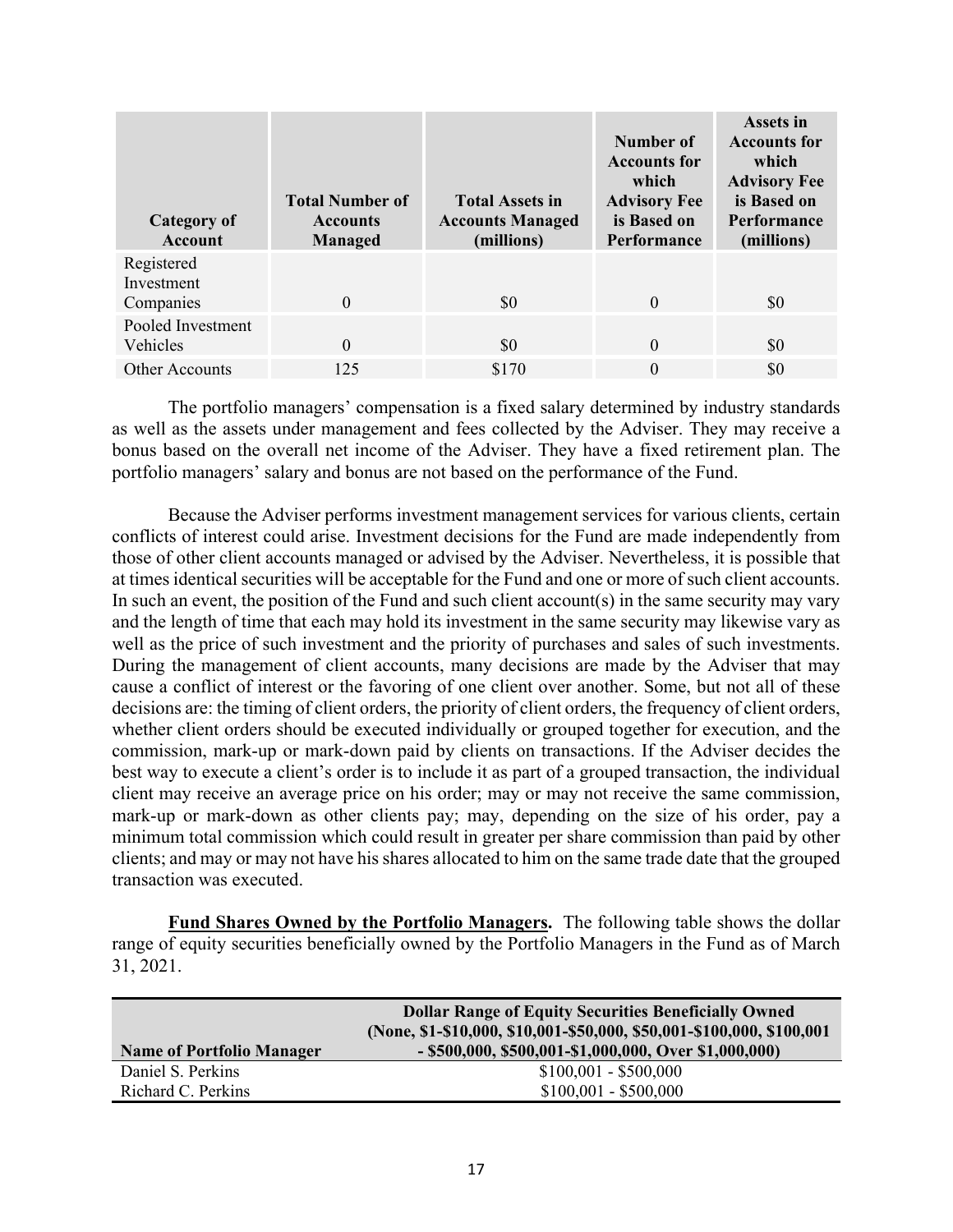#### **SERVICE PROVIDERS**

<span id="page-19-0"></span>**Administrator, Fund Accountant and Transfer Agent.** Pursuant to a Fund Services Agreement with the Trust (the "Services Agreement"), Commonwealth Fund Services, Inc. ("CFS" or the "Administrator" or the "Transfer Agent"), located at 8730 Stony Point Parkway, Suite 205, Richmond, Virginia 23235, serves as the Fund's administrator, transfer agent and accounting agent.

In its capacity as administrator, CFS supervises all aspects of the operations of the Fund except those performed by the Adviser. CFS will provide certain administrative services and facilities for the Fund, including preparing and maintaining certain books, records, and monitoring compliance with state and federal regulatory requirements. CFS, as administrative agent for the Fund, will provide shareholder, recordkeeping, administrative and blue-sky filing services.

As transfer agent, CFS provides certain shareholder and other services to the Fund, including furnishing account and transaction information and maintaining shareholder account records. CFS will be responsible for processing orders and payments for share purchases. CFS will mail proxy materials (and receive and tabulate proxies), shareholder reports, confirmation forms for purchases and redemptions and prospectuses to shareholders. CFS will disburse income dividends and capital distributions and prepare and file appropriate tax-related information concerning dividends and distributions to shareholders.

CFS also provides accounting services to the Fund. CFS will be responsible for accounting relating to the Fund and its investment transactions; maintaining certain books and records of the Fund; determining daily the net asset value per share of the Fund; and preparing security position, transaction and cash position reports. CFS also monitors periodic distributions of gains or losses on portfolio sales and maintains a daily listing of portfolio holdings. CFS is responsible for providing expenses accrued and payment reporting services, tax-related financial information to the Trust, and for monitoring compliance with the regulatory requirements relating to maintaining accounting records.

CFS receives, for administrative services, an asset-based fee computed daily and paid monthly on the average daily net assets of the Fund, subject to a minimum fee plus out-of-pocket expenses. CFS receives, for transfer agency services, per account fees computed daily and paid monthly, subject to a minimum fee plus out-of-pocket expenses. CFS receives, for fund accounting services, an asset-based fee, computed daily and paid monthly on the average daily net assets of the Fund, subject to a minimum fee plus out-of-pocket expenses.

The following table provides information regarding transfer agent, fund accounting and administrative services fees paid by the Fund during the periods indicated.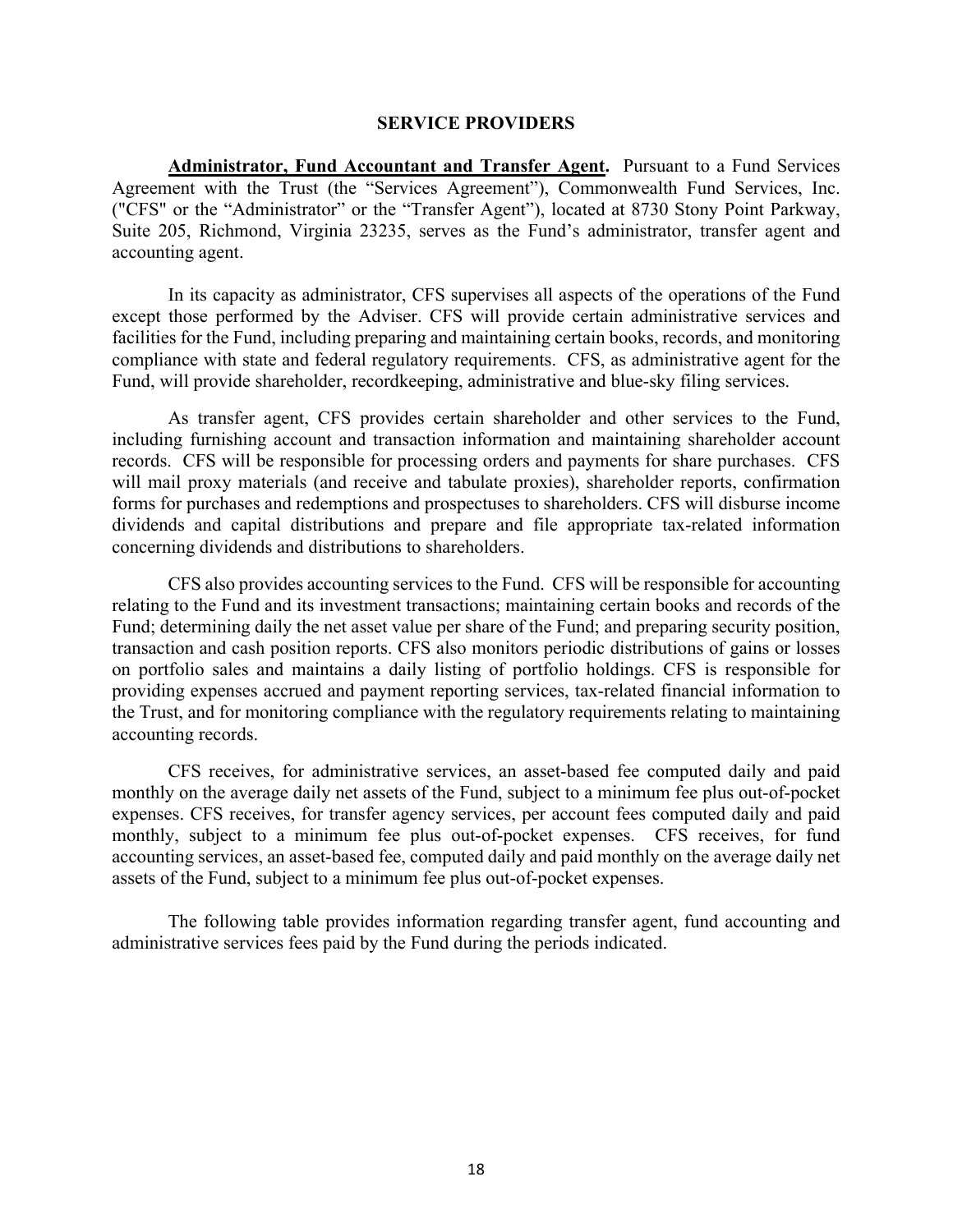| <b>Fiscal Period Ended</b> | <b>Fees Paid for Transfer</b><br><b>Agent Services</b> | <b>Fees Paid for</b><br><b>Accounting Services</b> | <b>Fees Paid for</b><br><b>Administrative Services</b> |
|----------------------------|--------------------------------------------------------|----------------------------------------------------|--------------------------------------------------------|
| March 31, 2021             | \$21,149                                               | \$25,685                                           | \$36,418                                               |
| March 31, 2020             | \$18,000                                               | \$25,357                                           | \$34,982                                               |
| March 31, 2019             | \$17,917                                               | \$24,375                                           | \$27,291                                               |

**Custodian.** UMB Bank, N.A. (the "Custodian"), 928 Grand Blvd., 5th Floor, Kansas City, Missouri 64106, serves as the custodian of the Fund's assets. The Custodian has entered into a foreign sub-custody arrangement with Brown Brothers Harriman & Co. as the approved foreign custody manager (the "Delegate") to perform certain functions with respect to the custody of the Fund's assets outside of the United States of America. The Delegate shall place and maintain the Fund's assets with an eligible foreign custodian; provided that, the Delegate shall be required to determine that the Fund's assets will be subject to reasonable care based on the standards applicable to custodians in the relevant market.

**Principal Underwriter.** First Dominion Capital Corp. ("FDCC" or the "Distributor"), located at 8730 Stony Point Parkway, Suite 205, Richmond, Virginia 23235, serves as the principal underwriter and national distributor for the shares of the Fund on a "best efforts" basis pursuant to a Distribution Agreement (the "Distribution Agreement"). Under the Distribution Agreement, the Distributor serves as the Fund's principal underwriter and acts as exclusive agent for the Fund in selling its shares to the public on a "best efforts" basis and then only in respect to orders placed that is, the Distributor is under no obligation to sell any specific number of shares. The continuance of the Distribution Agreement must be specifically approved at least annually (i) by the vote of the Trustees or by a vote of the shareholders of the Fund and (ii) by the vote of a majority of the Trustees who are not "interested persons" of the Trust and have no direct or indirect financial interest in the operations of the Distribution Agreement or any related agreement, cast in person at a meeting called for the purpose of voting on such approval.

FDCC is registered as a broker-dealer and is a member of the Financial Industry Regulatory Authority. The offering of the Fund's shares is continuous. The Distributor may receive Distribution 12b-1 and service fees from the Fund, as described in the prospectus and this SAI. For the years ended March 31, 2021, 2020, and 2019, FDCC has received no commissions or underwriting fees from the sale of the Fund's shares.

**Legal Counsel.** Practus, LLP, 11300 Tomahawk Creek Parkway, Suite 310, Leawood, Kansas 66211, serves as legal counsel to the Trust and the Fund.

**Independent Registered Public Accounting Firm.** The Trust's independent registered public accounting firm, Tait, Weller & Baker LLP, audits the Fund's annual financial statements, assists in the preparation of certain reports to the SEC and prepares the Fund's tax returns. Tait, Weller & Baker LLP is located at 50 South 16th Street, Suite 2900, Philadelphia, PA 19102.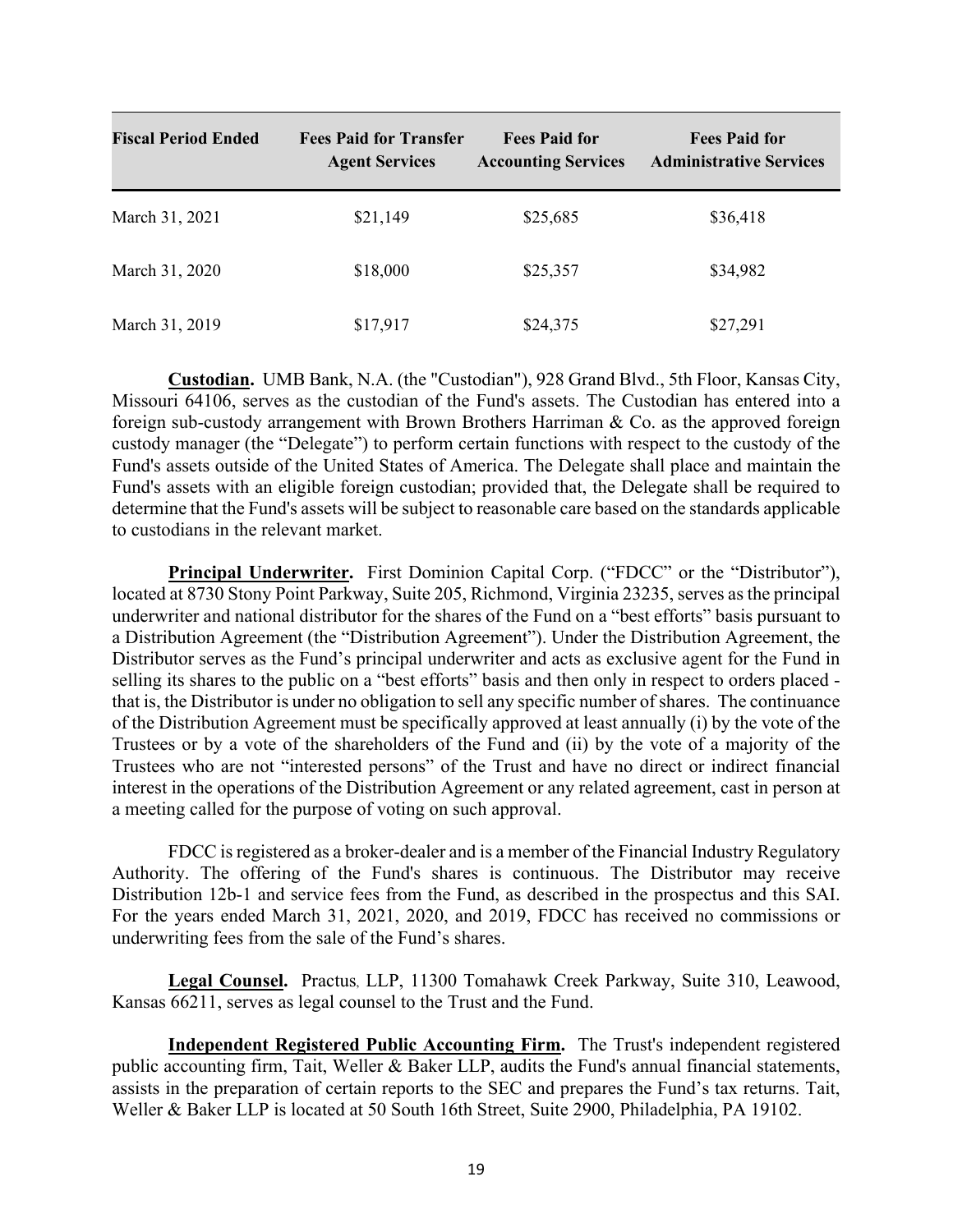#### **TRUSTEES & OFFICERS OF THE TRUST**

<span id="page-21-0"></span>**Trustees and Officers**. The Trust is governed by the Board, which is responsible for protecting the interests of shareholders. The trustees are experienced businesspersons who meet throughout the year to oversee the Trust's activities, review contractual arrangements with companies that provide services to the Fund and review performance. The names, addresses and ages of the trustees and officers of the Trust, together with information as to their principal occupations during the past five years, are listed below.

Each trustee was nominated to serve on the Board of Trustees based on their particular experiences, qualifications, attributes and skills. Generally, the Trust believes that each trustee is competent to serve because of their individual overall merits including: (i) experience, (ii) qualifications, (iii) attributes and (iv) skills. Mr. David J. Urban has been a Professor of Education since 1989. His strategic planning, organizational and leadership skills help the Board set longterm goals. Ms. Mary Lou H. Ivey has over 10 years of business experience as a practicing tax accountant and, as such, brings tax, budgeting and financial reporting skills to the Board. Mr. Theo H. Pitt has experience as an investor, including his role as trustee of several other investment companies and business experience as Senior Partner of a financial consulting company, as a partner of a real estate partnership and as an Account Administrator for a money management firm. The Trust does not believe any one factor is determinative in assessing a trustee's qualifications, but that the collective experience of each trustee makes them each highly qualified.

The Chairman of the Board of Trustees is Ms. Ivey, who is not an "interested person" of the Trust, within the meaning of the 1940 Act. The Trust also has an independent Audit Committee that allows the Board to access the expertise necessary to oversee the Trust, identify risks, recognize shareholder concerns and needs and highlight opportunities. The Audit Committee is able to focus Board time and attention to matters of interest to shareholders and, through its private sessions with the Trust's auditor, Chief Compliance Officer and legal counsel, stay fully informed regarding management decisions.

Mutual funds face a number of risks, including investment risk, compliance risk and valuation risk. The Board oversees management of the Fund's risks directly and through its officers. While day-to-day risk management responsibilities rest with the Fund's Chief Compliance Officer, investment advisers and other service providers, the Board monitors and tracks risk by: (1) receiving and reviewing quarterly reports related to the performance and operations of the Fund; (2) reviewing and approving, as applicable, the compliance policies and procedures of the Trust, including the Trust's valuation policies and transaction procedures; (3) periodically meeting with the portfolio manager to review investment strategies, techniques and related risks; (4) meeting with representatives of key service providers, including the Fund's investment advisers, administrator, distributor, transfer agent and the independent registered public accounting firm, to discuss the activities of the Fund; (5) engaging the services of the Chief Compliance Officer of the Fund to monitor and test the compliance procedures of the Trust and its service providers; (6) receiving and reviewing reports from the Trust's independent registered public accounting firm regarding the Fund's financial condition and the Trust's internal controls; and (7) receiving and reviewing an annual written report prepared by the Chief Compliance Officer reviewing the adequacy of the Trust's compliance policies and procedures and the effectiveness of their implementation. The Board has concluded that its general oversight of the investment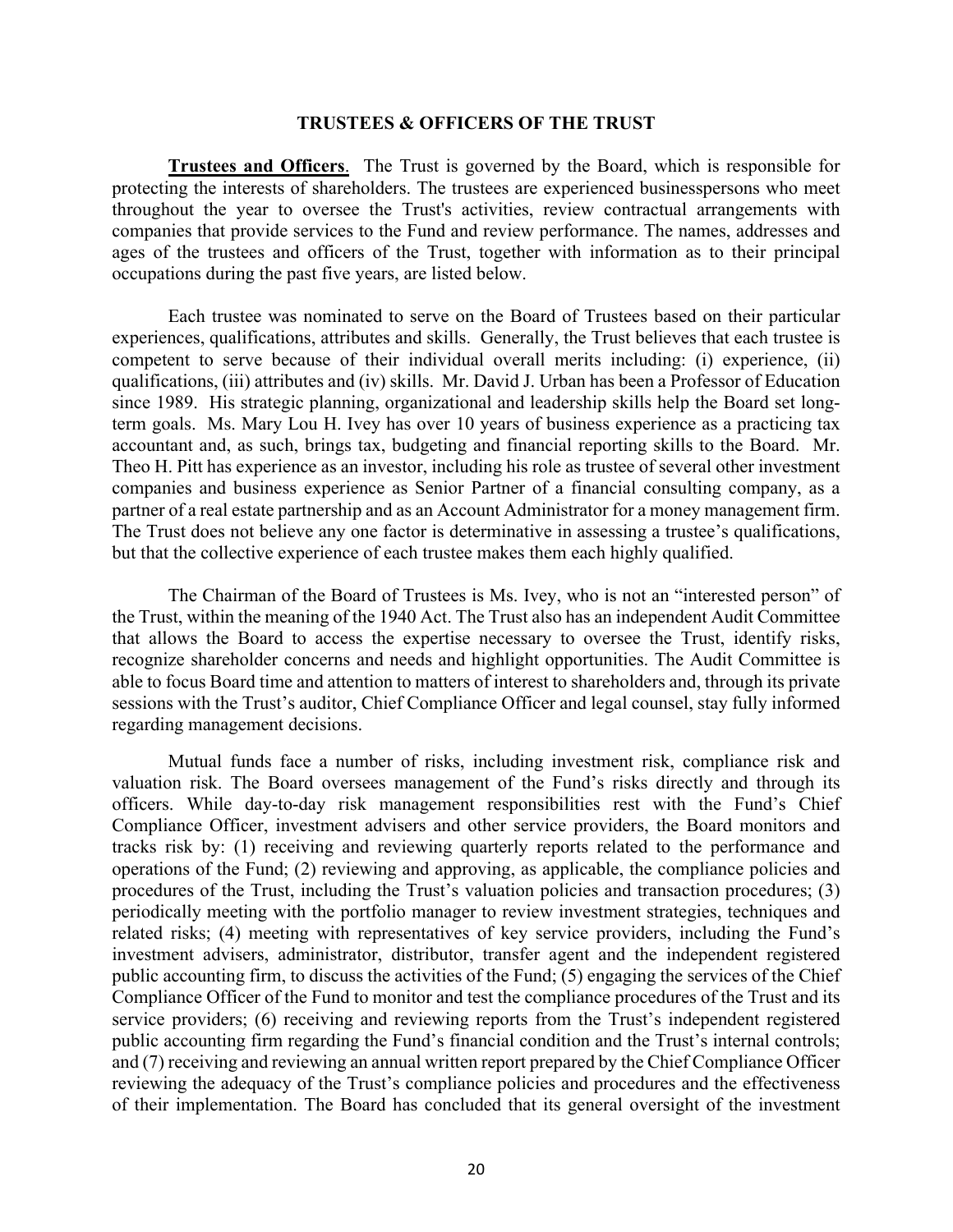advisers and other service providers as implemented through the reporting and monitoring process outlined above allows the Board to effectively administer its risk oversight function.

Following is a list of the Trustees and executive officers of the Trust and their principal occupation over the last five years. The mailing address of each Trustee and officer is 8730 Stony Point Parkway, Suite 205, Richmond Virginia, 23235, unless otherwise indicated.

|                 | <b>TERM OF</b> |                                       | <b>NUMBER OF</b>   |                                                       |
|-----------------|----------------|---------------------------------------|--------------------|-------------------------------------------------------|
| NAME, AGE       | <b>OFFICE</b>  |                                       | <b>FUNDS IN</b>    |                                                       |
| <b>AND</b>      | <b>AND</b>     | <b>PRINCIPAL</b>                      | <b>FUND</b>        | <b>OTHER</b>                                          |
| <b>POSITION</b> | <b>LENGTH</b>  | <b>OCCUPATION(S)</b>                  | <b>COMPLEX</b>     | <b>DIRECTORSHIPS</b>                                  |
| <b>WITH THE</b> | <b>OF TIME</b> | <b>DURING THE PAST</b>                | <b>OVERSEEN BY</b> | <b>HELD BY</b>                                        |
| <b>TRUST</b>    | <b>SERVED</b>  | <b>FIVE YEARS</b>                     | <b>TRUSTEE</b>     | <b>TRUSTEE</b>                                        |
|                 |                |                                       |                    |                                                       |
| David J. Urban  | Indefinite,    | Dean, Jones College of                | 17                 | <b>ETF</b> Opportunities                              |
| (66)            | Since June     | Business, Middle                      |                    | Trust for the eight                                   |
| Trustee         | 2010           | <b>Tennessee State</b>                |                    | series of that Trust                                  |
|                 |                | University since July                 |                    | (registered investment                                |
|                 |                | 2013.                                 |                    | company)                                              |
|                 |                |                                       |                    |                                                       |
| Mary Lou H.     | Indefinite,    | Accountant, Harris,                   | 17                 | <b>ETF</b> Opportunities                              |
| Ivey            | Since June     | Hardy & Johnstone,                    |                    | Trust for the eight                                   |
| (63)            | 2010           | P.C. (accounting firm),               |                    | series of that Trust                                  |
| Trustee         |                | since 2008.                           |                    | (registered investment                                |
|                 |                |                                       |                    | company)                                              |
|                 |                |                                       |                    |                                                       |
| Theo H. Pitt,   | Indefinite,    | Senior Partner,                       | 17                 | <b>Independent Trustee</b>                            |
| Jr.             | Since August   | <b>Community Financial</b>            |                    | of Chesapeake                                         |
| (85)<br>Trustee | 2013           | <b>Institutions Consulting</b>        |                    | <b>Investment Trust for</b><br>the one series of that |
|                 |                | (bank consulting) 1997<br>to present. |                    | trust; Leeward                                        |
|                 |                |                                       |                    | <b>Investment Trust for</b>                           |
|                 |                |                                       |                    | the one series of that                                |
|                 |                |                                       |                    | trust; Hillman Capital                                |
|                 |                |                                       |                    | Management                                            |
|                 |                |                                       |                    | <b>Investment Trust for</b>                           |
|                 |                |                                       |                    | the one series of that                                |
|                 |                |                                       |                    | trust; Starboard                                      |
|                 |                |                                       |                    | <b>Investment Trust for</b>                           |
|                 |                |                                       |                    | the twelve series of<br>that trust; and ETF           |
|                 |                |                                       |                    | <b>Opportunities Trust</b>                            |
|                 |                |                                       |                    | for the eight series of                               |
|                 |                |                                       |                    | that Trust (all                                       |
|                 |                |                                       |                    | registered investment                                 |
|                 |                |                                       |                    | companies).                                           |

### *NON-INTERESTED TRUSTEES*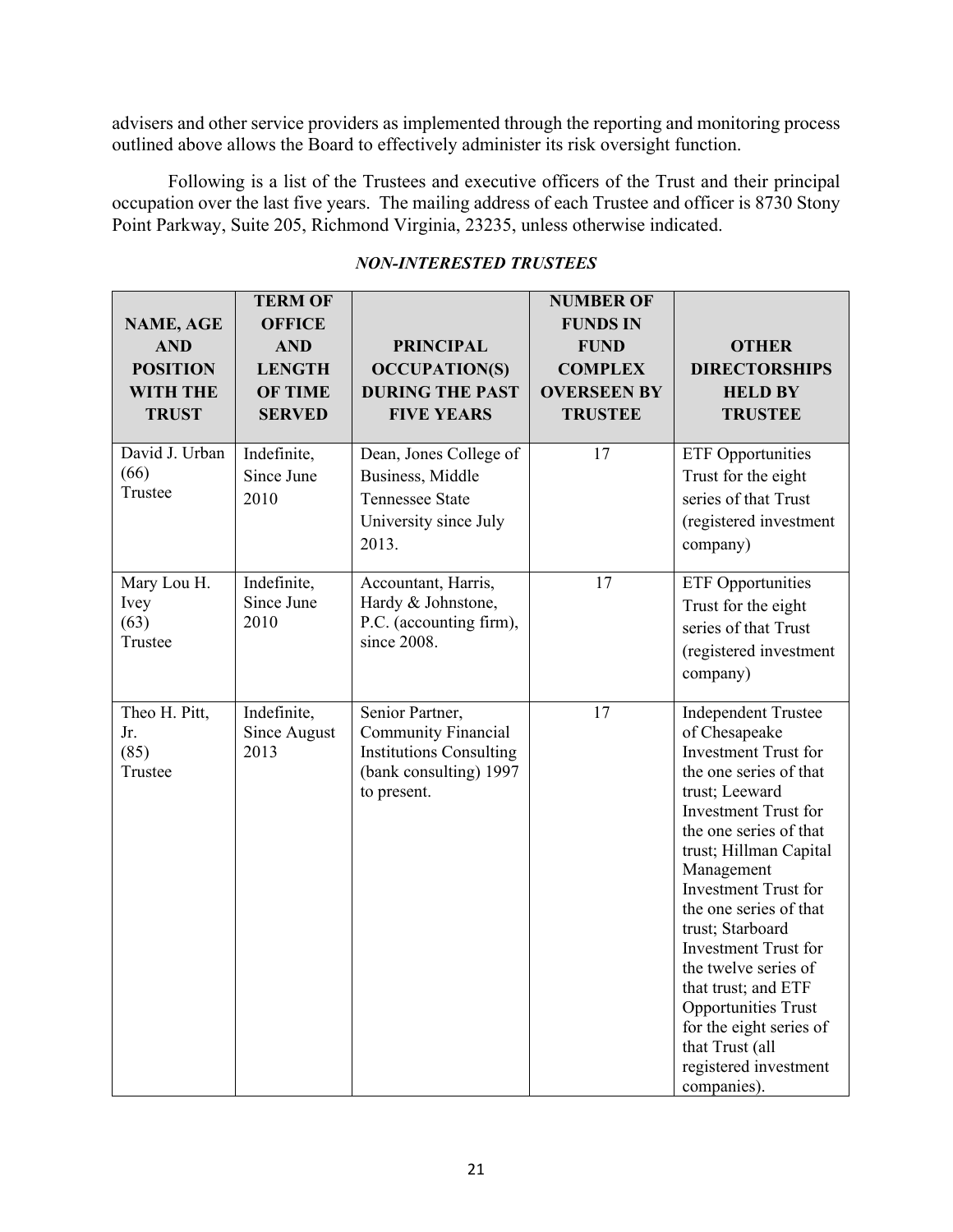# *OFFICERS WHO ARE NOT TRUSTEES*

| <b>NAME, AGE AND</b>                                                                      | <b>TERM OF OFFICE</b>              |                                                                                                                                                                                                                                                                                              |
|-------------------------------------------------------------------------------------------|------------------------------------|----------------------------------------------------------------------------------------------------------------------------------------------------------------------------------------------------------------------------------------------------------------------------------------------|
| <b>POSITION WITH THE</b>                                                                  | <b>AND LENGTH OF</b>               | PRINCIPAL OCCUPATION(S) DURING                                                                                                                                                                                                                                                               |
| <b>TRUST</b>                                                                              | <b>TIME SERVED</b>                 | <b>THE PAST FIVE YEARS</b>                                                                                                                                                                                                                                                                   |
| David A. Bogaert<br>(57)<br>President                                                     | Indefinite, Since August<br>2017   | Managing Director of Business<br>Development, Commonwealth Fund<br>Services, Inc. (fund administration and<br>transfer agency), October 2013 - present;<br>Senior Vice President of Business<br>Development and other positions for<br>Huntington Asset Services, Inc. from 1986 to<br>2013. |
| Karen M. Shupe<br>(57)<br><b>Treasurer and Principal</b><br><b>Executive Officer</b>      | Indefinite, Since June<br>2008     | Managing Director of Fund Operations,<br>Commonwealth Fund Services, Inc., 2003 -<br>present.                                                                                                                                                                                                |
| Ann T. MacDonald<br>(66)<br><b>Assistant Treasurer and</b><br>Principal Financial Officer | Indefinite, Since<br>November 2015 | Managing Director, Fund Accounting and<br>Administration, Commonwealth Fund<br>Services Inc., 2003 – present.                                                                                                                                                                                |
| John H. Lively<br>(52)<br>Secretary                                                       | Indefinite, Since<br>November 2013 | Attorney, Practus, LLP (law firm), May 2018<br>to present; Attorney, The Law Offices of<br>John H. Lively & Associates, Inc. (law firm),<br>March 2010 to May 2018.                                                                                                                          |
| Holly B. Giangiulio<br>(59)<br><b>Assistant Secretary</b>                                 | Indefinite, Since<br>November 2015 | Managing Director, Corporate Operations,<br>Commonwealth Fund Services, Inc., 2015 -<br>present; Corporate Accounting and HR<br>Manager from 2010 to 2015.                                                                                                                                   |
| Julian G. Winters<br>(52)<br>Chief Compliance Officer                                     | Indefinite, Since August<br>2013   | Managing Member of Watermark Solutions,<br>LLC (investment compliance and consulting)<br>since March 2007.                                                                                                                                                                                   |
| Tina H. Bloom<br>(52)<br><b>Assistant Secretary</b>                                       | Indefinite, Since<br>November 2018 | Attorney, Practus, LLP, May 2018 to<br>present; Attorney, The Law Offices of John<br>H. Lively & Associates, Inc., November<br>2017 to May 2018; Director of Fund<br>Administration of Ultimus Fund Solutions,<br>LLC (fund administration and transfer<br>agency) from 2011-2017.           |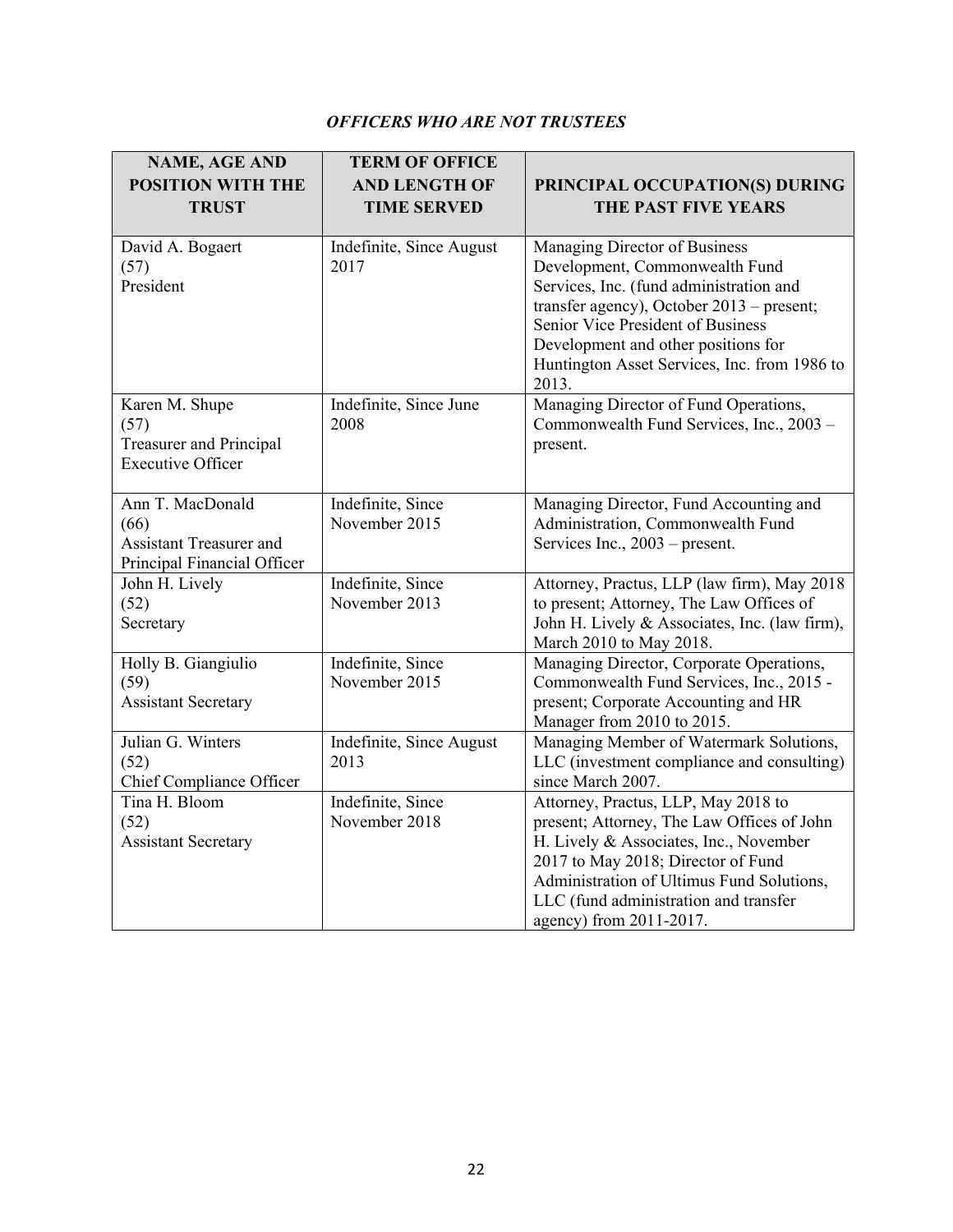#### **BOARD OF TRUSTEES**

The Board of Trustees oversees the Trust and certain aspects of the services provided by the Adviser and the Fund's other service providers. Each trustee will hold office until their successors have been duly elected and qualified or until their earlier resignation or removal. Each officer of the Trust serves at the pleasure of the Board and for a term of one year or until their successors have been duly elected and qualified.

The Trust has a standing Audit Committee of the Board composed of Mr. Urban, Ms. Ivey and Mr. Pitt. The functions of the Audit Committee are to meet with the Trust's independent auditors to review the scope and findings of the annual audit, discuss the Trust's accounting policies, discuss any recommendations of the independent auditors with respect to the Trust's management practices, review the impact of changes in accounting standards on the Trust's financial statements, recommend to the Board the selection of independent registered public accounting firm, and perform such other duties as may be assigned to the Audit Committee by the Board. For the Fund's most recent fiscal year ended, March 31, 2021, the Audit Committee met seven times.

The Nominating and Corporate Governance Committee is comprised of Mr. Urban, Ms. Ivey and Mr. Pitt. The Nominating and Corporate Governance Committee's purposes, duties and powers are set forth in its written charter, which is described in Exhibit  $C -$  the charter also describes the process by which shareholders of the Trust may make nominations. For the Fund's most recent fiscal year ended March 31, 2021, the Nominating and Corporate Governance Committee met twice.

The Valuation Committee is comprised of Mr. Urban, Ms. Ivey and Mr. Pitt. The Valuation Committee meets as needed in the event that the Fund holds any securities that are subject to valuation and it reviews the fair valuation of such securities on an as needed basis. For the Fund's most recent fiscal year ended March 31, 2021, the Valuation Committee did not meet.

The Qualified Legal Compliance Committee is comprised of Mr. Urban, Ms. Ivey and Mr. Pitt. The Qualified Legal Compliance Committee receives, investigates, and makes recommendations as to the appropriate remedial action in connection with any report of evidence of a material violation of the securities laws or breach of fiduciary duty or similar violation by the Trust, its officers, Trustees, or agents. For the Fund's fiscal year ended March 31, 2021, the Committee did not meet.

**Trustee Compensation.** Each Trustee who is not an "interested person" of the Trust may receive compensation for their services to the Trust. All Trustees are reimbursed for any out-ofpocket expenses incurred in connection with attendance at meetings. Each Trustee receives an annual retainer of \$60,000. Additionally, each Trustee receives a fee of \$2,500 per special meeting attended. Compensation received from the Trust for the fiscal year ended March 31, 2021 is as follows: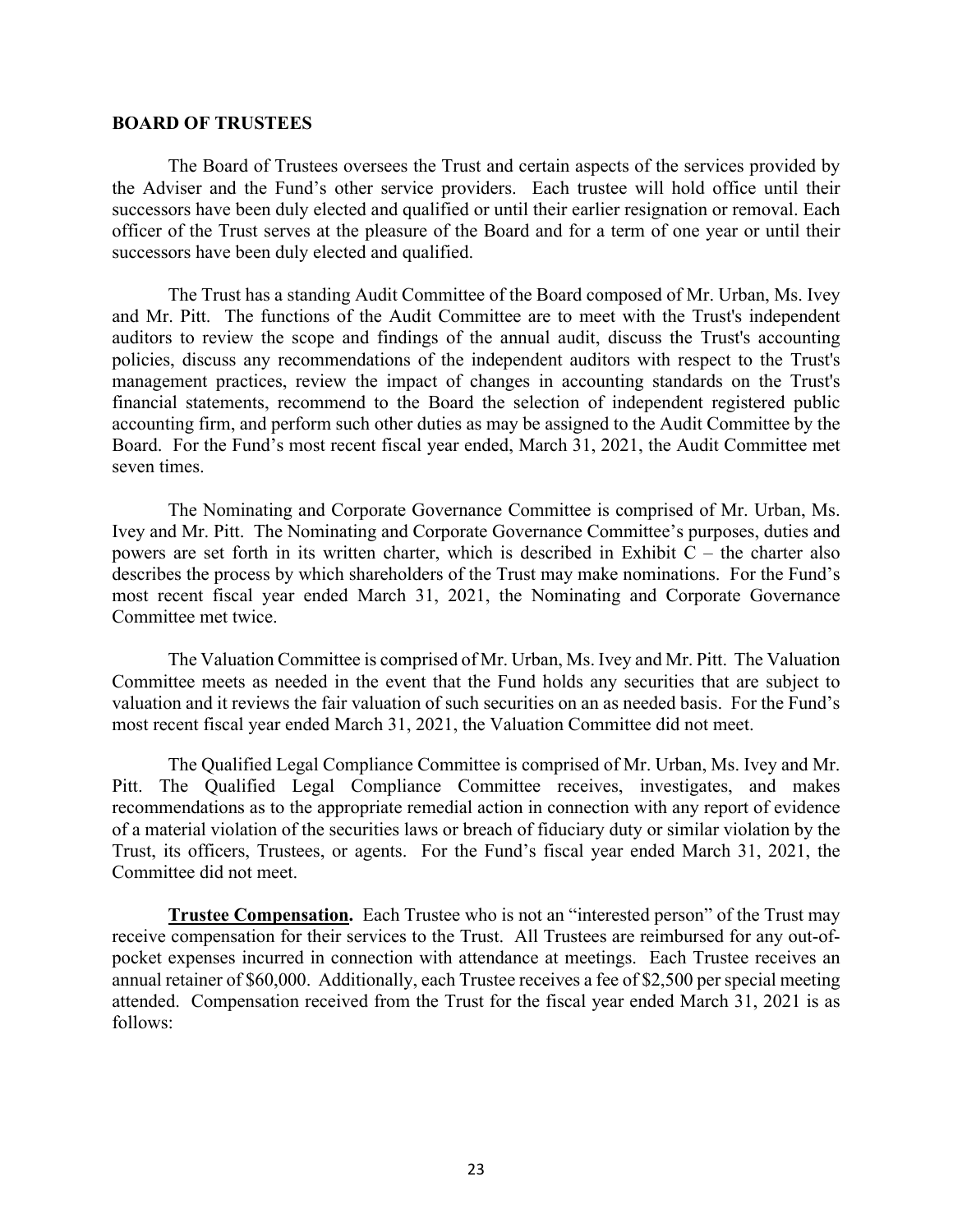| <b>Name of</b><br>Person /<br><b>Position</b> | Aggregate<br><b>From Fund</b> | <b>Pension or</b><br><b>Retirement Benefits Annual Benefits</b><br><b>Compensation</b> Accrued as Part of<br><b>Fund Expenses</b> | <b>Estimated</b><br>Upon<br><b>Retirement</b> | <b>Total Compensation</b><br><b>From Fund and Fund</b><br><b>Complex Paid To</b><br>Trustees $(*)$ (1) |
|-----------------------------------------------|-------------------------------|-----------------------------------------------------------------------------------------------------------------------------------|-----------------------------------------------|--------------------------------------------------------------------------------------------------------|
| David J.<br>Urban,<br>Trustee                 | \$2,298                       | \$0                                                                                                                               | \$0                                           | \$2,298                                                                                                |
| Mary Lou H.<br>Ivey, Trustee                  | \$2,298                       | \$0                                                                                                                               | \$0                                           | \$2,298                                                                                                |
| Theo H. Pitt,<br>Jr., Trustee                 | \$2,298                       | \$0                                                                                                                               | \$0                                           | \$2,298                                                                                                |

\* Trust does not pay deferred compensation.<br>(1) The "Fund Complex" consists of the Fund

The "Fund Complex" consists of the Fund.

**Trustee Ownership of Fund Shares.** The table below shows for each Trustee, the amount of Fund equity securities beneficially owned by each Trustee, and the aggregate value of all investments in equity securities of the funds of the Trust, as of December 31, 2020, and stated as one of the following ranges: A = None; B =  $$1-$10,000$ ; C =  $$10,001-$50,000$ ; D =  $$50,001-$ \$100,000; and  $E = over $100,000$ .

|                         |                               | <b>Aggregate Dollar Range of Equity</b> |
|-------------------------|-------------------------------|-----------------------------------------|
|                         |                               | <b>Securities in all Registered</b>     |
|                         |                               | <b>Investment Companies Overseen</b>    |
|                         | <b>Dollar Range of Equity</b> | by the Trustees in Family of            |
| <b>Name of Trustee</b>  | <b>Securities in the Fund</b> | <b>Investment Companies</b>             |
| Non-Interested Trustees |                               |                                         |
| David J. Urban          | A                             | A                                       |
| Mary Lou H. Ivey        | A                             | A                                       |
| Theo H. Pitt, Jr.       | A                             | A                                       |

**Sales Loads.** No front-end or deferred sales charges are applied to purchase of Fund shares by current or former trustees, officers, employees or agents of the Trust, the Adviser, or the principal underwriter and by the members of their immediate families.

**Policies Concerning Personal Investment Activities.** The Fund, the Adviser, and the Distributor have each adopted a Code of Ethics, pursuant to Rule 17j-1 under the 1940 Act that permit investment personnel, subject to their particular code of ethics, to invest in securities, including securities that may be purchased or held by the Fund, for their own account.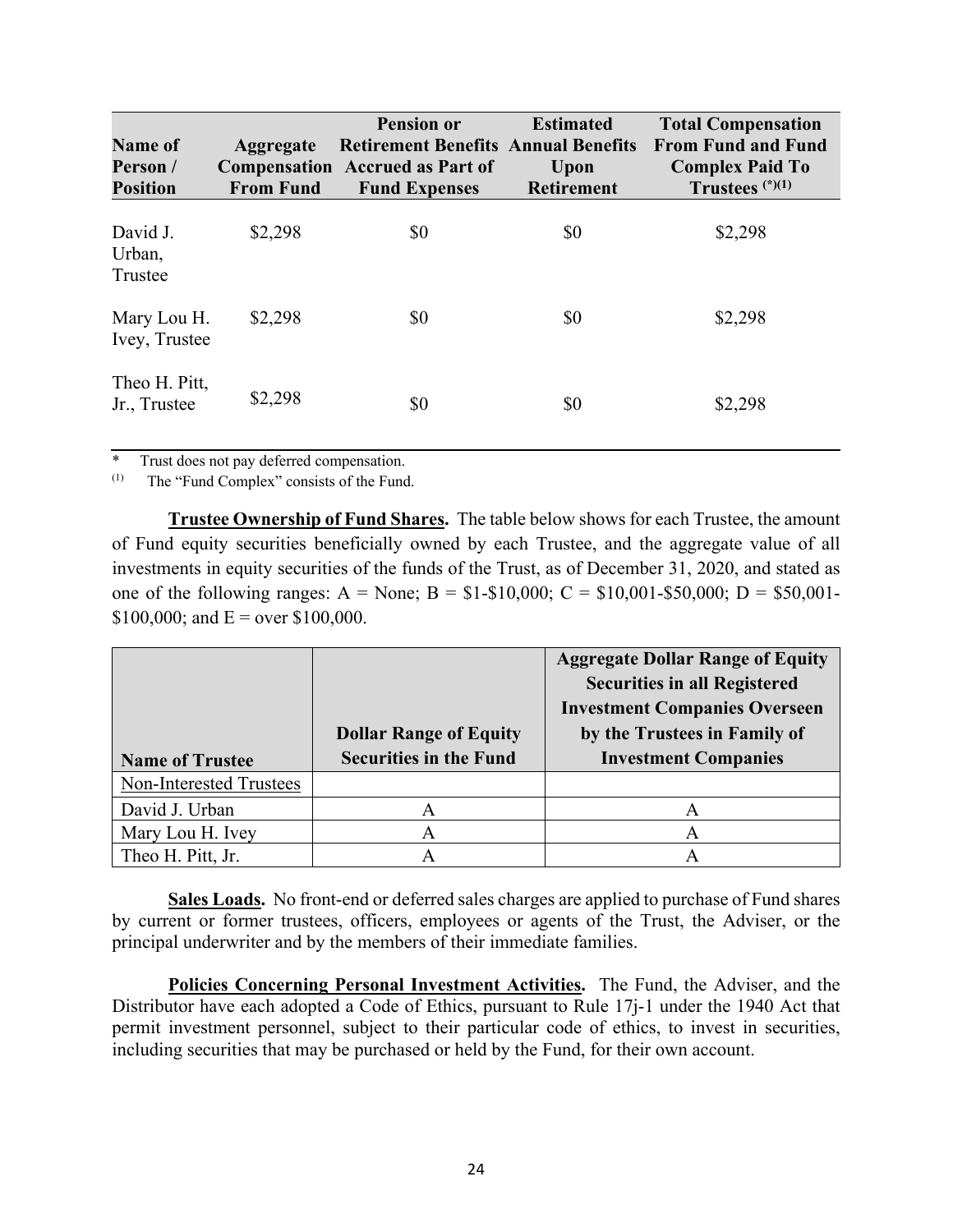The Codes of Ethics are on file with, and can be reviewed and copied at the SEC Public Reference Room in Washington, D. C. In addition, the Codes of Ethics are also available on the EDGAR Database on the SEC's Internet website at [http://www.sec.gov.](http://www.sec.gov/)

### **CONTROL PERSONS AND PRINCIPAL SECURITIES HOLDERS**

<span id="page-26-0"></span>A principal shareholder is any person who owns (either of record or beneficially) 5% or more of the outstanding shares of the Fund. A control person is one who owns, either directly or indirectly, more than 25% of the voting securities of the Fund or acknowledges the existence of such control. As a controlling shareholder, each of these persons could control the outcome of any proposal submitted to the shareholders for approval, including changes to the Fund's fundamental policies or the terms of the management agreement with the Adviser.

As of June 30, 2021, the following persons were record owners (or to the knowledge of the Company, beneficial owners) of 5% or more of the shares of the Fund.

| <b>Names and Addresses</b> | <b>Percent of Class</b> | <b>Type of Ownership</b> |
|----------------------------|-------------------------|--------------------------|
| Pershing, LLC              |                         |                          |
| 1 Pershing Plaza           | 5.08%                   | Record                   |
| Jersey City, NJ 07399      |                         |                          |
| Charles Schwab & Co., Inc. |                         |                          |
| Attn: Mutual Funds Dept.   | 18.19%                  | Record                   |
| 101 Montgomery Street      |                         |                          |
| San Francisco, CA 94104    |                         |                          |
| E.G. Peterson              |                         |                          |
| 4614 Ivanhoe St            | 5.42%                   | Record                   |
| Houston, TX 77027          |                         |                          |
| Charles Schwab & Co., Inc. |                         |                          |
| Attn: Mutual Funds Dept.   | 6.36%                   | Record                   |
| 211 Main Street            |                         |                          |
| San Francisco, CA 94105    |                         |                          |

As of the date of this SAI, the Trustees and officers of the Trust own beneficially none of the outstanding shares of the Fund.

## **DETERMINATION OF NET ASSET VALUE**

<span id="page-26-1"></span>**General Policy.** The Fund adheres to Section 2(a)(41), and Rule 2a-4 thereunder, of the 1940 Act with respect to the valuation of portfolio securities. In general, securities for which market quotations are readily available are valued at current market value, and all other securities are valued at fair value as determined in good faith by the Board. In complying with the 1940 Act, the Trust relies on guidance provided by the SEC and by the SEC staff in various interpretive letters and other guidance.

**Equity Securities.** Securities listed on a securities exchange, market or automated quotation system for which quotations are readily available (except for securities traded on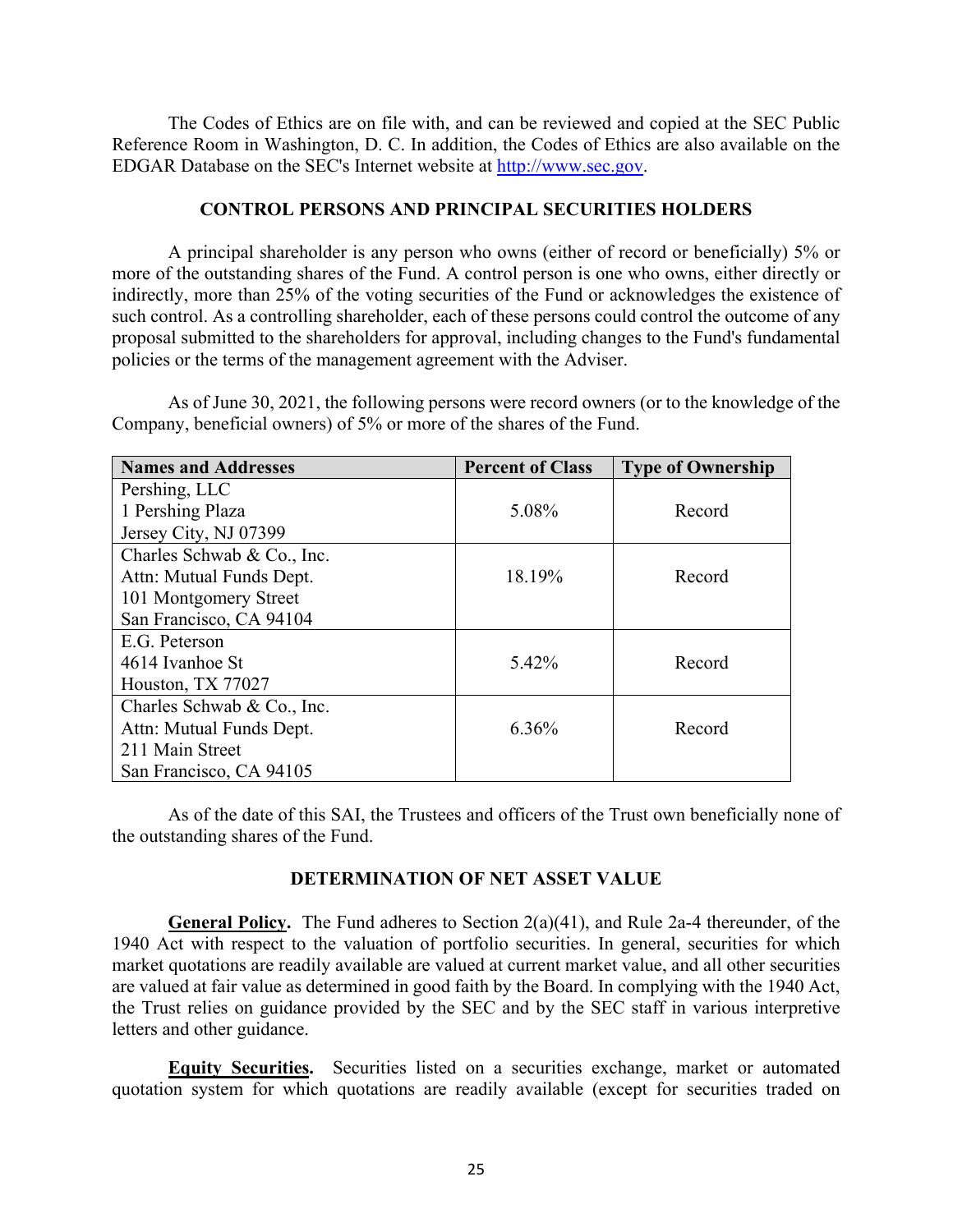NASDAQ), including securities traded over the counter, are valued at the last quoted sale price on the primary exchange or market (foreign or domestic) on which they are traded on valuation date (or at approximately 4:00 p.m. ET if a security's primary exchange is normally open at that time), or, if there is no such reported sale on the valuation date, at the most recent quoted bid price. For securities traded on NASDAQ, the NASDAQ Official Closing Price will be used. If such prices are not available or determined to not represent the fair value of the security as of the Fund's pricing time, the security will be valued at fair value as determined in good faith using methods approved by the Trust's Board of Trustees.

**Money Market Securities and other Debt Securities.** If available, money market securities and other debt securities are priced based upon valuations provided by recognized independent, third-party pricing agents. Such values generally reflect the last reported sales price if the security is actively traded. The third-party pricing agents may also value debt securities by employing methodologies that utilize actual market transactions, broker-supplied valuations, or other methodologies designed to identify the market value for such securities. Such methodologies generally consider such factors as security prices, yields, maturities, call features, ratings and developments relating to specific securities in arriving at valuations. Money market securities and other debt securities with remaining maturities of sixty days or less may be valued at their amortized cost, which approximates market value. If such prices are not available or determined to not represent the fair value of the security as of the Fund's pricing time, the security will be valued at fair value as determined in good faith using methods approved by the Trust's Board of Trustees.

**Use of Third-Party Independent Pricing Agents.** Pursuant to contracts with the Administrator, market prices for most securities held by the Fund are provided daily by third-party independent pricing agents that are approved by the Board of Trustees of the Trust. The valuations provided by third-party independent pricing agents are reviewed daily by the Administrator.

## **DISTRIBUTION**

<span id="page-27-0"></span>The Distributor may, from time to time, offer incentive compensation to dealers (which sell shares of the Fund that are subject to sales charges) allowing such dealers to retain an additional portion of the sales load. A dealer who receives all of the sales load may be considered an underwriter of the Fund's shares.

In connection with promotion of the sales of the Fund, the Distributor may, from time to time, offer (to all broker dealers who have a sales agreement with the Distributor) the opportunity to participate in sales incentive programs (which may include non-cash concessions). The Distributor may also, from time to time, pay expenses and fees required in order to participate in dealer sponsored seminars and conferences, reimburse dealers for expenses incurred in connection with pre-approved seminars, conferences and advertising, and may, from time to time, pay or allow additional promotional incentives to dealers as part of pre-approved sales contests.

**Plan of Distribution.** The Fund has a Plan of Distribution or "12b-1 Plan" under which it may finance certain activities primarily intended to sell such class of shares, provided the categories of expenses are approved in advance by the Board and the expenses paid under the Plan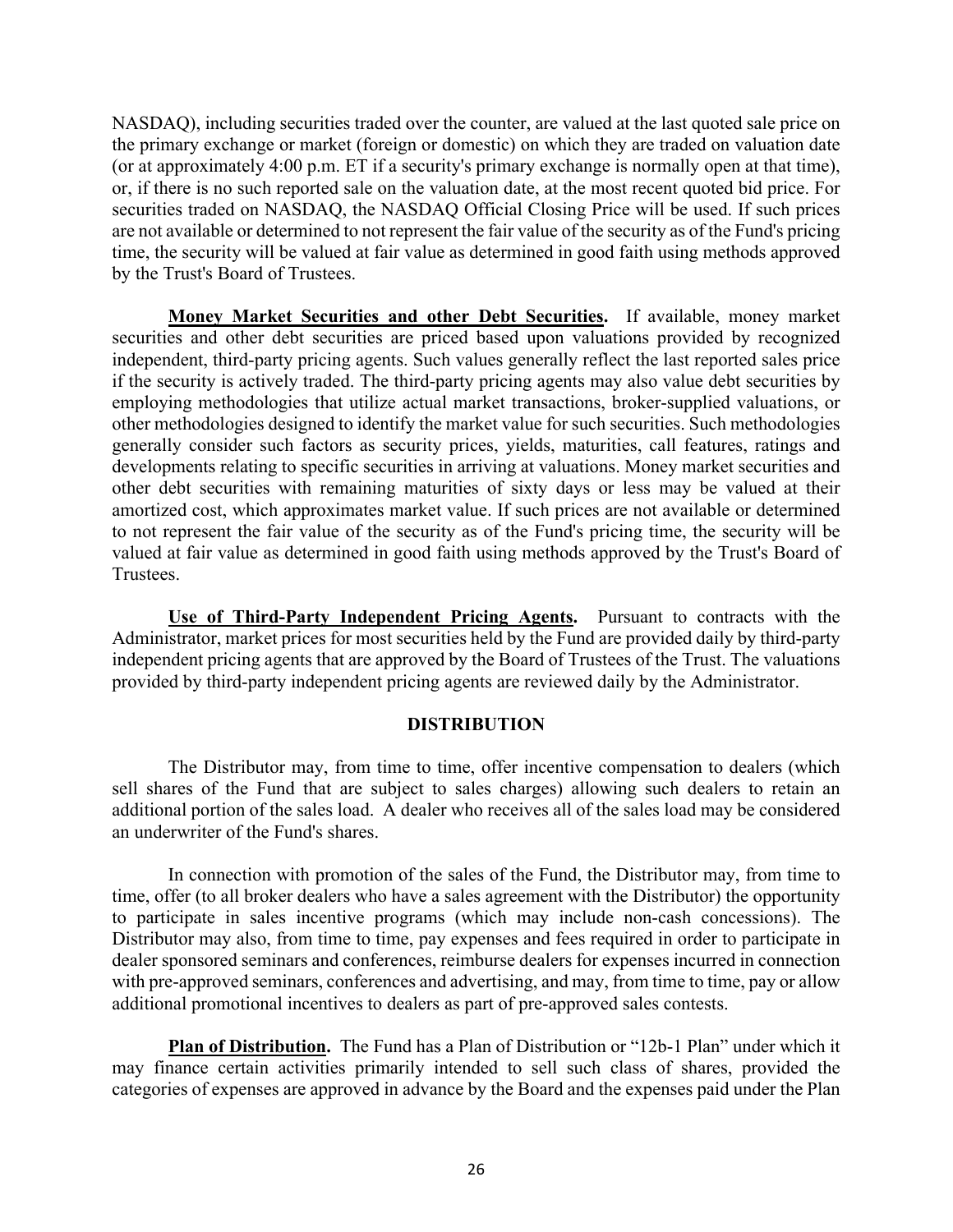were incurred within the preceding 12 months and accrued while the 12b-1 Plan is in effect. The Trust has adopted the Plan in accordance with the provisions of Rule 12b-1 under the 1940 Act, which regulates circumstances under which an investment company may directly or indirectly bear expenses relating to the distribution of its shares. The Trust intends to operate the Plan in accordance with its terms and with the Financial Industry Regulatory Authority rules concerning sales charges.

The 12b-1 Plan provides that the Fund may pay a fee to FDCC at an annual rate of up to 0.25% of the Fund's average daily net assets in consideration for distribution and other services and the assumption of related expenses, including the payment of commissions and transaction fees, in conjunction with the offering and sale of the Fund's shares. The fee is paid to FDCC as compensation for distribution-related activities.

The table below shows the amount of Rule 12b-1 fees incurred and the allocation of such fees by the Fund for the fiscal year ended March 31, 2021.

| <b>Advertising</b><br>and Marketing | Other-<br><b>Platform</b><br><b>Expenses</b> | <b>Compensation</b><br>to Distributor | Payments to<br><b>Broker/Dealers</b> | <b>Total</b><br><b>Rule 12b-1 Fees</b><br><b>Incurred</b> |
|-------------------------------------|----------------------------------------------|---------------------------------------|--------------------------------------|-----------------------------------------------------------|
| \$1,079                             | \$6,641                                      | \$3,000                               | \$21,717                             | \$32,437                                                  |

Payments for distribution expenses under the 12b-1 Plan are subject to Rule 12b-1 under the 1940 Act. Rule 12b-1 defines distribution expenses to include the cost of "any activity which is primarily intended to result in the sale of shares issued by the Trust." Rule 12b-1 provides, among other things, that an investment company may bear such expenses only pursuant to a plan adopted in accordance with Rule 12b-1. In accordance with Rule 12b-1, the 12b-1 Plan provides that a report of the amounts expended under the 12b-1 Plan, and the purposes for which such expenditures were incurred, will be made to the Board for its review at least quarterly. The 12b-1 Plan provides that it may not be amended to increase materially the costs which shares of the Fund may bear for distribution pursuant to the 12b-1 Plan without shareholder approval, and that any other type of material amendment must be approved by a majority of the Board, and by a majority of the trustees who are neither "interested persons" (as defined in the 1940 Act) of the Trust nor have any direct or indirect financial interest in the operation of the 12b-1 Plan or in any related agreement (the "12b-1 Trustees"), by vote cast in person at a meeting called for the purpose of considering such amendments. Pursuant to the 12b-1 Plan, the Fund may also make payments to persons who provide support services in connection with the distribution of the Fund's shares and servicing of the Fund's shareholders.

The Trust understands that certain service organizations may charge fees to their customers who are the beneficial owners of Fund shares, in connection with their accounts with such service organizations. Any such fees would be in addition to any amounts which may be received by an institution under the applicable 12b-1 Plan. Under the terms of each servicing agreement entered into with the Trust, service organizations are required to provide to their customers a schedule of any fees that they may charge in connection with customer investments in Fund shares.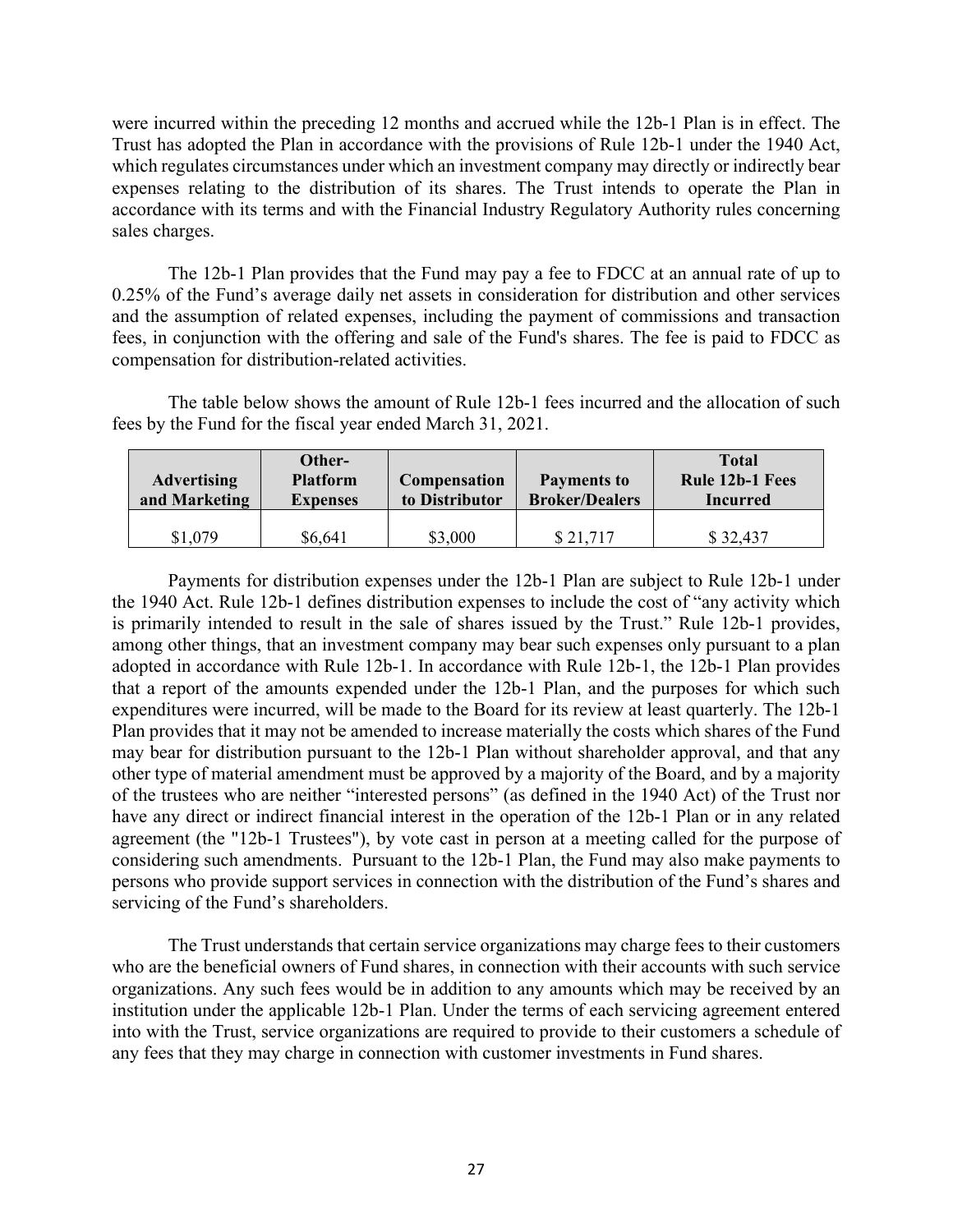The Board has concluded that there is a reasonable likelihood that the 12b-1 Plan will benefit the Fund. It is anticipated that the 12b-1 Plan will benefit shareholders because an effective sales program typically is necessary for the Fund to reach and maintain a sufficient size to achieve efficiently its investment objectives and to realize economies of scale. The 12b-1 Plan is subject to annual re-approval by a majority of the 12b-1 Trustees and is terminable at any time with respect to the Fund by a vote of a majority of the 12b-1 Trustees or by vote of the holders of a majority of outstanding shares of the Fund. Any agreement entered into pursuant to the 12b-1 Plan with a Service Organization is terminable with respect to the Fund without penalty, at any time, by vote of a majority of the 12b-1 Trustees, by vote of the holders of a majority of the applicable classes' outstanding shares of the Fund, by FDCC or by the Service Organization. An agreement will also terminate automatically in the event of its assignment.

As long as the 12b-1 Plan is in effect, the nomination of trustees who are not interested persons of the Trust (as defined in the 1940 Act) must be committed to the discretion of the 12b-1 Trustees.

**Shareholder Services Plan.** The Fund has adopted a shareholder services plan. Under a shareholder services plan, the Fund may pay an authorized firm up to 0.25% on an annualized basis of average daily net assets attributable to its customers who are shareholders. For this fee, the authorized firms may provide a variety of services, including but not limited to: (i) arranging for bank wires; (ii) responding to inquiries from shareholders concerning their investment in the Fund; (iii) assisting shareholders in changing dividend options, account designations and addresses; (iv) providing information periodically to shareholders showing their position in shares; (v) forwarding shareholders communications from the Fund such as proxies, shareholder reports, annual reports, and dividend distribution and tax notices to shareholders; (vi) processing purchase, exchange and redemption requests from shareholders and placing orders with the Fund or its service providers; (vii) providing sub-accounting with respect to shares beneficially owned by shareholders; and (viii) processing dividend payments from the Fund on behalf of shareholders. Because the Fund has adopted the shareholder services plan to compensate authorized firms for providing the types of services described above, the Fund believes the shareholder services plan is not covered by Rule 12b-1 under the 1940 Act, which relates to payment of distribution fees. The Fund, however, follows the procedural requirements of Rule 12b-1 in connection with the implementation and administration of each shareholder services plan.

An authorized firm generally represents in a service agreement used in connection with the shareholder services plan that all compensation payable to the authorized firm from its customers in connection with the investment of their assets in the Fund will be disclosed by the authorized firm to its customers. It also generally provides that all such compensation will be authorized by the authorized firm's customers.

The Fund does not monitor the actual services being performed by an authorized firm under the plan and related service agreement. The Fund also does not monitor the reasonableness of the total compensation that an authorized firm may receive, including any service fee that an authorized firm may receive from the Fund and any compensation the authorized firm may receive directly from its clients.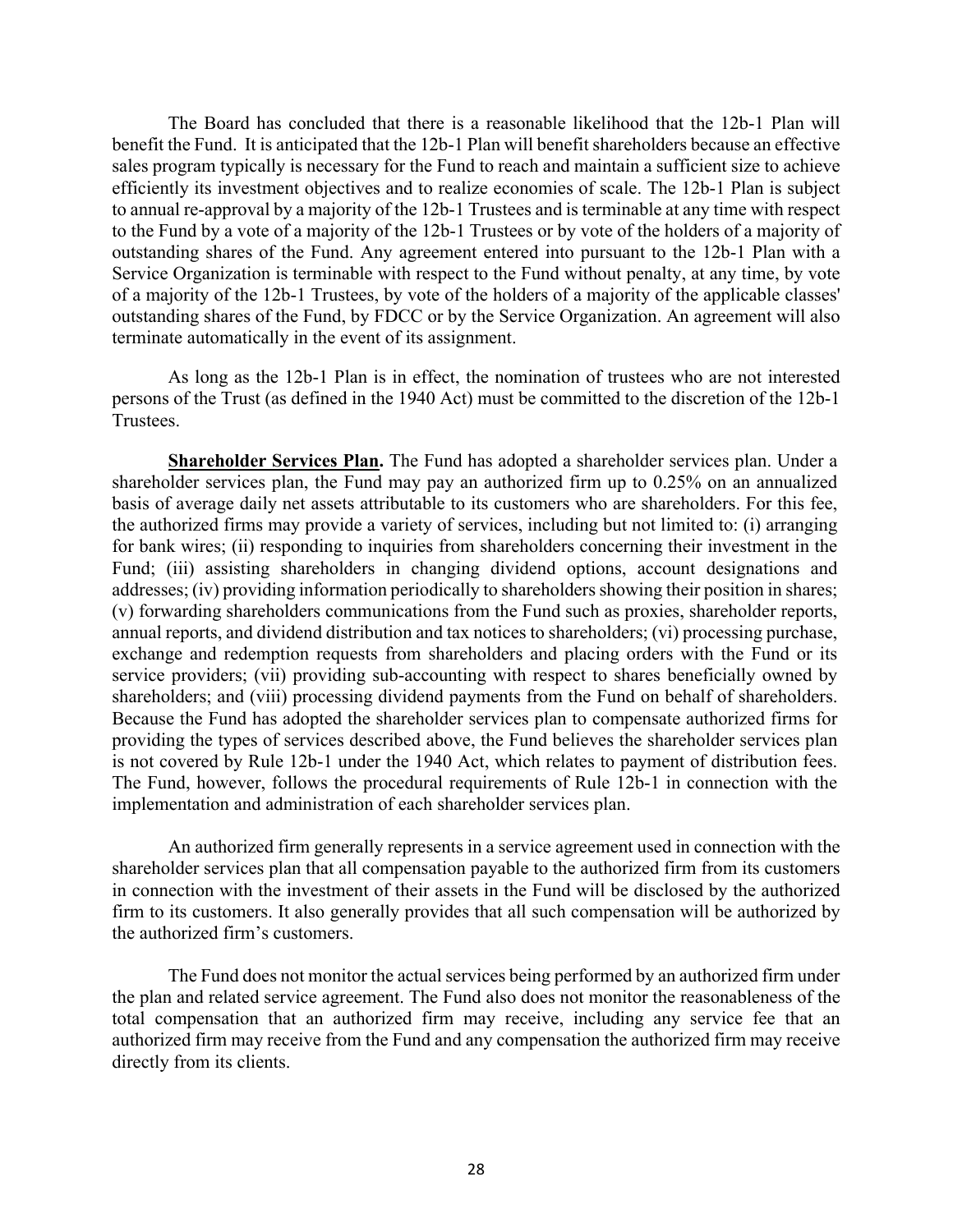#### **ADDITIONAL INFORMATION ABOUT PURCHASES AND SALES**

<span id="page-30-0"></span>**Purchasing Shares.** You may purchase shares of the Fund directly from the Distributor. You may also buy shares through accounts with brokers and other institutions ("authorized institutions") that are authorized to place trades in Fund shares for their customers. If you invest through an authorized institution, you will have to follow its procedures. Your institution may charge a fee for its services, in addition to the fees charged by the Fund. You will also generally have to address your correspondence or questions regarding the Fund to your authorized institution. The offering price per share is equal to the NAV next determined after the Fund or authorized institution receives your purchase order. Your authorized institution is responsible for transmitting all subscription and redemption requests, investment information, documentation and money to the Fund on time. Certain authorized institutions have agreements with the Fund that allow them to enter confirmed purchase or redemption orders on behalf of clients and customers. Under this arrangement, the authorized institution must send your payment to the Fund by the time it prices its shares on the following day. If your authorized institution fails to do so, it may be responsible for any resulting fees or losses.

The Fund reserves the right to reject any purchase order and to suspend the offering of shares. Under certain circumstances the Trust or the Adviser may waive the minimum initial investment for purchases by officers, trustees, and employees of the Trust and its affiliated entities and for certain related advisory accounts and retirement accounts (such as IRAs). The Fund may also change or waive policies concerning minimum investment amounts at any time.

**Exchanging Shares.** If you request the exchange of the total value of your account from one fund to another, we will reinvest any declared but unpaid income dividends and capital gain distributions in the new fund at its net asset value. Backup withholding and information reporting may apply. Information regarding the possible tax consequences of an exchange appears in the tax section in this SAI.

If a substantial number of shareholders sell their shares of the Fund under the exchange privilege, within a short period, the Fund may have to sell portfolio securities that it would otherwise have held, thus incurring additional transactional costs. Increased use of the exchange privilege may also result in periodic large inflows of money. If this occurs, it is the Fund's general policy to initially invest in short-term, interest-bearing money market instruments. However, if the Adviser believes that attractive investment opportunities (consistent with the Fund's investment objective and policies) exist immediately, then it will invest such money in portfolio securities in as orderly a manner as is possible.

The proceeds from the sale of shares of the Fund may not be available until the third business day following the sale. The fund you are seeking to exchange into may also delay issuing shares until that third business day. The sale of Fund shares to complete an exchange will be effected at the NAV of the Fund next computed after your request for exchange is received in proper form.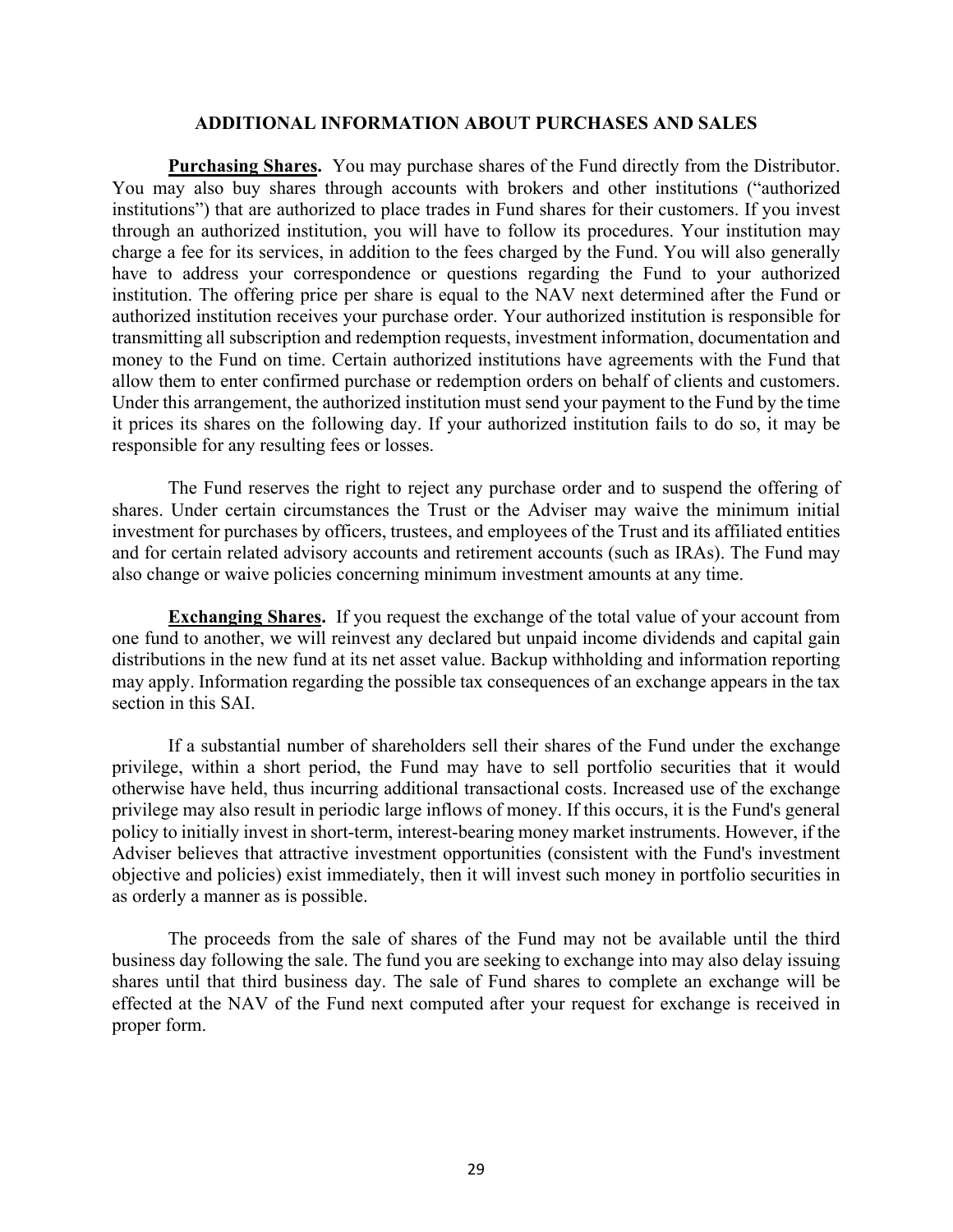**Eligible Benefit Plans.** An eligible benefit plan is an arrangement available to the employees of an employer (or two or more affiliated employers) having not less than 10 employees at the plan's inception, or such an employer on behalf of employees of a trust or plan for such employees, their spouses and their children under the age of 21 or a trust or plan for such employees, which provides for purchases through periodic payroll deductions or otherwise. There must be at least 5 initial participants with accounts investing or invested in Fund shares and/or certain other funds.

The initial purchase by the eligible benefit plan and prior purchases by or for the benefit of the initial participants of the plan must aggregate not less than \$2,500 and subsequent purchases must be at least \$50 per account and must aggregate at least \$250. Purchases by the eligible benefit plan must be made pursuant to a single order paid for by a single check or federal funds wire and may not be made more often than monthly. A separate account will be established for each employee, spouse or child for which purchases are made. The requirements for initiating or continuing purchases pursuant to an eligible benefit plan may be modified and the offering to such plans may be terminated at any time without prior notice.

**Selling Shares.** You may sell your shares by giving instructions to the Transfer Agent by mail or by telephone. The Fund will use reasonable procedures to confirm that instructions communicated by telephone are genuine and, if the procedures are followed, will not be liable for any losses due to unauthorized or fraudulent telephone transactions.

The Fund's procedure is to redeem shares at the NAV next determined after the Transfer Agent receives the redemption request in proper order. Payment will be made promptly, but no later than the seventh day following the receipt of the redemption request in proper order. The Board may suspend the right of redemption or postpone the date of payment during any period when (a) trading on the New York Stock Exchange is restricted as determined by the SEC or such exchange is closed for other than weekends and holidays, (b) the SEC has by order permitted such suspension, or (c) an emergency, as defined by rules of the SEC, exists during which time the sale of Fund shares or valuation of securities held by the Fund are not reasonably practicable.

### **ADDITIONAL PAYMENTS TO FINANCIAL INTERMEDIARIES**

<span id="page-31-0"></span>The Adviser or the Distributor and their affiliates may, out of their own resources and without additional cost to the Fund or its shareholders, pay a 1% solicitation fee to securities dealers or other financial intermediaries (collectively, a "Financial Intermediary") on each customer purchase solicited by the Financial Intermediary in excess of \$1 million. These payments may be in addition to payments made by the Fund to the Financial Intermediary under the Fund's Rule 12b-1 Plan. For more information regarding the Fund's Rule 12b-1 Plan, please see "Distribution - Plan of Distribution."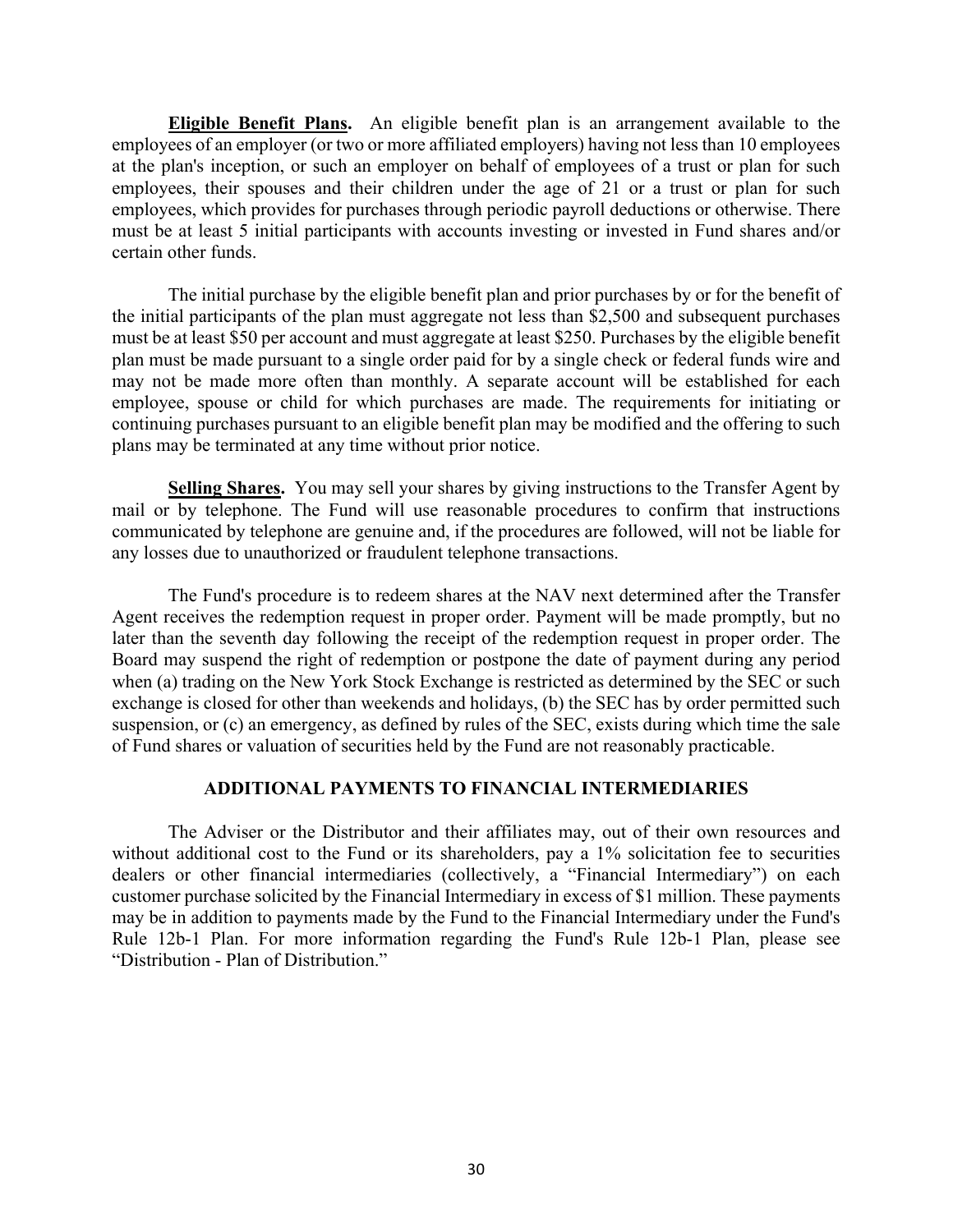### **SHAREHOLDER SERVICES**

<span id="page-32-0"></span>As described briefly in the applicable prospectus, the Fund offers the following shareholder services:

**Regular Account***.* The regular account allows for voluntary investments to be made at any time. Available to individuals, custodians, corporations, trusts, estates, corporate retirement plans and others, investors are free to make additions and withdrawals to or from their account as often as they wish. Simply use the account application provided with the prospectus to open your account.

**Telephone Transactions.** A shareholder may redeem shares or transfer into another fund by telephone if this service is requested at the time the shareholder completes the initial account application. If it is not elected at that time, it may be elected at a later date by making a request in writing to the Transfer Agent and having the signature on the request guaranteed. The Fund employs reasonable procedures designed to confirm the authenticity of instructions communicated by telephone and, if it does not, it may be liable for any losses due to unauthorized or fraudulent transactions. As a result of this policy, a shareholder authorizing telephone redemption or transfer bears the risk of loss which may result from unauthorized or fraudulent transactions which the Fund believes to be genuine. When requesting a telephone redemption or transfer, the shareholder will be asked to respond to certain questions designed to confirm the shareholder's identity as the shareholder of record. Cooperation with these procedures helps to protect the account and the Fund from unauthorized transactions.

**Automatic Investment Plan.** Any shareholder may utilize this feature, which provides for automatic monthly investments into your account. Upon your request, the Transfer Agent will withdraw a fixed amount each month from a checking or savings account for investment into the Fund. This does not require a commitment for a fixed period of time. A shareholder may change the monthly investment, skip a month or discontinue the Automatic Investment Plan as desired by notifying the Transfer Agent toll-free at (800) 628-4077.

**Systematic Withdrawal Program.** The Fund offers a Systematic Withdrawal Program ("SWP"). Under the SWP, you may choose to receive a specified dollar amount, generated from the redemption of shares in your account, on a monthly, quarterly or annual basis. In order to participate in the SWP, your account balance must be at least \$10,000 and each withdrawal amount must be for a minimum of \$100. If you elect this method of redemption, the Fund will send a check to your address of record, or will send the payment via electronic funds transfer through the ACH network, directly to your bank account. For payment through the ACH network, your bank must be an ACH member and your bank account information must be maintained on your Fund account. The SWP may be terminated at any time by the Fund. You may also elect to terminate your participation in the SWP at any time by contacting the transfer agent sufficiently in advance of the next withdrawal.

A withdrawal under the program involves a redemption of shares and may result in a gain or loss for federal income tax purposes. In addition, if the amount withdrawn exceeds the dividends credited to your account, the account ultimately may be depleted. To establish the SWP, complete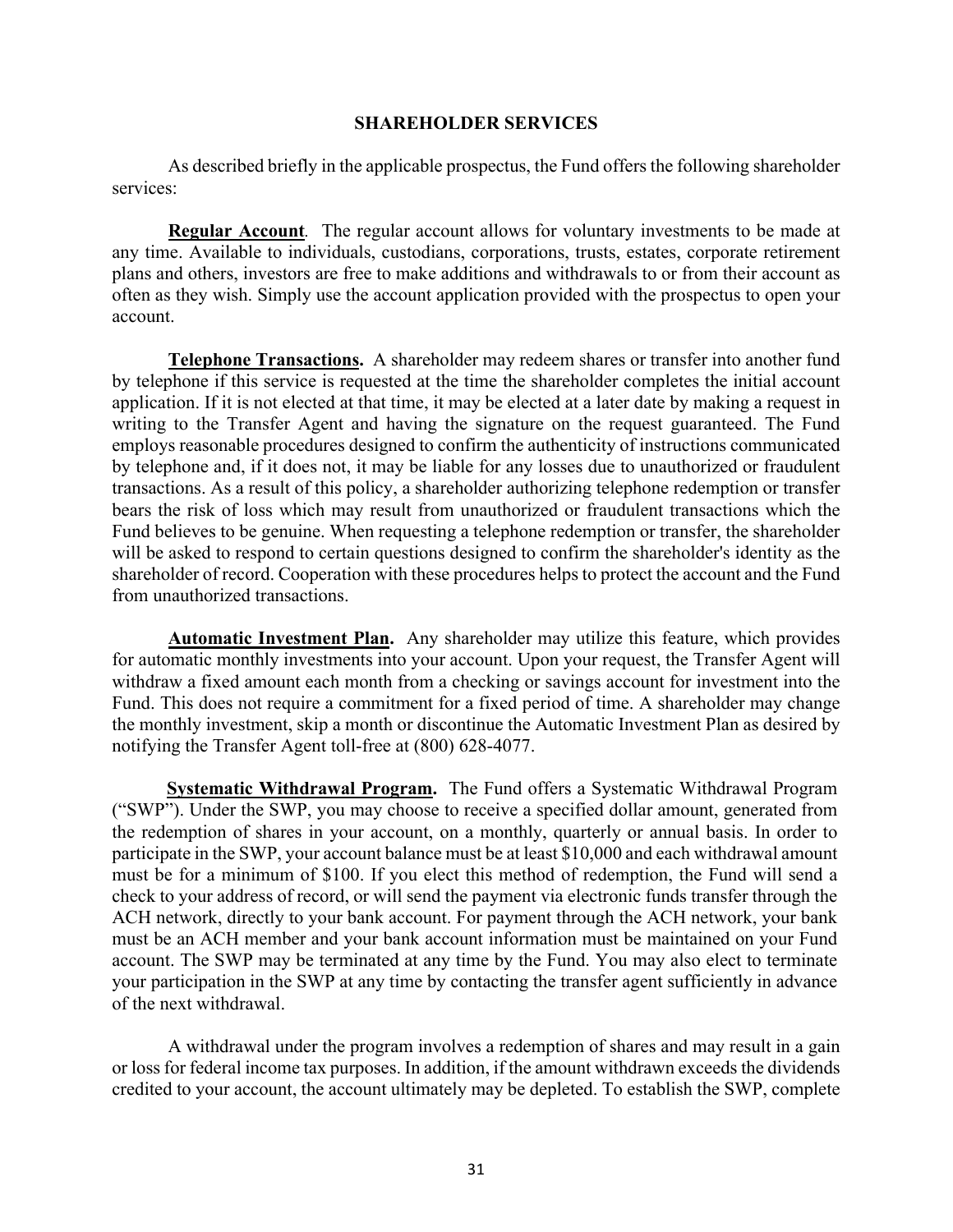the "Systematic Withdrawal Plan" section of the Fund's Account Application. Please call toll-free (800) 628-4077 for additional information regarding the Fund's SWP.

**Retirement Plans.** Fund shares are available for purchase in connection with the following tax-deferred prototype retirement plans:

1. Individual Retirement Arrangements (IRAs). IRAs are available for use by individuals with compensation for services rendered who wish to use shares of the Fund as the funding medium for individual retirement savings. IRAs include traditional IRAs, Roth IRAs and Rollover IRAs.

2. Simplified Employee Pension Plans (SEPs). SEPs are a form of retirement plan for sole proprietors, partnerships and corporations.

For information about eligibility requirements and other matters concerning these plans and to obtain the necessary forms to participate in these plans, please call the Trust toll-free at (800) 673-0550. Each plan's custodian charges nominal fees in connection with plan establishment and maintenance. These fees are detailed in the plan documents. You may wish to consult with your attorney or other tax adviser for specific advice concerning your tax status and plans.

**Exchange Privilege.** Shareholders may exchange their shares for shares of any other series of the Trust managed by the Adviser, provided the shares of the Fund the shareholder is exchanging into are registered for sale in the shareholder's state of residence. Each account must meet the minimum investment requirements. Also, to make an exchange, an exchange order must comply with the requirements for a redemption or repurchase order and must specify the value or the number of shares to be exchanged. Your exchange will take effect as of the next determination of the Fund's NAV per share (usually at the close of business on the same day). The Trust reserves the right to limit the number of exchanges or to otherwise prohibit or restrict shareholders from making exchanges at any time, without notice, should the Trust determine that it would be in the best interest of its shareholders to do so. For tax purposes, an exchange constitutes the sale of the shares of the fund from which you are exchanging and the purchase of shares of the fund into which you are exchanging. Consequently, the sale may involve either a capital gain or loss to the shareholder for federal income tax purposes. The exchange privilege is available only in states where it is legally permissible to do so.

### **TAXES**

<span id="page-33-0"></span>The following discussion is a summary of certain U.S. federal income tax considerations affecting the Fund and its shareholders. The discussion reflects applicable federal income tax laws of the U.S. as of the date of this SAI, which tax laws may be changed or subject to new interpretations by the courts or the Internal Revenue Service (the "IRS"), possibly with retroactive effect. No attempt is made to present a detailed explanation of all U.S. income, estate or gift tax, or foreign, state or local tax concerns affecting the Fund and its shareholders (including shareholders owning large positions in the Fund). The discussion set forth herein does not constitute tax advice. Investors are urged to consult their own tax advisers to determine the tax consequences to them of investing in the Fund.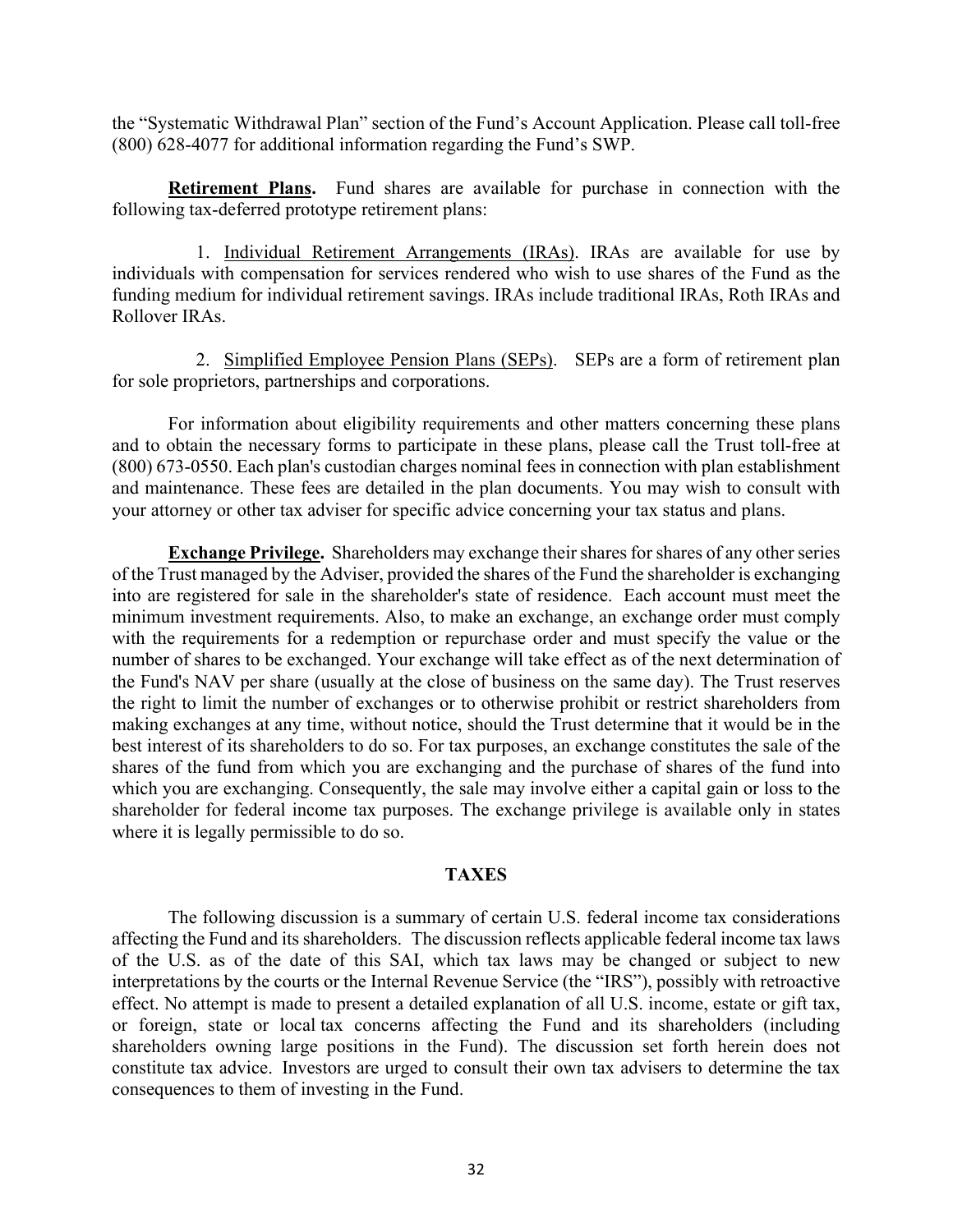In addition, no attempt is made to address tax concerns applicable to an investor with a special tax status such as a financial institution, real estate investment trust, insurance company, regulated investment company ("RIC"), individual retirement account, other tax-exempt entity, dealer in securities or non-U.S. investor. Furthermore, this discussion does not reflect possible application of the alternative minimum tax ("AMT"). Unless otherwise noted, this discussion assumes shares of the Fund are held by U.S. shareholders and that such shares are held as capital assets.

A U.S. shareholder is a beneficial owner of shares of the Fund that, for U.S. federal income tax purposes, is:

- a citizen or individual resident of the United States (including certain former citizens and former long-term residents);
- a corporation or other entity treated as a corporation for U.S. federal income tax purposes, created or organized in or under the laws of the United States or any state thereof or the District of Columbia;
- an estate, the income of which is subject to U.S. federal income taxation regardless of its source; or
- a trust with respect to which a court within the United States is able to exercise primary supervision over its administration and one or more U.S. shareholders have the authority to control all of its substantial decisions or the trust has made a valid election in effect under applicable Treasury regulations to be treated as a U.S. person.

A "non-U.S. shareholder" is a beneficial owner of shares of the Fund that is an individual, corporation, trust or estate and is not a U.S. shareholder. If a partnership (including any entity treated as a partnership for U.S. federal income tax purposes) holds shares of the Fund, the tax treatment of a partner in the partnership generally depends upon the status of the partner and the activities of the partnership. A prospective shareholder who is a partner of a partnership holding the Fund shares should consult its tax advisers with respect to the purchase, ownership and disposition of its Fund shares.

**Taxation as a RIC.** The Fund intends to qualify and remain qualified as a RIC under the Internal Revenue Code. The Fund will qualify as a RIC if, among other things, it meets the sourceof-income and the asset-diversification requirements. With respect to the source-of-income requirement, the Fund must derive in each taxable year at least 90% of its gross income (including tax-exempt interest) from (i) dividends, interest, payments with respect to certain securities loans, gains from the sale or other disposition of stock, securities or foreign currencies, or other income (including but not limited to gains from options, futures and forward contracts) derived with respect to its business of investing in such shares, securities or currencies and (ii) net income derived from an interest in a "qualified publicly traded partnership." A "qualified publicly traded partnership" is generally defined as a publicly traded partnership under Internal Revenue Code section 7704. However, for these purposes, a qualified publicly traded partnership does not include a publicly traded partnership if 90% or more of its income is described in (i) above. Income derived from a partnership (other than a qualified publicly traded partnership) or trust is qualifying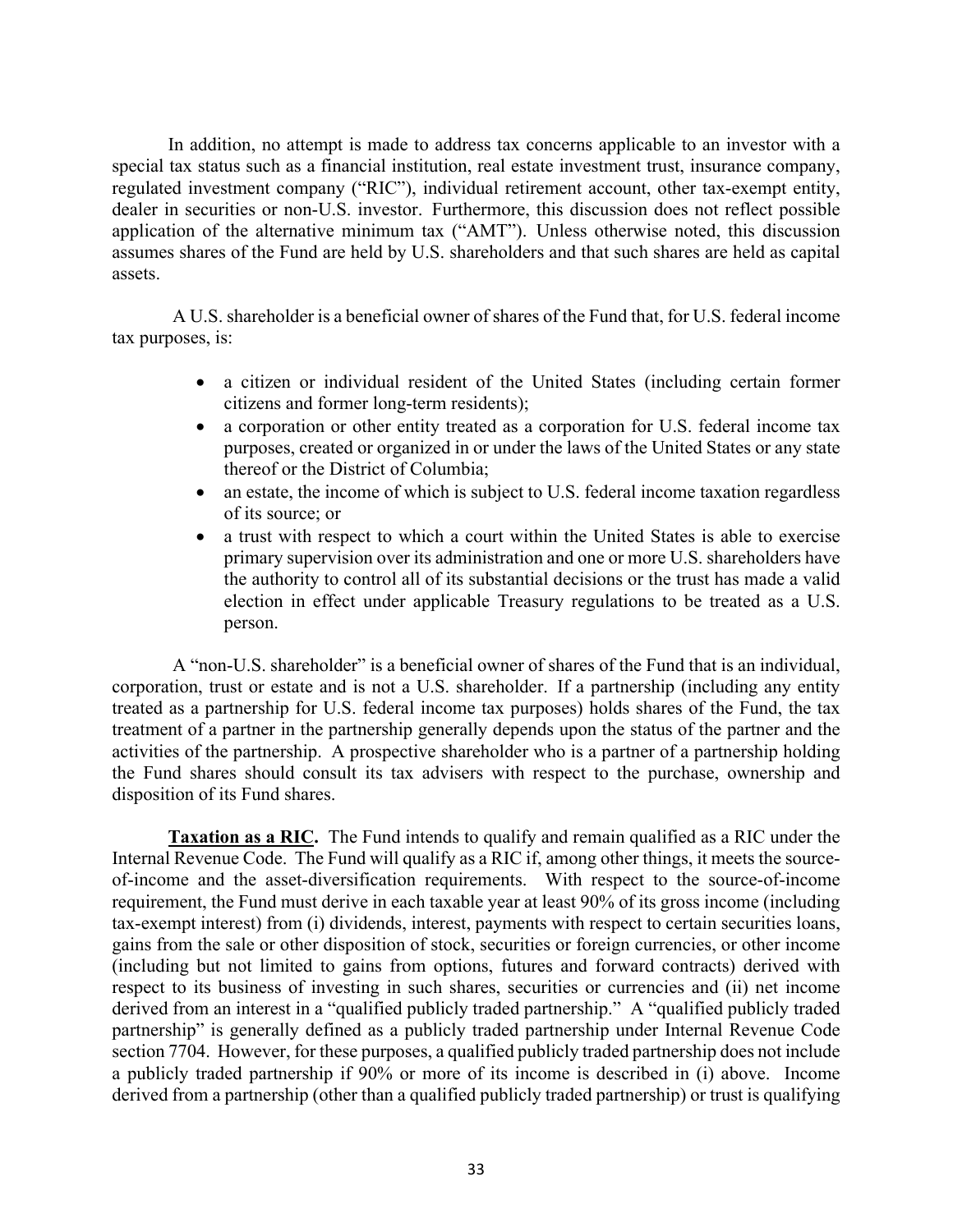income to the extent such income is attributable to items of income of the partnership or trust which would be qualifying income if realized by the Fund in the same manner as realized by the partnership or trust.

The Fund may invest in exchange-traded funds ("ETFs") that are taxable as RICs under the Code. Accordingly, the income the Fund receives from such ETFs should be qualifying income for purposes of the Fund satisfying the 90% Test described above. However, the Fund may also invest in one or more ETFs that are not taxable as RICs under the Code and that may generate nonqualifying income for purposes of satisfying the 90% Test. The Fund anticipates monitoring its investments in such ETFs so as to keep the Fund's non-qualifying income within acceptable limits of the 90% Test, however, it is possible that such non-qualifying income will be more than anticipated which could cause the Fund to inadvertently fail the 90% Test thereby causing the Fund to fail to qualify as a RIC. In such a case, the Fund would be subject to the rules described below.

If a RIC fails this 90% source-of-income test it is no longer subject to a 21% penalty as long as such failure was due to reasonable cause and not willful neglect. Instead, the amount of the penalty for non-compliance is the amount by which the non-qualifying income exceeds oneninth of the qualifying gross income.

With respect to the asset-diversification requirement, the Fund must diversify its holdings so that, at the end of each quarter of each taxable year (i) at least 50% of the value of the Fund's total assets is represented by cash and cash items, U.S. government securities, the securities of other RICs and other securities, if such other securities of any one issuer do not represent more than 5% of the value of the Fund's total assets or more than 10% of the outstanding voting securities of such issuer, and (ii) not more than 25% of the value of the Fund's total assets is invested in the securities other than U.S. government securities or the securities of other RICs of (a) one issuer, (b) two or more issuers that are controlled by the Fund and that are engaged in the same, similar or related trades or businesses, or (c) one or more qualified publicly traded partnerships.

If a RIC fails this asset-diversification test, such RIC, in addition to other cure provisions previously permitted, has a 6-month period to correct any failure without incurring a penalty if such failure is "de minimis," meaning that the failure does not exceed the lesser of 1% of the RIC's assets, or \$10 million.

Similarly, if a RIC fails this asset-diversification test and the failure is not de minimis, a RIC can cure failure if: (a) the RIC files with the Treasury Department a description of each asset that causes the RIC to fail the diversification tests; (b) the failure is due to reasonable cause and not willful neglect; and (c) the failure is cured within six months (or such other period specified by the Treasury). In such cases, a tax is imposed on the RIC equal to the greater of: (a) \$50,000 or (b) an amount determined by multiplying the highest rate of tax (currently 21%) by the amount of net income generated during the period of diversification test failure by the assets that caused the RIC to fail the diversification test.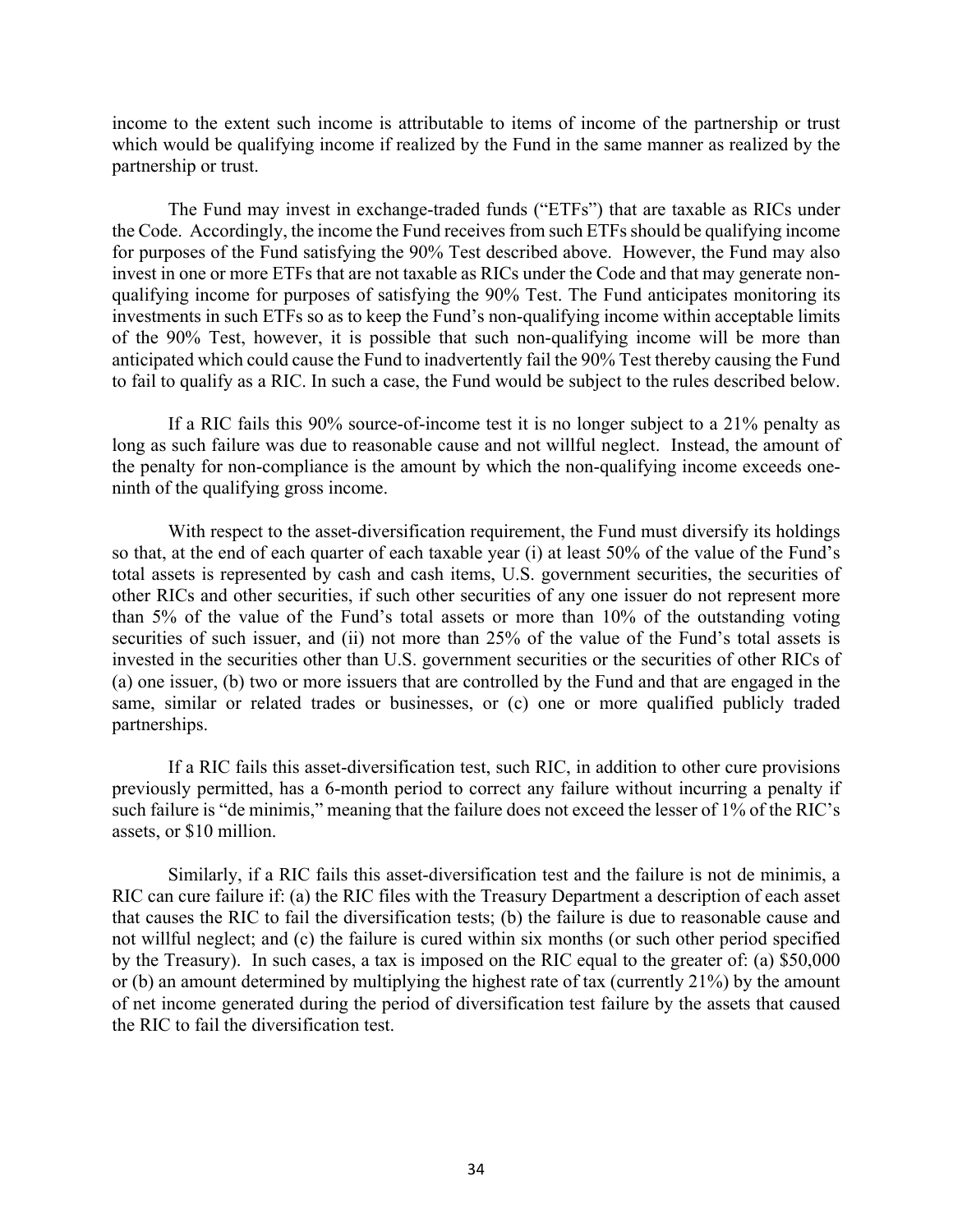If the Fund qualifies as a RIC and distributes to its shareholders, for each taxable year, at least 90% of the sum of (i) its "investment company taxable income" as that term is defined in the Internal Revenue Code (which includes, among other things, dividends, taxable interest, the excess of any net short-term capital gains over net long-term capital losses and certain net foreign exchange gains as reduced by certain deductible expenses) without regard to the deduction for dividends paid, and (ii) the excess of its gross tax-exempt interest, if any, over certain deductions attributable to such interest that are otherwise disallowed, the Fund will be relieved of U.S. federal income tax on any income of the Fund, including long-term capital gains, distributed to shareholders. However, any ordinary income or capital gain retained by the Fund will be subject to U.S. federal income tax at regular corporate federal income tax rates (currently at a maximum rate of 21%). The Fund intends to distribute at least annually substantially all of its investment company taxable income, net tax-exempt interest, and net capital gain.

The Fund will generally be subject to a nondeductible 4% federal excise tax on the portion of its undistributed ordinary income with respect to each calendar year and undistributed capital gains if it fails to meet certain distribution requirements with respect to the one-year period ending on October 31 in that calendar year. To avoid the 4% federal excise tax, the required minimum distribution is generally equal to the sum of (i) 98% of the Fund's ordinary income (computed on a calendar year basis), (ii) 98.2% of the Fund's capital gain net income (generally computed for the one-year period ending on October 31) and (iii) any income realized, but not distributed, and on which we paid no federal income tax in preceding years. The Fund generally intends to make distributions in a timely manner in an amount at least equal to the required minimum distribution and therefore, under normal market conditions, does not expect to be subject to this excise tax.

The Fund may be required to recognize taxable income in circumstances in which it does not receive cash. For example, if the Fund holds debt obligations that are treated under applicable tax rules as having original issue discount (such as debt instruments with payment in kind interest or, in certain cases, with increasing interest rates or that are issued with warrants), the Fund must include in income each year a portion of the original issue discount that accrues over the life of the obligation regardless of whether cash representing such income is received by the Fund in the same taxable year. Because any original issue discount accrued will be included in the Fund's "investment company taxable income" (discussed above) for the year of accrual, the Fund may be required to make a distribution to its shareholders to satisfy the distribution requirement, even though it will not have received an amount of cash that corresponds with the income earned.

To the extent that the Fund has capital loss carryforwards from prior tax years, those carryforwards will reduce the net capital gains that can support the Fund's distribution of Capital Gain Dividends (as defined below). If the Fund uses net capital losses incurred in taxable years beginning on or before December 22, 2010 (pre-2011 losses), those carryforwards will not reduce the Fund's current earnings and profits, as losses incurred in later years will. As a result, if the Fund then makes distributions of capital gains recognized during the current year in excess of net capital gains (as reduced by carryforwards), the portion of the excess equal to pre-2011 losses factoring into net capital gain will be taxable as an ordinary dividend distribution, even though that distributed excess amount would not have been subject to tax if retained by the Fund. Capital loss carryforwards are reduced to the extent they offset current-year net realized capital gains, whether the Fund retains or distributes such gains. Beginning in 2011, a RIC is permitted to carry forward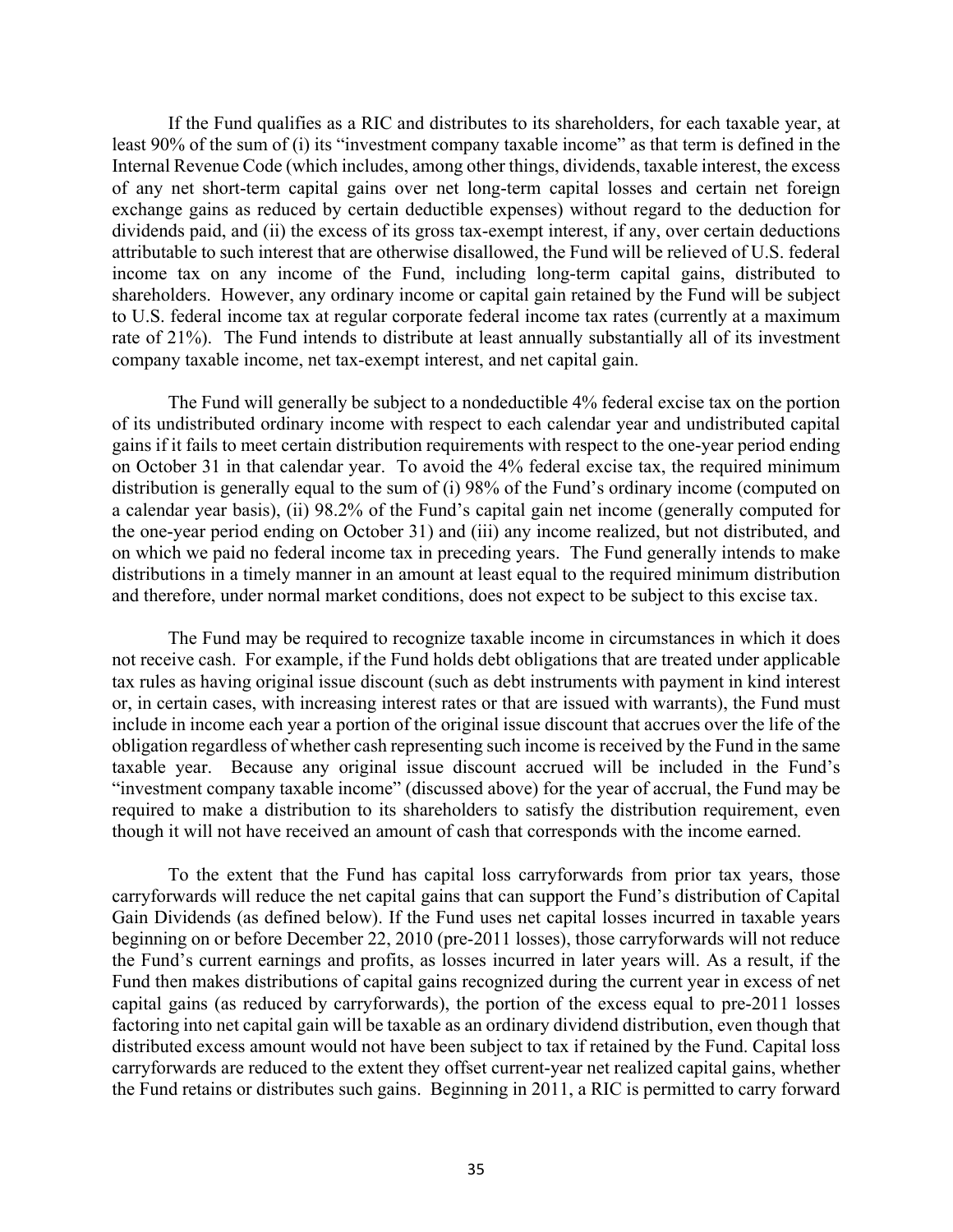net capital losses indefinitely and may allow losses to retain their original character (as short or as long-term). For net capital losses recognized prior to such date, such losses are permitted to be carried forward up to 8 years and are characterized as short-term. These capital loss carryforwards may be utilized in future years to offset net realized capital gains of the Fund, if any, prior to distributing such gains to shareholders.

Except as set forth in "Failure to Qualify as a RIC," the remainder of this discussion assumes that the Fund will qualify as a RIC for each taxable year.

**Failure to Qualify as a RIC.** If the Fund is unable to satisfy the 90% distribution requirement or otherwise fails to qualify as a RIC in any year, it will be subject to corporate level income tax on all of its income and gain, regardless of whether or not such income was distributed. Distributions to the Fund's shareholders of such income and gain will not be deductible by the Fund in computing its taxable income. In such event, the Fund's distributions, to the extent derived from the Fund's current or accumulated earnings and profits, would constitute ordinary dividends, which would generally be eligible for the dividends received deduction available to corporate shareholders, and non-corporate shareholders would generally be able to treat such distributions as "qualified dividend income" eligible for reduced rates of U.S. federal income taxation provided in each case that certain holding period and other requirements are satisfied.

Distributions in excess of the Fund's current and accumulated earnings and profits would be treated first as a return of capital to the extent of the shareholders' tax basis in their Fund shares, and any remaining distributions would be treated as a capital gain. To qualify as a RIC in a subsequent taxable year, the Fund would be required to satisfy the source-of-income, the asset diversification, and the annual distribution requirements for that year and dispose of any earnings and profits from any year in which the Fund failed to qualify for tax treatment as a RIC. Subject to a limited exception applicable to RICs that qualified as such under the Internal Revenue Code for at least one year prior to disqualification and that requalify as a RIC no later than the second year following the nonqualifying year, the Fund would be subject to tax on any unrealized builtin gains in the assets held by it during the period in which the Fund failed to qualify for tax treatment as a RIC that are recognized within the subsequent 10 years, unless the Fund made a special election to pay corporate-level tax on such built-in gain at the time of its requalification as a RIC.

**Taxation for U.S. Shareholders.** Distributions paid to U.S. shareholders by the Fund from its investment company taxable income (which is, generally, the Fund's ordinary income plus net realized short-term capital gains in excess of net realized long-term capital losses) are generally taxable to U.S. shareholders as ordinary income to the extent of the Fund's earnings and profits, whether paid in cash or reinvested in additional shares. Such distributions (if designated by the Fund) may qualify (i) for the dividends received deduction in the case of corporate shareholders under Section 243 of the Internal Revenue Code to the extent that the Fund's income consists of dividend income from U.S. corporations, excluding distributions from tax-exempt organizations, exempt farmers' cooperatives or real estate investment trusts or (ii) in the case of individual shareholders as qualified dividend income eligible to be taxed at reduced rates under Section 1(h)(11) of the Internal Revenue Code (which generally provides for a maximum 20% rate) to the extent that the Fund receives qualified dividend income, and provided in each case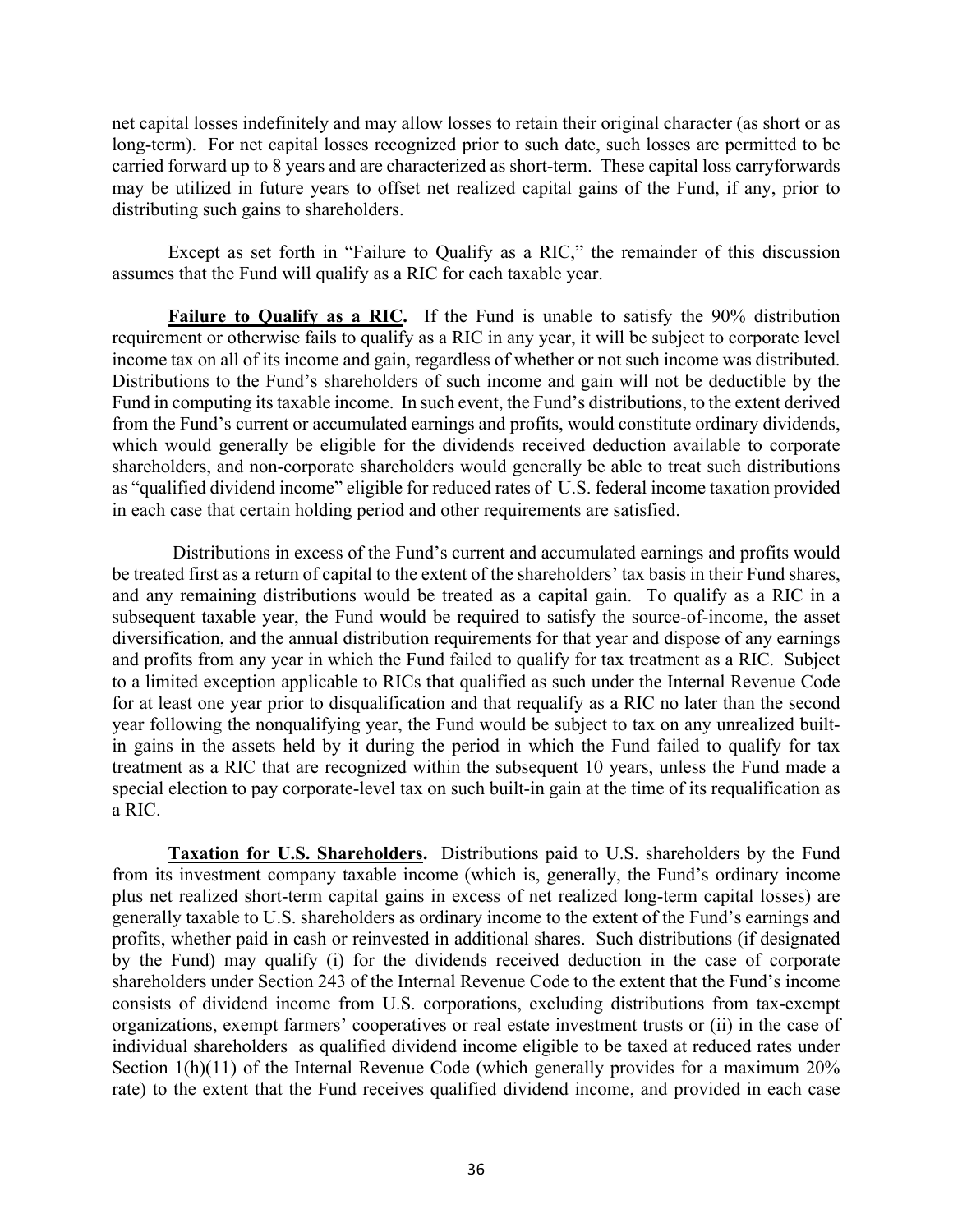certain holding period and other requirements are met. Qualified dividend income is, in general, dividend income from taxable domestic corporations and qualified foreign corporations (e.g., generally, foreign corporations incorporated in a possession of the United States or in certain countries with a qualified comprehensive income tax treaty with the United States, or the stock with respect to which such dividend is paid is readily tradable on an established securities market in the United States). A qualified foreign corporation generally excludes any foreign corporation, which for the taxable year of the corporation in which the dividend was paid, or the preceding taxable year, is a passive foreign investment company. Distributions made to a U.S. shareholder from an excess of net long-term capital gains over net short-term capital losses ("Capital Gain Dividends"), including Capital Gain Dividends credited to such shareholder but retained by the Fund, are taxable to such shareholder as long-term capital gain if they have been properly designated by the Fund, regardless of the length of time such shareholder owned the shares of the Fund. The maximum tax rate on Capital Gain Dividends received by individuals is generally 20%. Distributions in excess of the Fund's earnings and profits will be treated by the U.S. shareholder, first, as a tax-free return of capital, which is applied against and will reduce the adjusted tax basis of the U.S. shareholder's shares and, after such adjusted tax basis is reduced to zero, will constitute capital gain to the U.S. shareholder (assuming the shares are held as a capital asset). The Fund is not required to provide written notice designating the amount of any qualified dividend income or Capital Gain Dividends and other distributions. The Forms 1099 will instead serve this notice purpose.

As a RIC, the Fund will be subject to the AMT, but any items that are treated differently for AMT purposes must be apportioned between the Fund and the shareholders and this may affect the shareholders' AMT liabilities. The Fund intends in general to apportion these items in the same proportion that dividends paid to each shareholder bear to the Fund's taxable income (determined without regard to the dividends paid deduction).

For purpose of determining (i) whether the annual distribution requirement is satisfied for any year and (ii) the amount of Capital Gain Dividends paid for that year, the Fund may, under certain circumstances, elect to treat a dividend that is paid during the following taxable year as if it had been paid during the taxable year in question. If the Fund makes such an election, the U.S. shareholder will still be treated as receiving the dividend in the taxable year in which the distribution is made. However, any dividend declared by the Fund in October, November or December of any calendar year, payable to shareholders of record on a specified date in such a month and actually paid during January of the following year, will be treated as if it had been received by the U.S. shareholders on December 31 of the year in which the dividend was declared.

The Fund intends to distribute all realized capital gains, if any, at least annually. If, however, the Fund were to retain any net capital gain, the Fund may designate the retained amount as undistributed capital gains in a notice to shareholders who, if subject to U.S. federal income tax on long-term capital gains, (i) will be required to include in income as long-term capital gain, their proportionate shares of such undistributed amount, and (ii) will be entitled to credit their proportionate shares of the federal income tax paid by the Fund on the undistributed amount against their U.S. federal income tax liabilities, if any, and to claim refunds to the extent the credit exceeds such liabilities. If such an event occurs, the tax basis of shares owned by a shareholder of the Fund will, for U.S. federal income tax purposes, generally be increased by the difference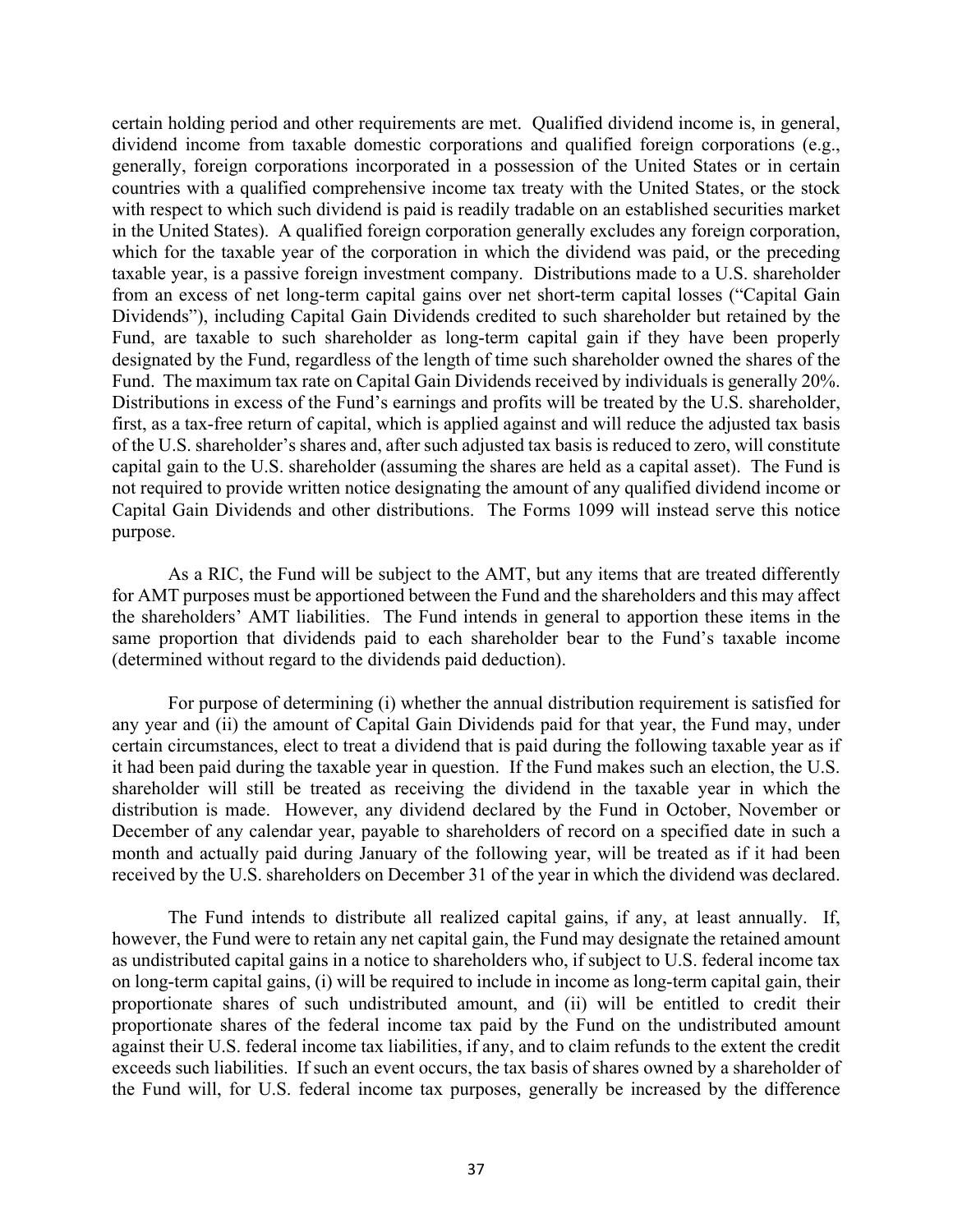between the amount of undistributed net capital gain included in the shareholders' gross income and the tax deemed paid by the shareholders.

Sales and other dispositions of the shares, such as exchanges, of the Fund generally are taxable events. U.S. shareholders should consult their own tax adviser with reference to their individual circumstances to determine whether any particular transaction in the shares of the Fund is properly treated as a sale or exchange for federal income tax purposes, as the following discussion assumes, and the tax treatment of any gains or losses recognized in such transactions. The sale or other disposition of shares of the Fund will generally result in capital gain or loss to the shareholder equal to the difference between the amount realized and his adjusted tax basis in the shares sold or exchanged, and will be long-term capital gain or loss if the shares have been held for more than one year at the time of sale. Any loss upon the sale or exchange of shares held for six months or less will be treated as long-term capital loss to the extent of any Capital Gain Dividends received (including amounts credited as an undistributed Capital Gain Dividend) by such shareholder with respect to such shares. A loss realized on a sale or exchange of shares of the Fund generally will be disallowed if other substantially identical shares are acquired within a 61-day period beginning 30 days before and ending 30 days after the date that the shares are disposed. In such case, the basis of the shares acquired will be adjusted to reflect the disallowed loss. Present law taxes both long-term and short-term capital gains of corporations at the rates applicable to ordinary income of corporations. For non-corporate taxpayers, short-term capital gains will currently be taxed at the rate applicable to ordinary income, currently a maximum of 37%, while long-term capital gains generally will be taxed at a maximum rate of 20%. Capital losses are subject to certain limitations.

Federal law requires that mutual fund companies report their shareholders' cost basis, gain/loss, and holding period to the Internal Revenue Service on the Fund's shareholders' Consolidated Form 1099s when "covered" securities are sold. Covered securities are any regulated investment company and/or dividend reinvestment plan shares acquired on or after January 1, 2012.

The Fund has chosen average cost as its standing (default) tax lot identification method for all shareholders. A tax lot identification method is the way the Fund will determine which specific shares are deemed to be sold when there are multiple purchases on different dates at differing net asset values, and the entire position is not sold at one time. The Fund's standing tax lot identification method is the method covered shares will be reported on your Consolidated Form 1099 if you do not select a specific tax lot identification method. You may choose a method different than the Fund's standing method and will be able to do so at the time of your purchase or upon the sale of covered shares. Please refer to the appropriate Internal Revenue Service regulations or consult your tax adviser with regard to your personal circumstances.

For those securities defined as "covered" under current Internal Revenue Service cost basis tax reporting regulations, the Fund is responsible for maintaining accurate cost basis and tax lot information for tax reporting purposes. The Fund is not responsible for the reliability or accuracy of the information for those securities that are not "covered." The Fund and its service providers do not provide tax advice. You should consult independent sources, which may include a tax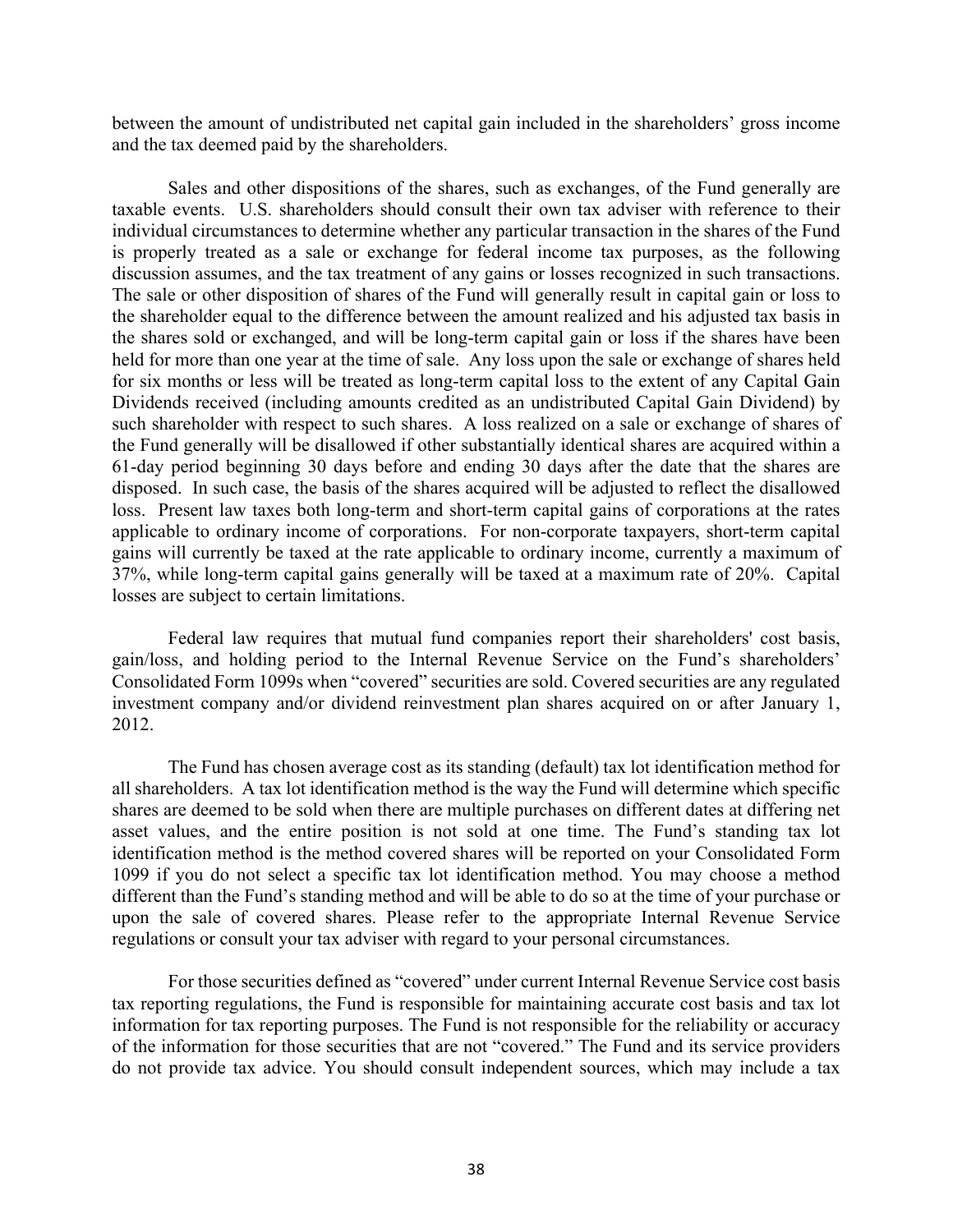professional, with respect to any decisions you may make with respect to choosing a tax lot identification method.

For taxable years beginning after December 31, 2012, certain U.S. shareholders, including individuals and estates and trusts, will be subject to an additional 3.8% Medicare tax on all or a portion of their "net investment income," which should include dividends from the Fund and net gains from the disposition of shares of the Fund. U.S. shareholders are urged to consult their own tax advisers regarding the implications of the additional Medicare tax resulting from an investment in the Fund.

**Original Issue Discount, Pay-In-Kind Securities, Market Discount and Commodity-Linked Notes.** Some debt obligations with a fixed maturity date of more than one year from the date of issuance (and zero-coupon debt obligations with a fixed maturity date of more than one year from the date of issuance) that may be acquired by the Fund may be treated as debt obligations that are issued originally at a discount. Generally, the amount of the original issue discount ("OID") is treated as interest income and is included in the Fund's taxable income (and required to be distributed by the Fund) over the term of the debt obligation, even though payment of that amount is not received until a later time, upon partial or full repayment or disposition of the debt security.

Some debt obligations (with a fixed maturity date of more than one year from the date of issuance) that may be acquired by the Fund in the secondary market may be treated as having "market discount." Very generally, market discount is the excess of the stated redemption price of a debt obligation (or in the case of an obligation issued with OID, its "revised issue price") over the purchase price of such obligation. Generally, any gain recognized on the disposition of, and any partial payment of principal on, a debt obligation having market discount is treated as ordinary income to the extent the gain, or principal payment, does not exceed the "accrued market discount" on such debt obligation. Alternatively, the Fund may elect to accrue market discount currently, in which case the Fund will be required to include the accrued market discount in the Fund's income (as ordinary income) and thus distribute it over the term of the debt security, even though payment of that amount is not received until a later time, upon partial or full repayment or disposition of the debt security. The rate at which the market discount accrues, and thus is included in the Fund's income, will depend upon which of the permitted accrual methods the Fund elects. In the case of higher-risk securities, the amount of market discount may be unclear. See "Higher-Risk Securities."

Some debt obligations (with a fixed maturity date of one year or less from the date of issuance) that may be acquired by the Fund may be treated as having "acquisition discount" (very generally, the excess of the stated redemption price over the purchase price), or OID in the case of certain types of debt obligations. The Fund will be required to include the acquisition discount, or OID, in income (as ordinary income) over the term of the debt obligation, even though payment of that amount is not received until a later time, upon partial or full repayment or disposition of the debt security. The Fund may make one or more of the elections applicable to debt obligations having acquisition discount, or OID, which could affect the character and timing of recognition of income.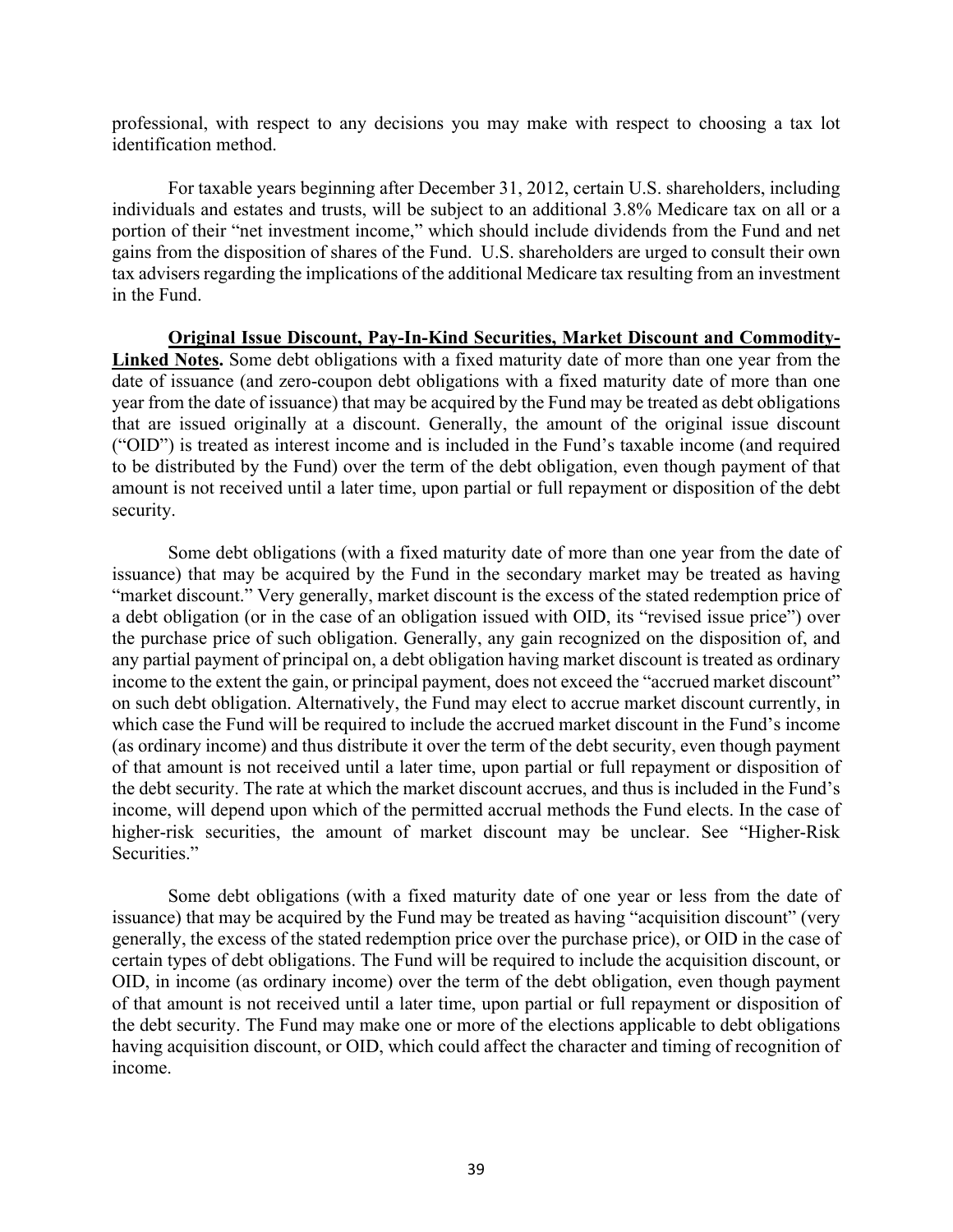In addition, payment-in-kind securities will, and commodity-linked notes may, give rise to income that is required to be distributed and is taxable even though the Fund holding the security receives no interest payment in cash on the security during the year.

If the Fund holds the foregoing kinds of securities, it may be required to pay out as an income distribution each year, an amount that is greater than the total amount of cash interest the Fund actually received. Such distributions may be made from the cash assets of the Fund or by liquidation of portfolio securities, if necessary (including when it is not advantageous to do so). The Fund may realize gains or losses from such liquidations. In the event the Fund realizes net capital gains from such transactions, its shareholders may receive a larger capital gain distribution than they would in the absence of such transactions.

**Higher-Risk Securities.** To the extent such investments are permissible for the Fund, the Fund may invest in debt obligations that are in the lowest rating categories or are unrated, including debt obligations of issuers not currently paying interest or who are in default. Investments in debt obligations that are at risk of, or in default, present special tax issues for the Fund. Tax rules are not entirely clear about issues such as when the Fund may cease to accrue interest, OID or market discount, when and to what extent deductions may be taken for bad debts or worthless securities and how payments received on obligations in default should be allocated between principal and income. In limited circumstances, it may also not be clear whether the Fund should recognize market discount on a debt obligation, and if so, what amount of market discount the Fund should recognize. These and other related issues will be addressed by the Fund when, as and if it invests in such securities, in order to seek to ensure that it distributes sufficient income to preserve its status as a regulated investment company and does not become subject to U.S. federal income or excise tax.

**Issuer Deductibility of Interest.** A portion of the interest paid or accrued on certain high yield discount obligations owned by the Fund may not be deductible to (and thus, may affect the cash flow of) the issuer. If a portion of the interest paid or accrued on certain high yield discount obligations is not deductible, that portion will be treated as a dividend for purposes of the corporate dividends-received deduction. In such cases, if the issuer of the high yield discount obligations is a domestic corporation, dividend payments by the Fund may be eligible for the dividends-received deduction to the extent of the deemed dividend portion of such accrued interest.

Interest paid on debt obligations owned by the Fund, if any, that are considered for U.S. tax purposes to be payable in the equity of the issuer or a related party will not be deductible to the issuer, possibly affecting the cash flow of the issuer.

**Tax-Exempt Shareholders.** A tax-exempt shareholder could recognize unrelated business taxable income ("UBTI") by virtue of its investment in the Fund if shares in the Fund constitute debt-financed property in the hands of the tax-exempt shareholder within the meaning of Internal Revenue Code Section 514(b). Furthermore, a tax-exempt shareholder may recognize UBTI if the Fund recognizes "excess inclusion income" derived from direct or indirect investments in residual interests in real estate mortgage investment conduits ("REMICs") or equity interests in taxable mortgage pools("TMPs") if the amount of such income recognized by the Fund exceeds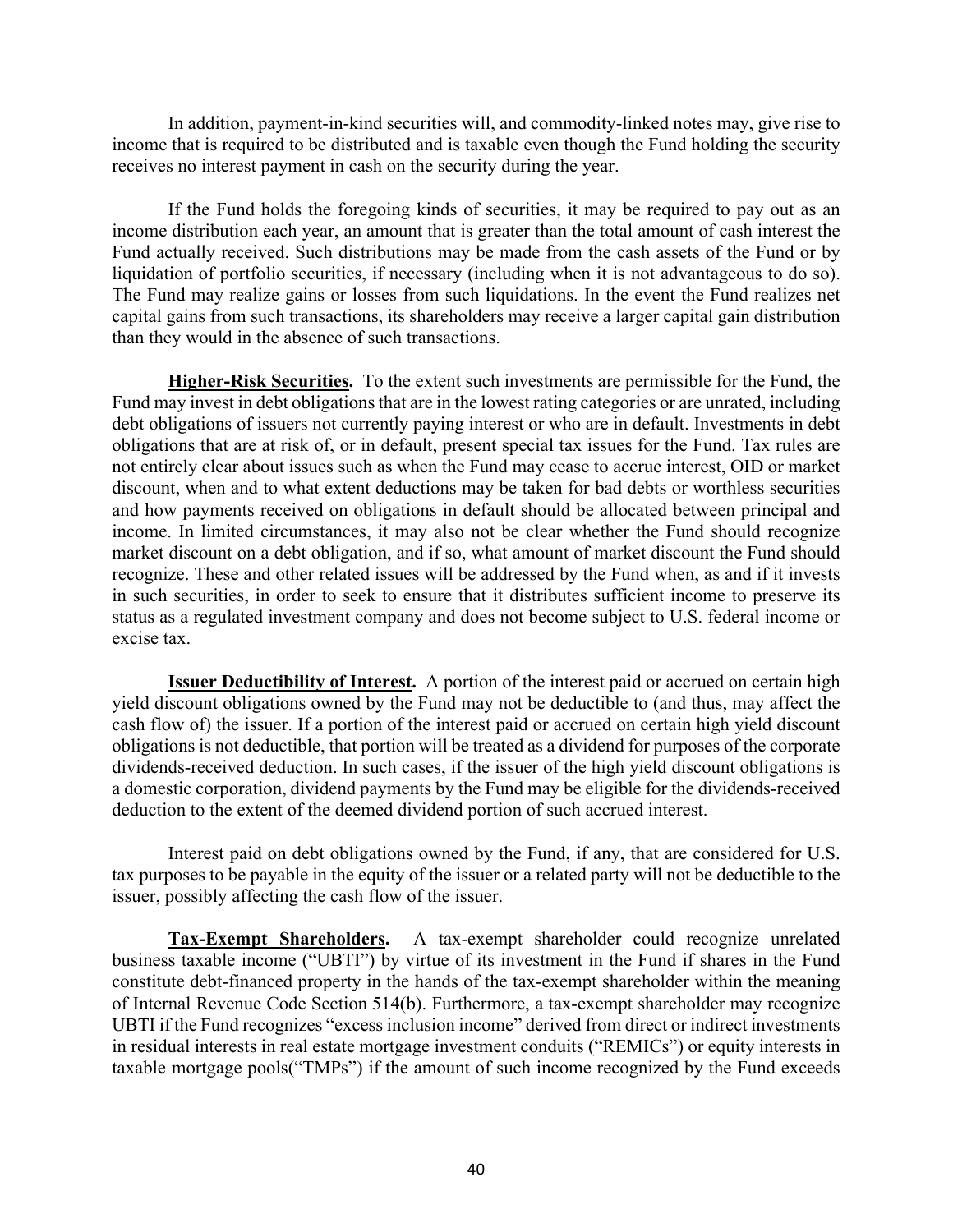the Fund's investment company taxable income (after taking into account deductions for dividends paid by the Fund).

In addition, special tax consequences apply to charitable remainder trusts ("CRTs") that invest in regulated investment companies that invest directly or indirectly in residual interests in REMICs or equity interests in TMPs. Under legislation enacted in December 2006, a CRT (as defined in section 664 of the Internal Revenue Code) that realizes any UBTI for a taxable year, must pay an excise tax annually of an amount equal to such UBTI. Under IRS guidance issued in October 2006, a CRT will not recognize UBTI solely as a result of investing in the Fund that recognizes "excess inclusion income." Rather, if at any time during any taxable year a CRT (or one of certain other tax-exempt shareholders, such as the United States, a state or political subdivision, or an agency or instrumentality thereof, and certain energy cooperatives) is a record holder of a share in the Fund that recognizes "excess inclusion income," then the regulated investment company will be subject to a tax on that portion of its "excess inclusion income" for the taxable year that is allocable to such shareholders, at the highest federal corporate income tax rate. The extent to which this IRS guidance remains applicable in light of the December 2006 legislation is unclear. To the extent permitted under the 1940 Act, the Fund may elect to specially allocate any such tax to the applicable CRT, or other shareholder, and thus reduce such shareholder's distributions for the year by the amount of the tax that relates to such shareholder's interest in the Fund. The Fund has not yet determined whether such an election will be made. CRTs and other tax-exempt investors are urged to consult their tax advisers concerning the consequences of investing in the Fund.

**Passive Foreign Investment Companies.** A passive foreign investment company ("PFIC") is any foreign corporation in which: (i) 75% or more of the gross income of which for the taxable year is passive income, or (ii) the average percentage of the assets of which (generally by value, but by adjusted tax basis in certain cases) that produce or are held for the production of passive income is at least 50%. Generally, passive income for this purpose means dividends, interest (including income equivalent to interest), royalties, rents, annuities, the excess of gains over losses from certain property transactions and commodities transactions, and foreign currency gains. Passive income for this purpose does not include rents and royalties received by the foreign corporation from active business and certain income received from related persons.

Equity investments by the Fund in certain PFICs could potentially subject the Fund to a U.S. federal income tax or other charge (including interest charges) on the distributions received from the PFIC or on proceeds received from the disposition of shares in the PFIC. This tax cannot be eliminated by making distributions to Fund shareholders. However, the Fund may elect to avoid the imposition of that tax. For example, if the Fund is in a position to and elects to treat a PFIC as a "qualified electing fund" (i.e., make a "QEF election"), the Fund will be required to include its share of the PFIC's income and net capital gains annually, regardless of whether it receives any distribution from the PFIC. Alternatively, the Fund may make an election to mark the gains (and to a limited extent losses) in its PFIC holdings "to the market" as though it had sold and repurchased its holdings in those PFICs on the last day of the Fund's taxable year. Such gains and losses are treated as ordinary income and loss. The QEF and mark-to-market elections may accelerate the recognition of income (without the receipt of cash) and increase the amount required to be distributed by the Fund to avoid taxation. Making either of these elections therefore may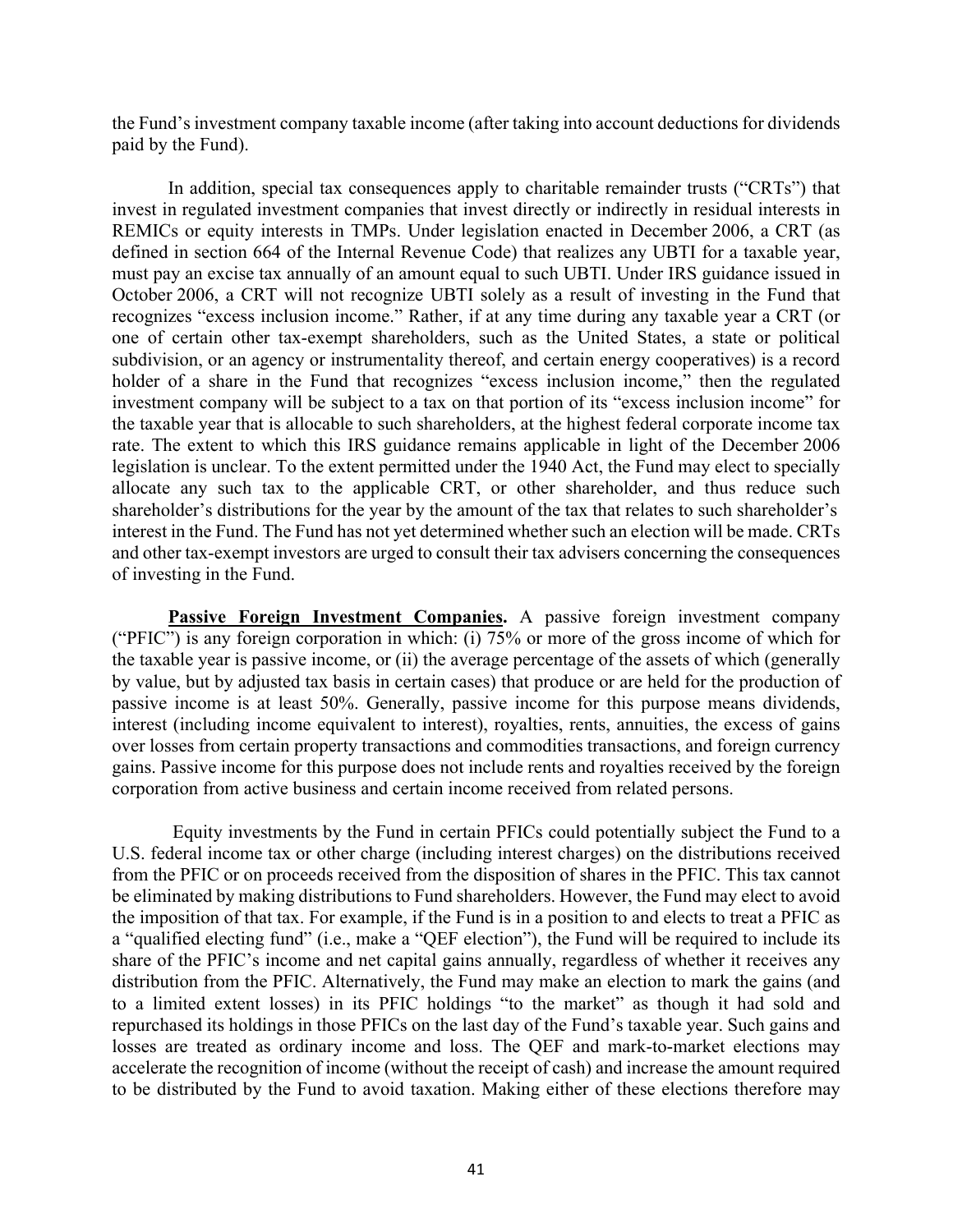require the Fund to liquidate other investments (including when it is not advantageous to do so) to meet its distribution requirement, which also may accelerate the recognition of gain and affect the Fund's total return. Dividends paid by PFICs will not be eligible to be treated as "qualified dividend income."

Because it is not always possible to identify a foreign corporation as a PFIC, the Fund may incur the tax and interest charges described above in some instances.

**Foreign Currency Transactions.** The Fund's transactions in foreign currencies, foreign currency-denominated debt obligations and certain foreign currency options, futures contracts and forward contracts (and similar instruments) may give rise to ordinary income or loss to the extent such income or loss results from fluctuations in the value of the foreign currency concerned. Any such net gains could require a larger dividend toward the end of the calendar year. Any such net losses will generally reduce and potentially require the recharacterization of prior ordinary income distributions. Such ordinary income treatment may accelerate Fund distributions to shareholders and increase the distributions taxed to shareholders as ordinary income. Any net ordinary losses so created cannot be carried forward by the Fund to offset income or gains earned in subsequent taxable years.

**Master Limited Partnerships.** To qualify for master limited partner ("MLP") status, a partnership must generate at least 90% of its income from what the IRS deems "qualifying" sources, which include all manner of activities related to the production, processing or transportation of oil, natural gas and coal. MLPs, as partnerships, pay no corporate tax, and the IRS deems much of the distributions paid out as a return of capital, and taxes on such distributions are deferred until the Fund sells its position therein. As partnerships, MLPs pass through the majority of their income to investors in the form of regular quarterly distributions. You, an owner of the Fund, are responsible for paying tax on your share of distributions received. In addition, the regular quarterly cash payments MLPs pay out are known as distributions rather than dividends. With respect to each MLP in which the Fund invests, MLP investors, and therefore you as owner of the Fund, may be subject to the state tax of each state in which the MLP has operations or does business. If a MLP is held in a tax-sheltered account, such as an IRA, the portion of the distributions designated as "ordinary income" may be considered UBTI, and subject to tax. However, UBTI is usually a small percentage of total distributions, and it will not be taxed as long as the amount of this income and all other sources of UBTI does not exceed \$1,000 in any year.

**Foreign Taxation.** Income received by the Fund from sources within foreign countries may be subject to withholding and other taxes imposed by such countries. Tax conventions between certain countries and the U.S. may reduce or eliminate such taxes.

The ETFs in which the Fund invests may invest in foreign securities. Dividends and interest received by an ETF's holding of foreign securities may give rise to withholding and other taxes imposed by foreign countries. Tax conventions between certain countries and the United States may reduce or eliminate such taxes. If the ETF in which the Fund invests is taxable as a RIC and meets certain other requirements, which include a requirement that more than 50% of the value of such ETF's total assets at the close of its respective taxable year consists of stocks or securities of foreign corporations, then the ETF should be eligible to file an election with the IRS that may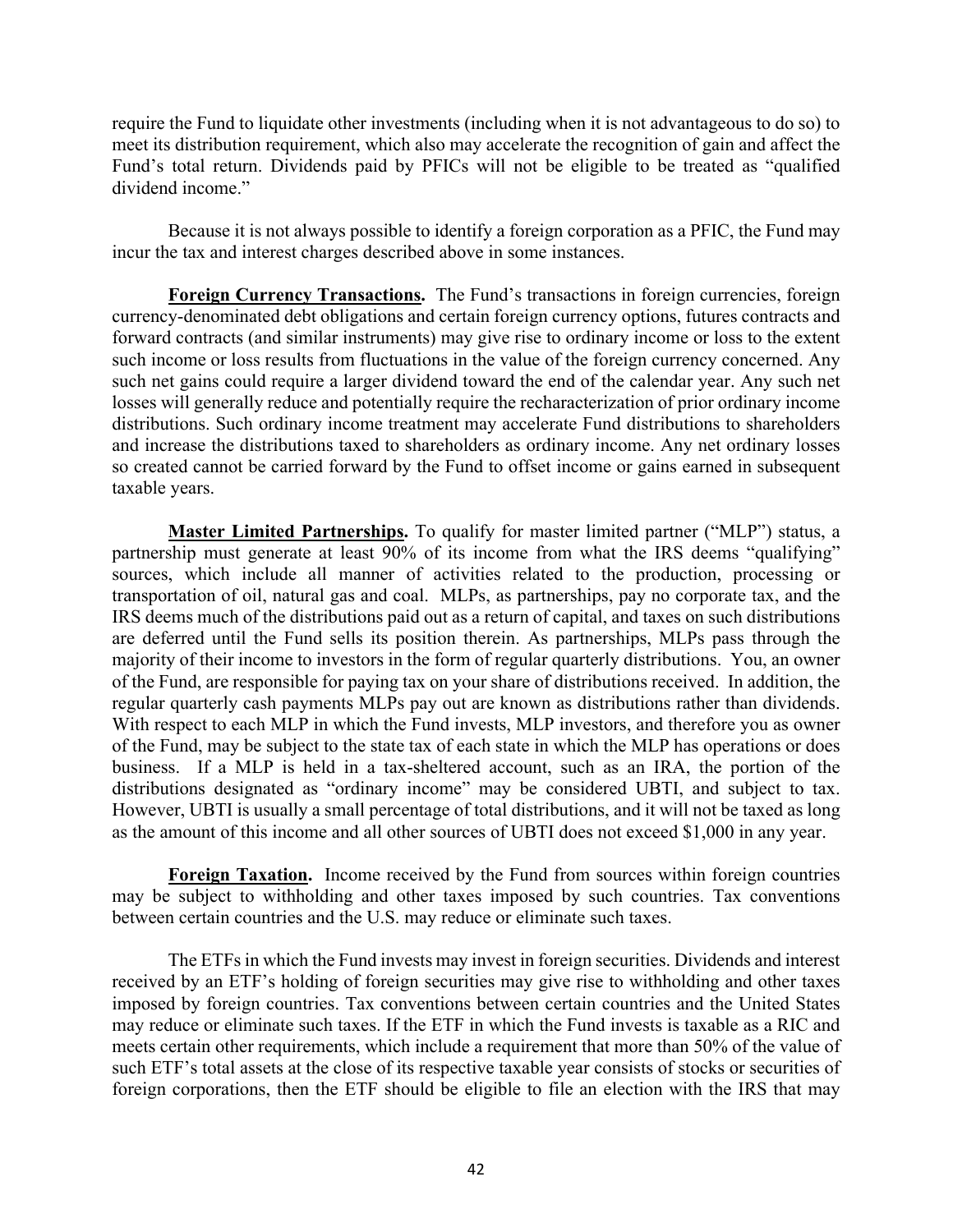enable its shareholders, including the Fund in effect, to receive either the benefit of a foreign tax credit, or a tax deduction, with respect to any foreign and U.S. possessions income taxes paid the by Fund, subject to certain limitations.

A "qualified fund of funds" is a RIC that has at least 50% of the value of its total interests invested in other RICs at the end of each quarter of the taxable year. If the Fund satisfied this requirement or if it meets certain other requirements, which include a requirement that more than 50% of the value of the Fund's total assets at the close of its taxable year consist of stocks or securities of foreign corporations, then the Fund should be eligible to file an election with the IRS that may enable its shareholders to receive either the benefit of a foreign tax credit, or a tax deduction, with respect to any foreign and U.S. possessions income taxes paid by the Fund, subject to certain limitations.

**Foreign Shareholders.** Capital Gain Dividends are generally not subject to withholding of U.S. federal income tax. Absent a specific statutory exemption, dividends other than Capital Gain Dividends paid by the Fund to a shareholder that is not a "U.S. person" within the meaning of the Internal Revenue Code (such shareholder, a "foreign shareholder") are subject to withholding of U.S. federal income tax at a rate of 30% (or lower applicable treaty rate) even if they are funded by income or gains (such as portfolio interest, short-term capital gains, or foreignsource dividend and interest income) that, if paid to a foreign person directly, would not be subject to withholding.

A regulated investment company is not required to withhold any amounts (i) with respect to distributions (other than distributions to a foreign person (a) that does not provide a satisfactory statement that the beneficial owner is not a U.S. person, (b) to the extent that the dividend is attributable to certain interest on an obligation if the foreign person is the issuer or is a 10% shareholder of the issuer, (c) that is within a foreign country that has inadequate information exchange with the United States, or (d) to the extent the dividend is attributable to interest paid by a person that is a related person of the foreign person and the foreign person is a controlled foreign corporation) from U.S.-source interest income of types similar to those not subject to U.S. federal income tax if earned directly by an individual foreign person, to the extent such distributions are properly reported as such by the Fund in a written notice to shareholders ("interest-related dividends"), and (ii) with respect to distributions (other than (a) distributions to an individual foreign person who is present in the United States for a period or periods aggregating 183 days or more during the year of the distribution and (b) distributions subject to special rules regarding the disposition of U.S. real property interests as described below) of net short-term capital gains in excess of net long-term capital losses to the extent such distributions are properly reported by the regulated investment company ("short-term capital gain dividends"). If the Fund invests in an underlying fund that pays such distributions to the Fund, such distributions retain their character as not subject to withholding if properly reported when paid by the Fund to foreign persons.

The Fund is permitted to report such part of its dividends as interest-related or short-term capital gain dividends as are eligible, but is not required to do so. The exemption from withholding for interest-related and short-term capital gain dividends will expire for distributions with respect to taxable years of the Fund beginning on or after January 1, 2014, unless Congress enacts legislation providing otherwise. These exemptions from withholding will not be available to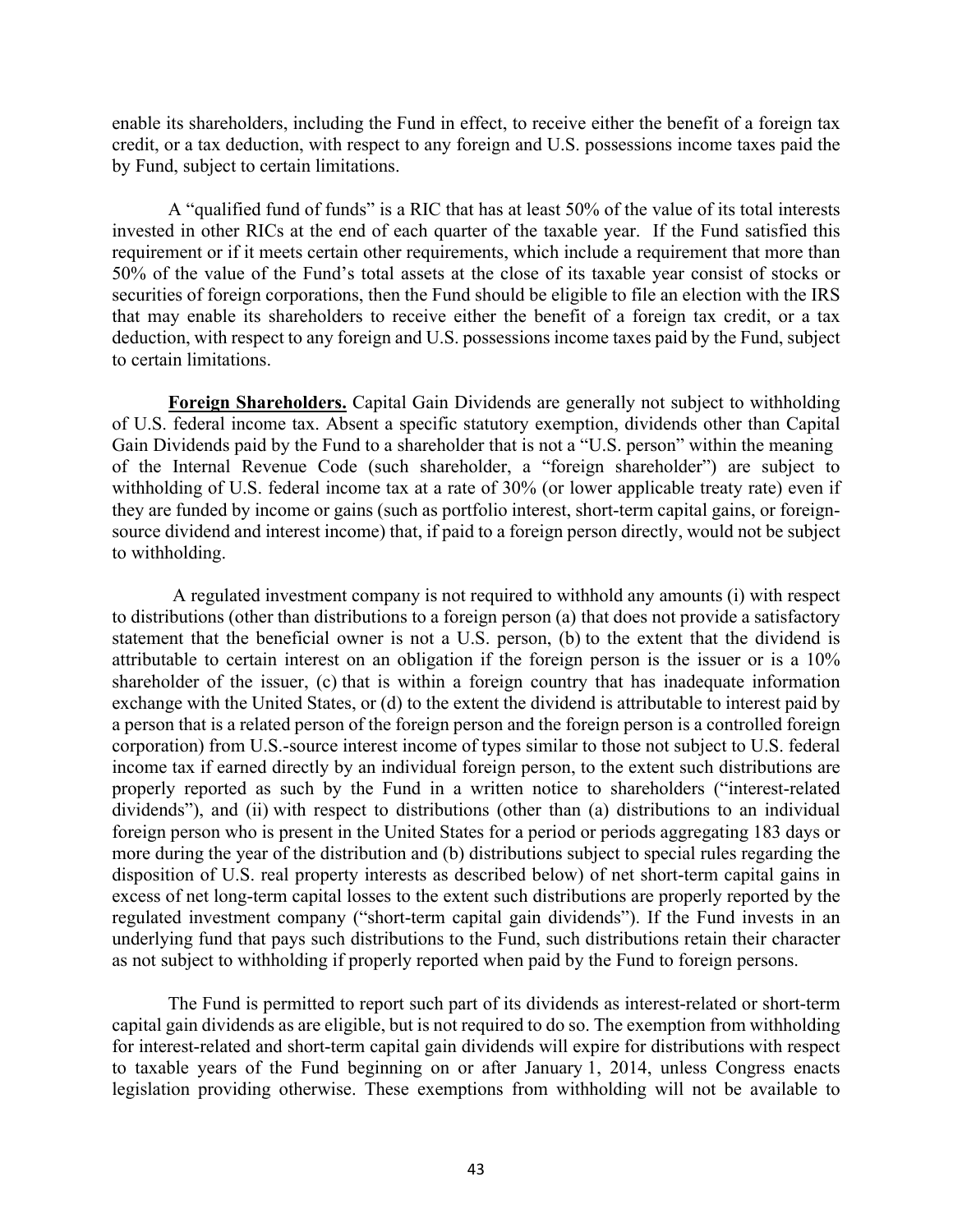foreign shareholders of the Fund that do not currently report their dividends as interest-related or short-term capital gain dividends.

In the case of shares held through an intermediary, the intermediary may withhold even if the Fund reports all or a portion of a payment as an interest-related or short-term capital gain dividend to shareholders. Foreign persons should contact their intermediaries regarding the application of these rules to their accounts.

Under U.S. federal tax law, a beneficial holder of shares who is a foreign shareholder generally is not subject to U.S. federal income tax on gains (and is not allowed a deduction for losses) realized on the sale of shares of the Fund or on Capital Gain Dividends unless (i) such gain or dividend is effectively connected with the conduct of a trade or business carried on by such holder within the United States, (ii) in the case of an individual holder, the holder is present in the United States for a period or periods aggregating 183 days or more during the year of the sale or the receipt of the Capital Gain Dividend and certain other conditions are met, or (iii) the special rules relating to gain attributable to the sale or exchange of "U.S. real property interests" ("USRPIs") apply to the foreign shareholder's sale of shares of the Fund or to the Capital Gain Dividend the foreign shareholder received (as described below).

Special rules would apply if the Fund were either a "U.S. real property holding corporation" ("USRPHC") or would be a USRPHC but for the operation of certain exceptions to the definition thereof. Very generally, a USRPHC is a domestic corporation that holds USRPIs the fair market value of which equals or exceeds 50% of the sum of the fair market values of the corporation's USPRIs, interests in real property located outside the United States, and other assets. USRPIs are generally defined as any interest in U.S. real property and any interest (other than solely as a creditor) in a USRPHC or former USRPHC.

If the Fund were a USRPHC or would be a USRPHC but for the exceptions referred to above, any distributions by the Fund to a foreign shareholder (including, in certain cases, distributions made by the Fund in redemption of its shares) attributable to gains realized by the Fund on the disposition of USRPIs or to distributions received by the Fund from a lower-tier regulated investment company or real estate investment trust ("REIT") that the Fund is required to treat as USRPI gain in its hands generally would be subject to U.S. tax withholding. In addition, such distributions could result in the foreign shareholder being required to file a U.S. tax return and pay tax on the distributions at regular U.S. federal income tax rates. The consequences to a foreign shareholder, including the rate of such withholding and character of such distributions (e.g., as ordinary income or USRPI gain), would vary depending upon the extent of the foreign shareholder's current and past ownership of the Fund. On and after January 1, 2012, this "lookthrough" USRPI treatment for distributions by the Fund, if it were either a USRPHC or would be a USRPHC but for the operation of the exceptions referred to above, to foreign shareholders applies only to those distributions that, in turn, are attributable to distributions received by the Fund from a lower-tier REIT, unless Congress enacts legislation providing otherwise.

In addition, if the Fund were a USRPHC or former USRPHC, it could be required to withhold U.S. tax on the proceeds of a share redemption by a greater-than-5% foreign shareholder,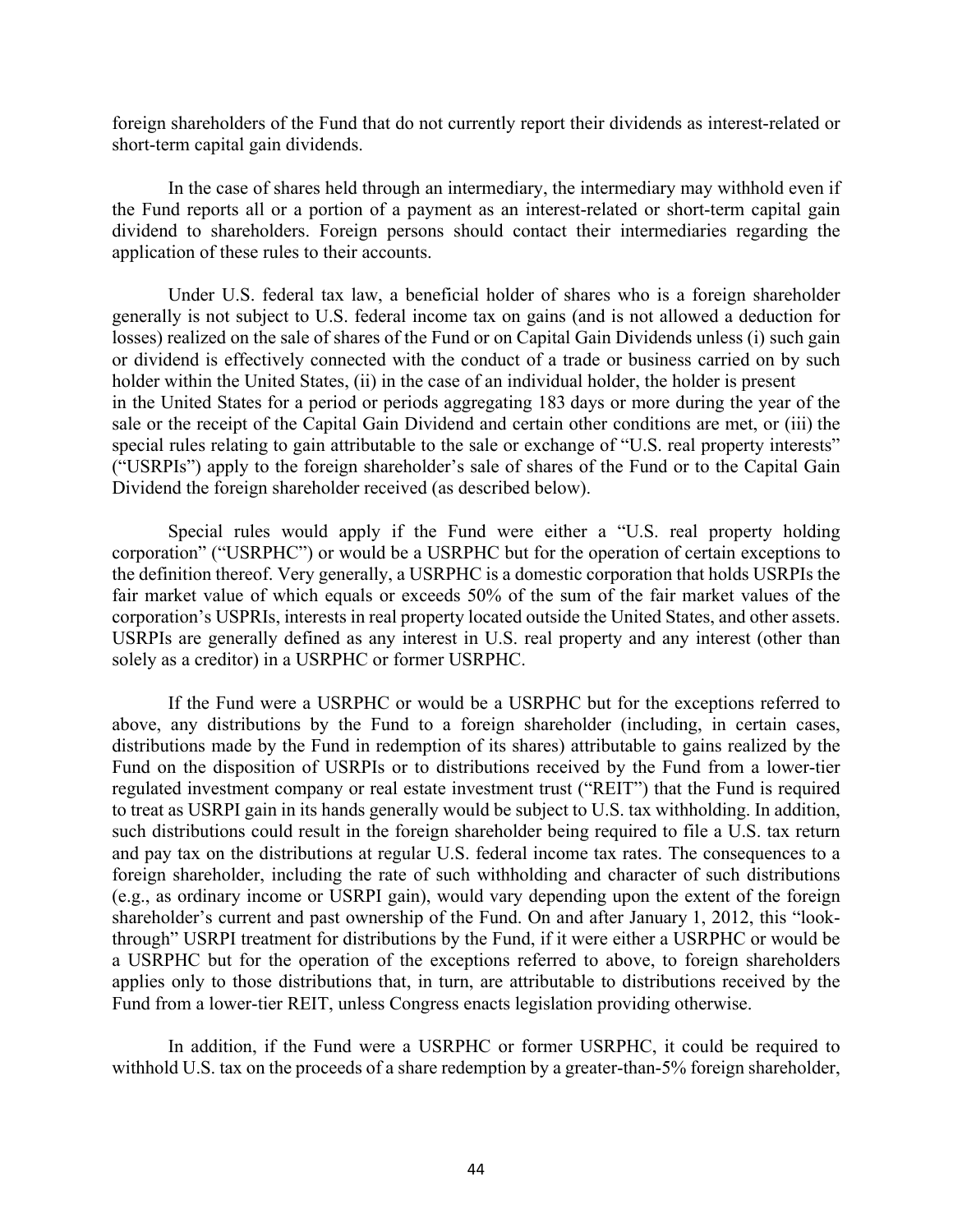in which case such foreign shareholder generally would also be required to file U.S. tax returns and pay any additional taxes due in connection with the redemption.

Whether or not the Fund is characterized as a USRPHC will depend upon the nature and mix of the Fund's assets. The Fund does not expect to be a USRPHC. Foreign shareholders should consult their tax advisers concerning the application of these rules to their investment in the Fund.

If a beneficial holder of Fund shares who is a foreign shareholder has a trade or business in the United States, and the dividends are effectively connected with the beneficial holder's conduct of that trade or business, the dividend will be subject to U.S. federal net income taxation at regular income tax rates.

If a beneficial holder of Fund shares who is a foreign shareholder is eligible for the benefits of a tax treaty, any effectively connected income or gain will generally be subject to U.S. federal income tax on a net basis only if it is also attributable to a permanent establishment maintained by that beneficial holder in the United States.

To qualify for any exemptions from withholding described above or for lower withholding tax rates under income tax treaties, or to establish an exemption from backup withholding, a foreign shareholder must comply with special certification and filing requirements relating to its non-US status (including, in general, furnishing an IRS Form W-8BEN or substitute form). Foreign shareholders in the Fund should consult their tax advisers in this regard.

A beneficial holder of Fund shares who is a foreign shareholder may be subject to state and local tax and to the U.S. federal estate tax in addition to the federal tax on income referred to above.

**Backup Withholding.** The Fund generally is required to withhold and remit to the U.S. Treasury a percentage of the taxable distributions and redemption proceeds paid to any individual shareholder who fails to properly furnish the Fund with a correct taxpayer identification number, who has under-reported dividend or interest income, or who fails to certify to the Fund that he or she is not subject to such withholding. The backup withholding tax rate currently is 24%.

Backup withholding is not an additional tax. Any amounts withheld may be credited against the shareholder's U.S. federal income tax liability, provided the appropriate information is furnished to the IRS.

**Tax Shelter Reporting Regulations.** Under U.S. Treasury regulations, if a shareholder recognizes a loss with respect to the Fund's shares of \$2 million or more for an individual shareholder or \$10 million or more for a corporate shareholder, the shareholder must file with the IRS a disclosure statement on Form 8886. Direct shareholders of portfolio securities are in many cases excepted from this reporting requirement, but under current guidance, shareholders of a regulated investment company are not excepted. Future guidance may extend the current exception from this reporting requirement to shareholders of most or all regulated investment companies. The fact that a loss is reportable under these regulations does not affect the legal determination of whether the taxpayer's treatment of the loss is proper. Shareholders should consult their tax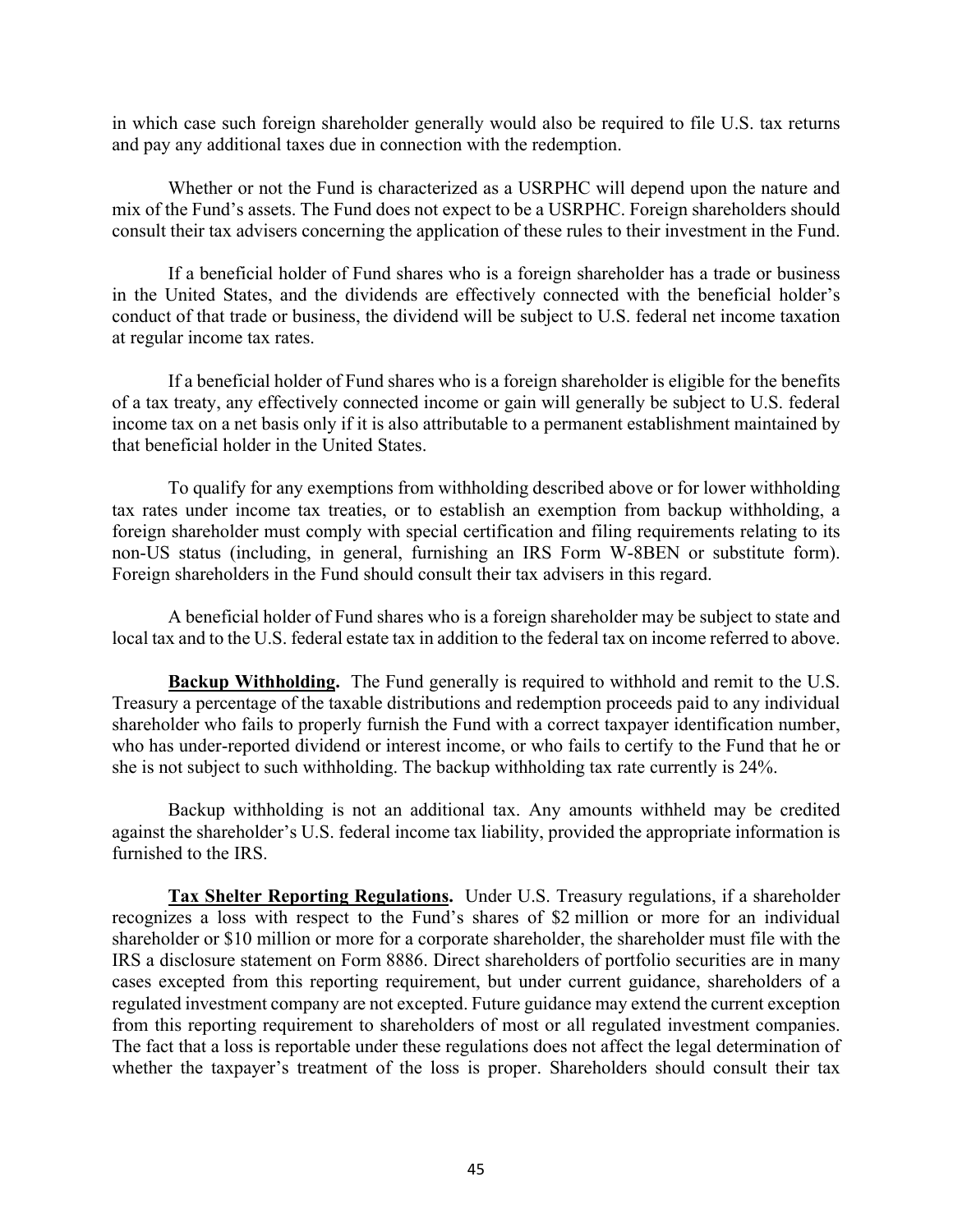advisers to determine the applicability of these regulations in light of their individual circumstances.

**Shareholder Reporting Obligations with Respect to Foreign Financial Assets.** Certain individuals (and, if provided in future guidance, certain domestic entities) must disclose annually their interests in "specified foreign financial assets" on IRS Form 8938, which must be attached to their U.S. federal income tax returns for taxable years beginning after March 18, 2010. The IRS has not yet released a copy of the Form 8938 and has suspended the requirement to attach Form 8938 for any taxable year for which an income tax return is filed before the release of Form 8938. Following Form 8938's release, individuals will be required to attach to their next income tax return required to be filed with the IRS a Form 8938 for each taxable year for which the filing of Form 8938 was suspended. Until the IRS provides more details regarding this reporting requirement, including in Form 8938 itself and related Treasury regulations, it remains unclear under what circumstances, if any, a shareholder's (indirect) interest in the Fund's "specified foreign financial assets," if any, will be required to be reported on Form 8938.

**Other Reporting and Withholding Requirements.** Rules enacted in March 2010 require the reporting to the IRS of direct and indirect ownership of foreign financial accounts and foreign entities by U.S. persons. Failure to provide this required information can result in a 30% withholding tax on certain payments ("withholdable payments") made after December 31, 2012. Specifically, withholdable payments subject to this 30% withholding tax include payments of U.S. source dividends and interest made on or after January 1, 2014, and payments of gross proceeds from the sale or other disposal of property that can produce U.S.-source dividends or interest made on or after January 1, 2015.

The IRS has issued only very preliminary guidance with respect to these new rules; their scope remains unclear and potentially subject to material change. Very generally, it is possible that distributions made by the Fund after the dates noted above (or such later dates as may be provided in future guidance) to a shareholder, including a distribution in redemption of shares and a distribution of income or gains otherwise exempt from withholding under the rules applicable to non-U.S. shareholders described above (e.g., Capital Gain Dividends, Short-Term Capital Gain Dividends and interest-related dividends, as described above) will be subject to the new 30% withholding requirement. Payments to a foreign shareholder that is a "foreign financial institution" will generally be subject to withholding, unless such shareholder enters into a timely agreement with the IRS. Payments to shareholders that are U.S. persons or foreign individuals will generally not be subject to withholding, so long as such shareholders provide the Fund with such certifications or other documentation, including, to the extent required, with regard to such shareholders' direct and indirect owners, as the Fund requires to comply with the new rules. Persons investing in the Fund through an intermediary should contact their intermediary regarding the application of the new reporting and withholding regime to their investments in the Fund.

Shareholders are urged to consult a tax adviser regarding this new reporting and withholding regime, in light of their particular circumstances.

**Shares Purchased through Tax-Qualified Plans.** Special tax rules apply to investments through defined contribution plans and other tax-qualified plans. Shareholders should consult their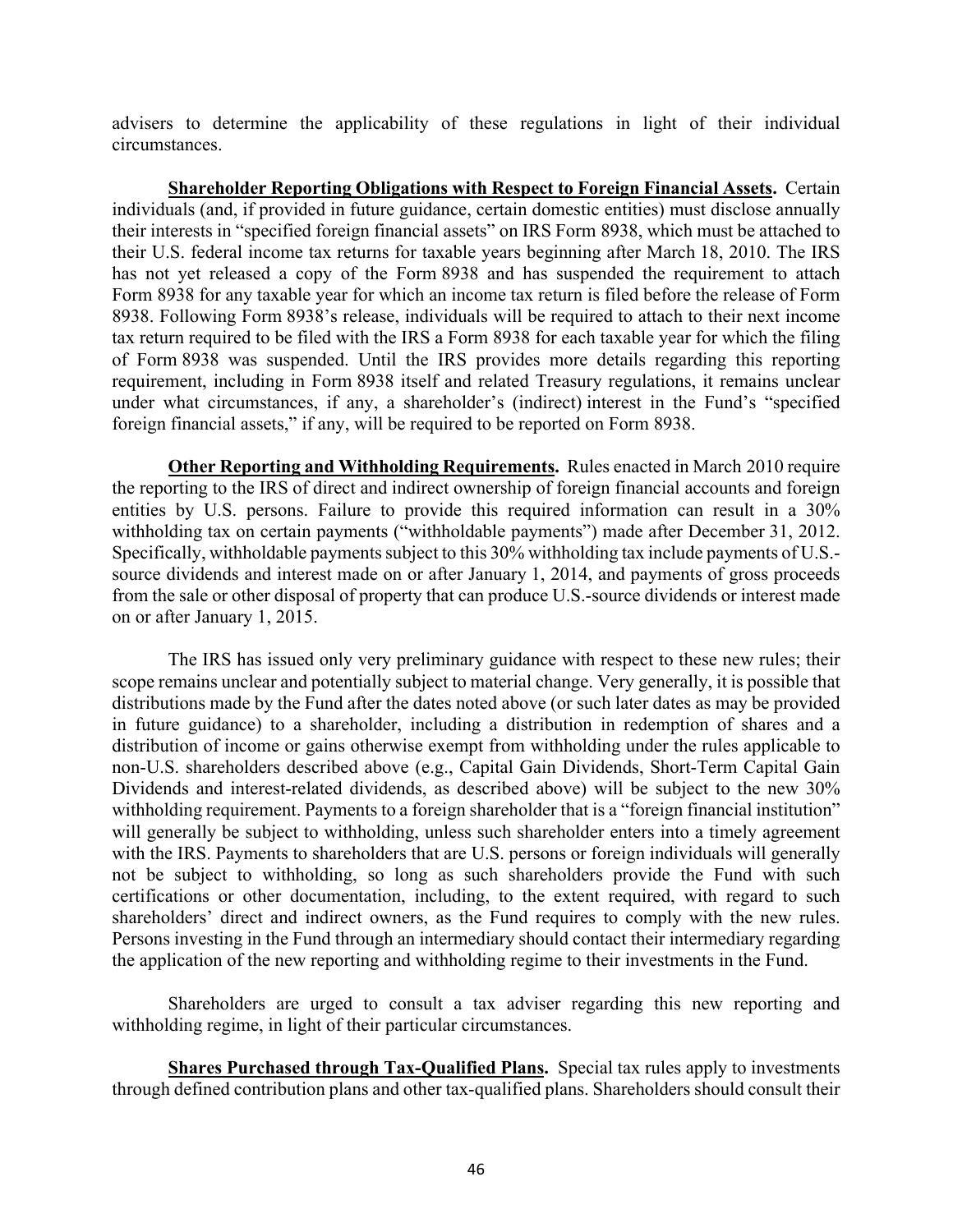tax advisers to determine the suitability of shares of the Fund as an investment through such plans, and the precise effect of an investment on their particular tax situation.

**FATCA.** Payments to a shareholder that is either a foreign financial institution ("FFI") or a non-financial foreign entity ("NFFE") within the meaning of the Foreign Account Tax Compliance Act ("FATCA") may be subject to a generally nonrefundable 30% withholding tax on: (a) income dividends paid by the Fund after June 30, 2014 and (b) certain capital gain distributions and the proceeds arising from the sale of Fund shares paid by the Fund after December 31, 2018. FATCA withholding tax generally can be avoided: (a) by an FFI, subject to any applicable intergovernmental agreement or other exemption, if it enters into a valid agreement with the IRS to, among other requirements, report required information about certain direct and indirect ownership of foreign financial accounts held by U.S. persons with the FFI and (b) by an NFFE, if it: (i) certifies that it has no substantial U.S. persons as owners or (ii) if it does have such owners, reports information relating to them. The Fund may disclose the information that it receives from its shareholders to the IRS, non-U.S. taxing authorities or other parties as necessary to comply with FATCA. Withholding also may be required if a foreign entity that is a shareholder of the Fund fails to provide the Fund with appropriate certifications or other documentation concerning its status under FATCA.

**Possible Tax Law Changes**. At the time that this SAI is being prepared, various administrative and legislative changes to the federal tax laws are under consideration, but it is not possible at this time to determine whether any of these changes will take place or what the changes might entail.

The foregoing is a general and abbreviated summary of the provisions of the Internal Revenue Code and the Treasury regulations in effect as they directly govern the taxation of the Fund and its shareholders. These provisions are subject to change by legislative and administrative action, and any such change may be retroactive. Shareholders are urged to consult their tax advisers regarding specific questions as to U.S. federal income, estate or gift taxes, or foreign, state, local taxes or other taxes.

### **BROKERAGE ALLOCATION AND OTHER PRACTICES**

<span id="page-48-0"></span>**Brokerage Transactions.** Generally, equity securities are bought and sold through brokerage transactions for which commissions are payable. Purchases from underwriters will include the underwriting commission or concession, and purchases from dealers serving as market makers will include a dealer's mark-up or reflect a dealer's mark-down. The purchase price for securities bought from dealers serving as market makers will similarly include the dealer's markup or reflect a dealer's mark-down. When the Fund executes transactions in the over-the-counter market, it will generally deal with primary market makers unless prices that are more favorable are otherwise obtainable.

In selecting brokers and dealers to execute portfolio transactions, the Adviser may consider research and brokerage services furnished to the Adviser or its affiliates. The Adviser may not consider sales of shares of the Fund as a factor in the selection of brokers and dealers, but may place portfolio transactions with brokers and dealers that promote or sell the Fund's shares so long as such transactions are done in accordance with the policies and procedures established by the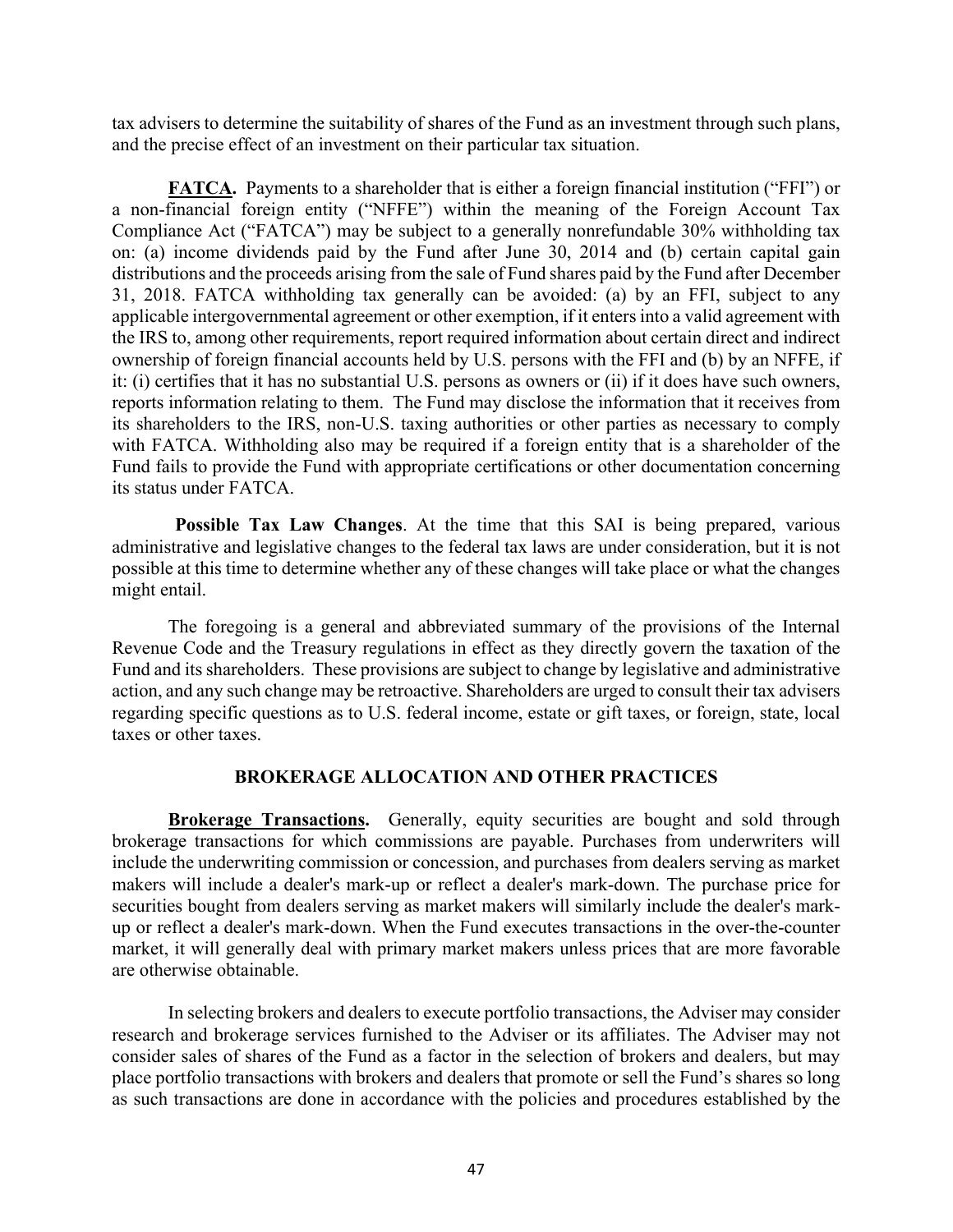Trustees that are designed to ensure that the selection is based on the quality of execution and not on sales efforts. When placing portfolio transactions with a broker or dealer, the Adviser may aggregate securities to be sold or purchased for the Fund with those to be sold or purchased for other advisory accounts managed by the Adviser. In aggregating such securities, the Adviser will average the transaction as to price and will allocate available investments in a manner that the Adviser believes to be fair and reasonable to the Fund and such other advisory accounts. An aggregated order will generally be allocated on a pro rata basis among all participating accounts, based on the relative dollar values of the participating accounts, or using any other method deemed to be fair to the participating accounts, with any exceptions to such methods involving the Trust being reported to the Trustees.

Section 28(e) of the 1934 Act permits the Adviser, under certain circumstances, to cause the Fund to pay a broker or dealer a commission for effecting a transaction in excess of the amount of commission another broker or dealer would have charged for effecting the transaction in recognition of the value of brokerage and research services provided by the broker or dealer. In addition to agency transactions, the Adviser may receive brokerage and research services in connection with certain riskless principal transactions, in accordance with applicable SEC guidance. Brokerage and research services include: (1) furnishing advice as to the value of securities, the advisability of investing in, purchasing or selling securities, and the availability of securities or purchasers or sellers of securities; (2) furnishing analyses and reports concerning issuers, industries, securities, economic factors and trends, Fund strategy, and the performance of accounts; and (3) effecting securities transactions and performing functions incidental thereto (such as clearance, settlement, and custody). In the case of research services, the Adviser believes that access to independent investment research is beneficial to its investment decision-making processes and, therefore, to the Fund.

To the extent that research services may be a factor in selecting brokers, such services may be in written form or through direct contact with individuals and may include information as to particular companies and securities as well as market, economic, or institutional areas and information which assists in the valuation and pricing of investments. Examples of researchoriented services for which the Adviser might utilize Fund commissions include research reports and other information on the economy, industries, sectors, groups of securities, individual companies, statistical information, political developments, technical market action, pricing and appraisal services, credit analysis, risk measurement analysis, performance and other analysis. The Adviser may use research services furnished by brokers in servicing all client accounts and not all services may necessarily be used in connection with the account that paid commissions to the broker providing such services. Information so received by the Adviser will be in addition to and not in lieu of the services required to be performed by the Fund's Adviser under the Advisory Agreement. Any advisory or other fees paid to the Adviser are not reduced as a result of the receipt of research services.

In some cases, the Adviser may receive a service from a broker that has both a "research" and a "non-research" use. When this occurs, the Adviser makes a good faith allocation, under all of the circumstances, between the research and non-research uses of the service. The percentage of the service that is used for research purposes may be paid for with client commissions, while the Adviser will use its own funds to pay for the percentage of the service that is used for non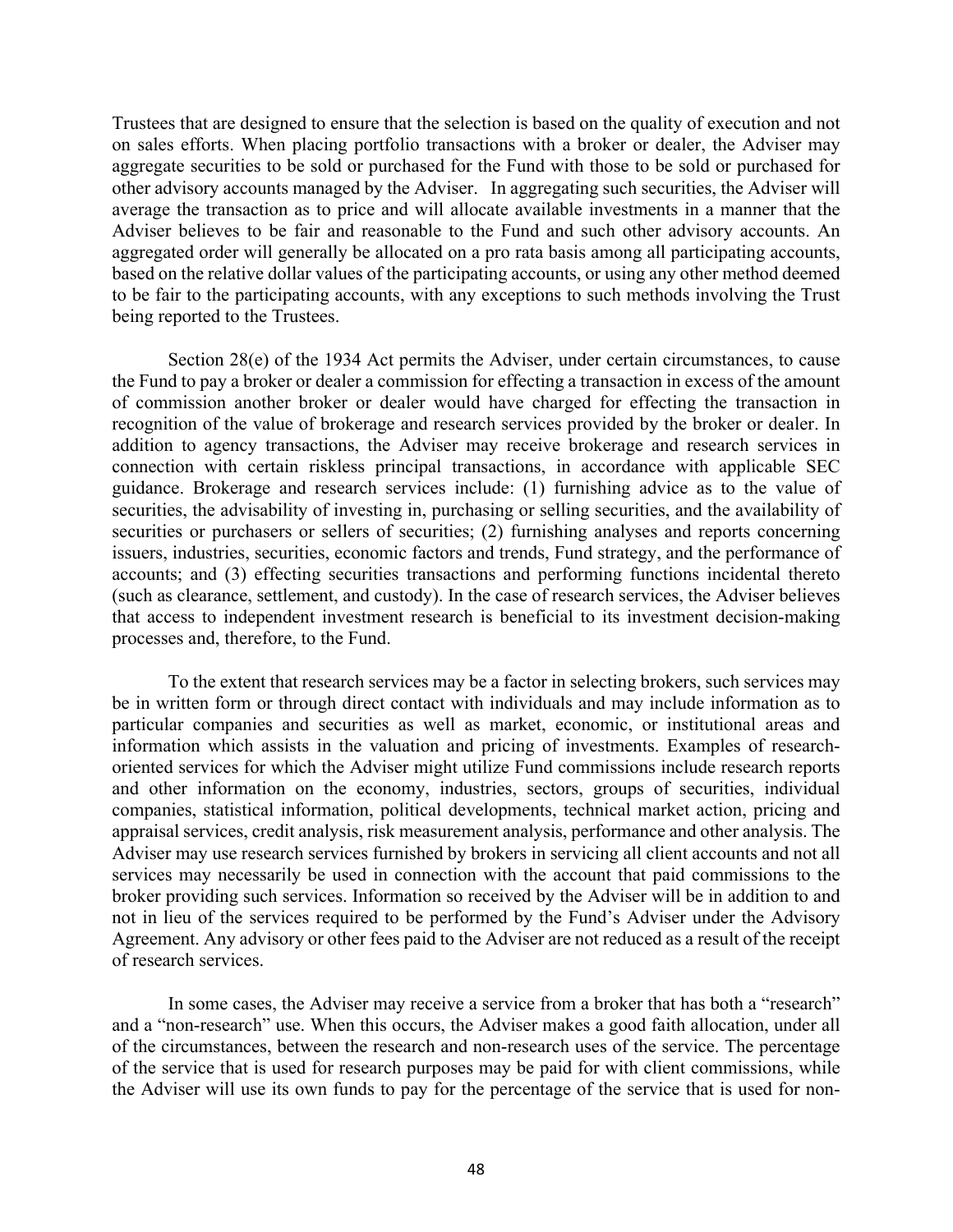research purposes. In making this good faith allocation, the Adviser faces a potential conflict of interest, but the Adviser believes that its allocation procedures are reasonably designed to ensure that it appropriately allocates the anticipated use of such services to their research and non-research uses.

From time to time, the Fund may purchase new issues of securities in a fixed price offering. In these situations, the seller may be a member of the selling group that will, in addition to selling securities, provide the Adviser with research services. The Financial Industry Regulatory Authority has adopted rules expressly permitting these types of arrangements under certain circumstances. Generally, the seller will provide research "credits" in these situations at a rate that is higher than that which is available for typical secondary market transactions. These arrangements may not fall within the safe harbor of Section 28(e).

**Brokerage with Fund Affiliates.** The Fund may execute brokerage or other agency transactions through registered broker-dealer affiliates of either the Fund, the Adviser or the Distributor for a commission in conformity with the 1940 Act, the Securities Exchange Act of 1934 (the "1934 Act") and rules promulgated by the SEC. These rules further require that commissions paid to the affiliate by the Fund for exchange transactions not exceed "usual and customary" brokerage commissions. The rules define "usual and customary" commissions to include amounts which are "reasonable and fair compared to the commission, fee or other remuneration received or to be received by other brokers in connection with comparable transactions involving similar securities being purchased or sold on a securities exchange during a comparable period of time." The Trustees, including those who are not "interested persons" of the Fund, have adopted procedures for evaluating the reasonableness of commissions paid to affiliates and review these procedures periodically.

For the fiscal period ended March 31, 2021 the Fund paid no brokerage commissions on portfolio transactions effected by affiliated brokers.

**Securities of "Regular Broker-Dealers".** The Fund is required to identify any securities of its "regular brokers and dealers" (as such term is defined in the 1940 Act) which the Fund may hold at the close of its most recent fiscal year. As of March 31, 2021, the Fund did not hold any securities of its "regular brokers and dealers."

**Allocation.** When two or more clients managed by the Adviser are simultaneously engaged in the purchase or sale of the same security, the transactions are allocated in a manner deemed equitable to each client. In some cases, this procedure could have a detrimental effect on the price or volume of the security as far as the Fund is concerned. In other cases, however, the ability to participate in volume transactions will be beneficial to the Fund. The Board believes that these advantages, when combined with the other benefits available because of the Adviser's organization, outweigh the disadvantages that may exist from this treatment of transactions.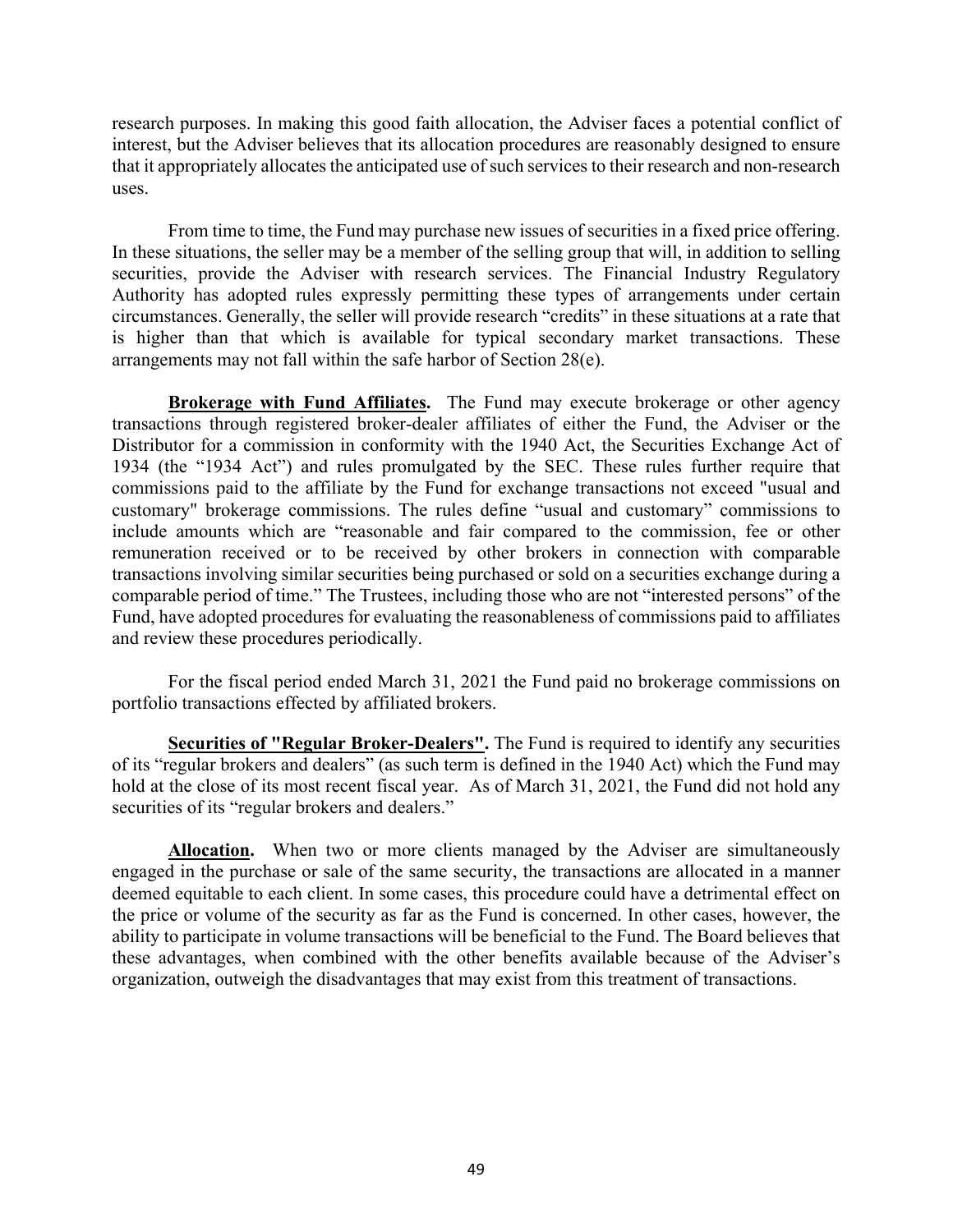For the fiscal years ended March 31, the Fund paid aggregate brokerage commissions as follows:

| Aggregate Brokerage Commissions Paid |           |
|--------------------------------------|-----------|
| 2021                                 | \$46,629  |
| 2020                                 | \$50,749  |
| 2019                                 | \$123,104 |

**Aggregate Brokerage Commissions Paid**

The variances in brokerage commissions paid between the Fund's last three fiscal years are primarily attributable to fluctuations in capital share activity.

Of such amount, the following was paid to firms for outside research, statistical or other services provided to the Adviser:

| DI UKCI AğU CUMMINISSIONS USUN TÜL TAUSUATUN |           |  |
|----------------------------------------------|-----------|--|
| 2021                                         | \$29,639  |  |
| 2020                                         | \$50,394  |  |
| 2019                                         | \$116,454 |  |

# **Brokerage Commissions Used for Research**

### **DISCLOSURE OF PORTFOLIO SECURITIES HOLDINGS**

<span id="page-51-0"></span>This Disclosure of Portfolio Securities Holdings Policy (the "Policy") shall govern the disclosure of the portfolio securities holdings of each series of the World Funds Trust (the "Trust"). The Trust maintains this Policy to ensure that disclosure of information about portfolio securities is in the best interests of the Fund and the Fund's shareholders. The Board reviews these policies and procedures as necessary, and compliance will be periodically assessed by the Board in connection with a report from the Trust's Chief Compliance Officer. In addition, the Board has reviewed and approved the provision of portfolio holdings information to entities described below that may be prior to and more frequently than the public disclosure of such information (i.e., "nonstandard disclosure"). The Board has also delegated authority to the officers of the Trust and Adviser to provide such information in certain circumstances (see below).

The Trust is required by the SEC to publicly file its complete portfolio holdings schedule with the SEC on a quarterly basis. This schedule is filed with the Trust's annual and semi-annual reports on Form N-CSR for the second and fourth fiscal quarters and on Form N-PORT for the first and third fiscal quarters. Certain portfolio information is also included on form N-PORT that is filed for the second and fourth fiscal quarters. The portfolio holdings information provided in these reports is as of the end of the respective quarter. Form N-CSR must be filed with the SEC no later than ten (10) calendar days after the Trust transmits its annual or semi-annual report to its shareholders. Form N-PORT must be filed with the SEC and will be made publicly available no later than sixty (60) calendar days after the end of the applicable quarter.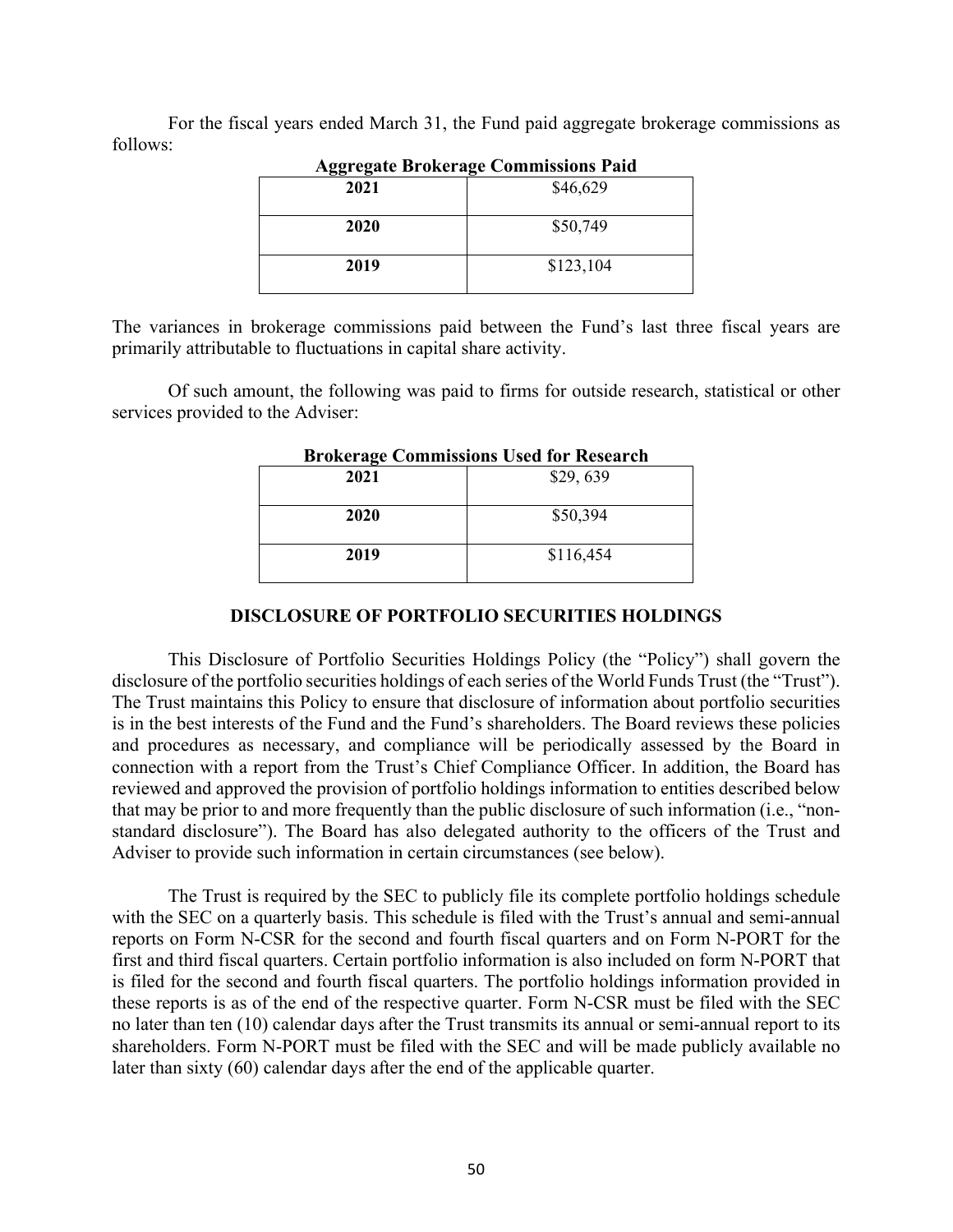Additionally, the Trust's service providers which have contracted to provide services to the Trust and its funds, including, for example, the custodian, the fund accountants, and other service providers assisting with materials utilized in the Board's 15c processes, that require portfolio holdings information in order to perform those services, may receive non-standard disclosure. Non-standard disclosure of portfolio holdings information may also be provided to a third-party when the Trust has a legitimate business purpose for doing so. The Trust has the following ongoing arrangements with certain third parties to provide the Fund's portfolio holdings information:

- 1. to the Trust's auditors within sixty (60) days after the applicable fiscal period or other periods as necessary for use in providing audit opinions and other advice related to financial, regulatory, or tax reporting;
- 2. to financial printers within sixty (60) days after the applicable fiscal period for the purpose of preparing Trust regulatory filings; and
- 3. to the Trust's administrator, custodian, transfer agent and accounting services provider on a daily basis in connection with their providing services to the Fund.

The Trust's service providers may also disclose non-public portfolio holdings information if such disclosure is required by applicable laws, rules or regulations, or by regulatory authorities. Additionally, the Adviser may establish ongoing arrangements with certain third parties to provide the Fund's portfolio holdings information that the Adviser determines that the Fund has a legitimate business purpose for doing so and the recipient is subject to a duty of confidentiality. These third parties may include:

- 1. financial data processing companies that provide automated data scanning and monitoring services for the Fund;
- 2. research companies that allow the Adviser to perform attribution analysis for the Fund; and
- 3. the Adviser's proxy voting agent to assess and vote proxies on behalf of the Fund.

From time to time, employees of the Adviser may express their views orally or in writing on the Fund's portfolio securities or may state that the Fund has recently purchased or sold, or continues to own, one or more securities. The securities subject to these views and statements may be ones that were purchased or sold since the Fund's most recent quarter-end and therefore may not be reflected on the list of the Fund's most recent quarter-end portfolio holdings. These views and statements may be made to various persons, including members of the press, brokers and other financial intermediaries that sell shares of the Fund, shareholders in the Fund, persons considering investing in the Fund or representatives of such shareholders or potential shareholders, such as fiduciaries of a 401(k) plan or a trust and their advisers, and other entities for which the Adviser may determine. The nature and content of the views and statements provided to each of these persons may differ. From time to time, employees of the Adviser also may provide oral or written information ("portfolio commentary") about the Fund, including, but not limited to, how the Fund's investments are divided among various sectors, industries, countries, investment styles and capitalization sizes, and among stocks, bonds, currencies and cash, security types, bond maturities, bond coupons and bond credit quality ratings. This portfolio commentary may also include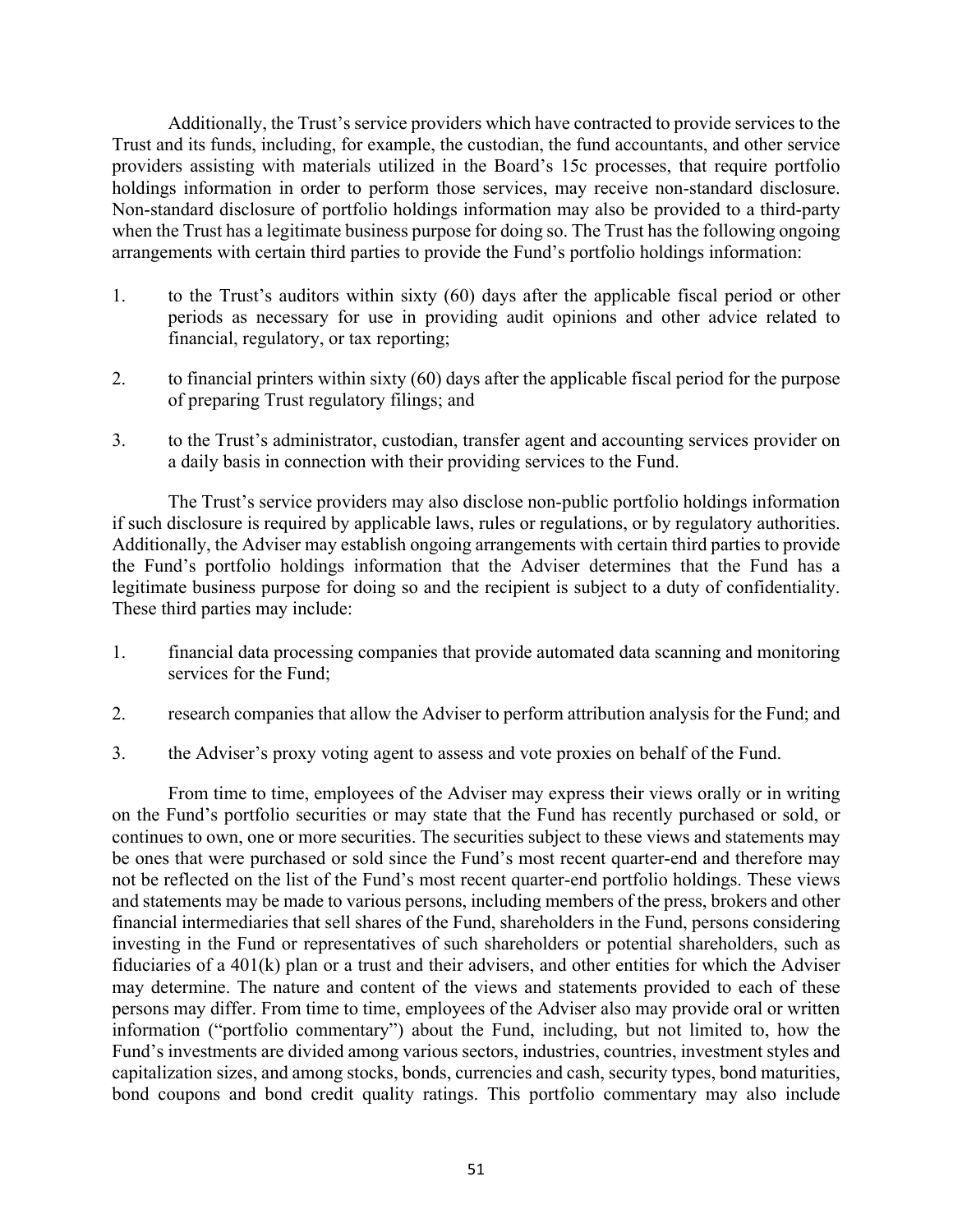information on how these various weightings and factors contributed to Fund performance. The Adviser may also provide oral or written information ("statistical information") about various financial characteristics of the Fund or its underlying portfolio securities including, but not limited to, alpha, beta, R-squared, coefficient of determination, duration, maturity, information ratio, Sharpe ratio, earnings growth, payout ratio, price/book value, projected earnings growth, return on equity, standard deviation, tracking error, weighted average quality, market capitalization, percent of debt to equity, price to cash flow, dividend yield or growth, default rate, portfolio turnover, and risk and style characteristics. This portfolio commentary and statistical information about the Fund may be based on the Fund's portfolio as of the most recent quarter-end or the end of some other interim period, such as month-end. The portfolio commentary and statistical information may be provided to various persons, including those described in the preceding paragraph. The nature and content of the information provided to each of these persons may differ.

Additionally, employees of the Adviser may disclose one or more of the portfolio securities of the Fund when purchasing and selling securities through broker-dealers, requesting bids on securities, obtaining price quotations on securities, or in connection with litigation involving the Fund's portfolio securities. The Adviser does not enter into formal non-disclosure or confidentiality agreements in connection with these situations; however, the Fund would not continue to conduct business with a person who the Adviser believed was misusing the disclosed information.

The Adviser or its affiliates may manage products sponsored by companies other than itself, including investment companies, offshore funds, and separate accounts and affiliates of the Adviser may provide investment related services, including research services, to other companies, including other investment companies, offshore funds, institutional investors and other entities. In each of these instances, the sponsors of these other companies and the affiliates of the Adviser may receive compensation for their services. In many cases, these other products may be managed in a similar fashion to the Fund and thus have similar portfolio holdings, and the other investment related services provided by affiliates of the Adviser may involve disclosure of information that is also utilized by the Adviser in managing the Fund. The sponsors of these other products may disclose the portfolio holdings of their products at different times than the Adviser discloses portfolio holdings for the Fund, and affiliates of the Adviser may provide investment related services to its clients at times that are different than the times disclosed to the Fund.

The Trust and the Adviser currently have no other arrangements for the provision of nonstandard disclosure to any party or shareholder. Other than the non-standard disclosure discussed above, if a third-party requests specific, current information regarding the Fund's portfolio holdings, the Trust will refer the third-party to the latest regulatory filing.

All of the arrangements above are subject to the policies and procedures adopted by the Board to ensure such disclosure is for a legitimate business purpose and is in the best interests of the Trust and its shareholders. The Trust's Chief Compliance Officer is responsible for monitoring the use and disclosure of information relating to portfolio securities. Although no material conflicts of interest are believed to exist that could disadvantage the Fund and its shareholders, various safeguards have been implemented to protect the Fund and its shareholders from conflicts of interest, including: the adoption of Codes of Ethics pursuant to Rule 17j-1 under the 1940 Act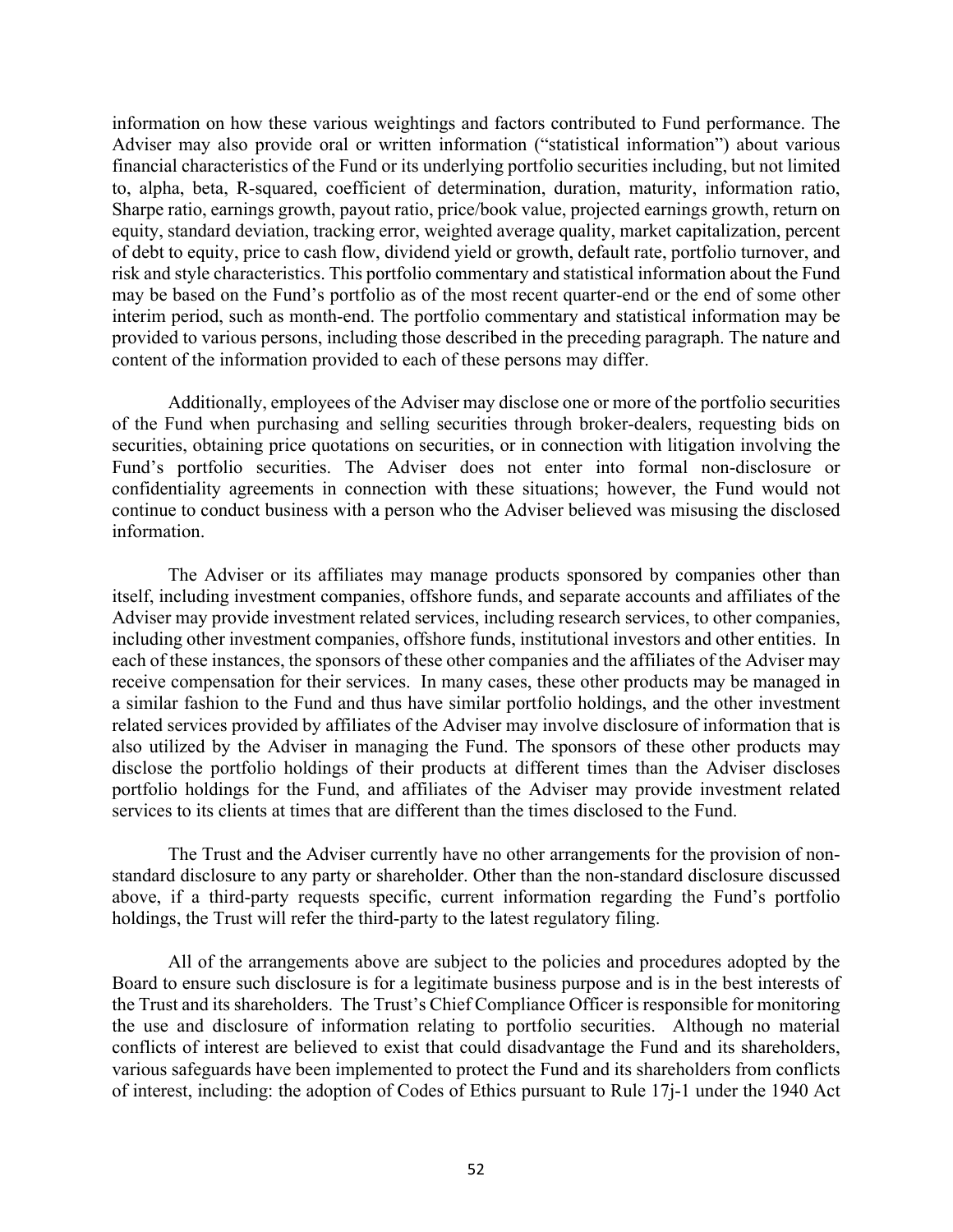designed to prevent fraudulent, deceptive or manipulative acts by officers and employees of the Trust, the Adviser and the Distributor in connection with their personal securities transactions; the adoption by the Adviser and Distributor of insider trading policies and procedures designed to prevent their employees' misuse of material non-public information; and the adoption by the Trust of a Code of Ethics for Officers that requires the Chief Executive Officer and Chief Financial Officer of the Trust to report to the Board any affiliations or other relationships that could potentially create a conflict of interest with the Fund. There may be instances where the interests of the Trust's shareholders respecting the disclosure of information about portfolio holdings may conflict or appear to conflict with the interests of the Adviser, any principal underwriter for the Trust or an affiliated person of the Trust, the Adviser or the Distributor. In such situations, the conflict must be disclosed to the Board and the Board will attempt to resolve the situation in a manner that it deems in the best interests of the Fund.

Affiliated persons of the Trust who receive non-standard disclosure are subject to restrictions and limitations on the use and handling of such information, including requirements to maintain the confidentiality of such information, pre-clear securities trades and report securities transactions activity, as applicable. Except as provided above, affiliated persons of the Trust and third-party service providers of the Trust receiving such non-standard disclosure will be instructed that such information must be kept confidential and that no trading on such information should be allowed.

Neither the Trust, the Fund, nor the Adviser receives compensation or other consideration in connection with the non-standard disclosure of information about portfolio securities.

## **DESCRIPTION OF THE TRUST**

The Trust was organized as a Delaware statutory trust on April 9, 2007. The Trust's Agreement and Declaration of Trust authorizes the Board to issue an unlimited number of full and fractional shares of beneficial interest in the Trust and to classify or reclassify any unissued shares into one or more series of shares. The Agreement and Declaration of Trust further authorizes the trustees to classify or reclassify any series of shares into one or more classes. The Trust's shares of beneficial interest have no par value.

Shares have no preemptive rights and only such conversion or exchange rights as the Board may grant in its discretion. When issued for payment as described in the prospectus, shares will be fully paid and non-assessable. In the event of a liquidation or dissolution of the Trust or an individual fund, shareholders of a fund are entitled to receive the assets available for distribution belonging to the particular fund, and a proportionate distribution, based upon the relative asset values of the respective fund, of any general assets of the Trust not belonging to any particular fund which are available for distribution.

Shareholders are entitled to one vote for each full share held, and a proportionate fractional vote for each fractional share held, and will vote in the aggregate and not by class, except as otherwise expressly required by law or when the Board determines that the matter to be voted on affects only the interests of shareholders of a particular class. Voting rights are not cumulative and,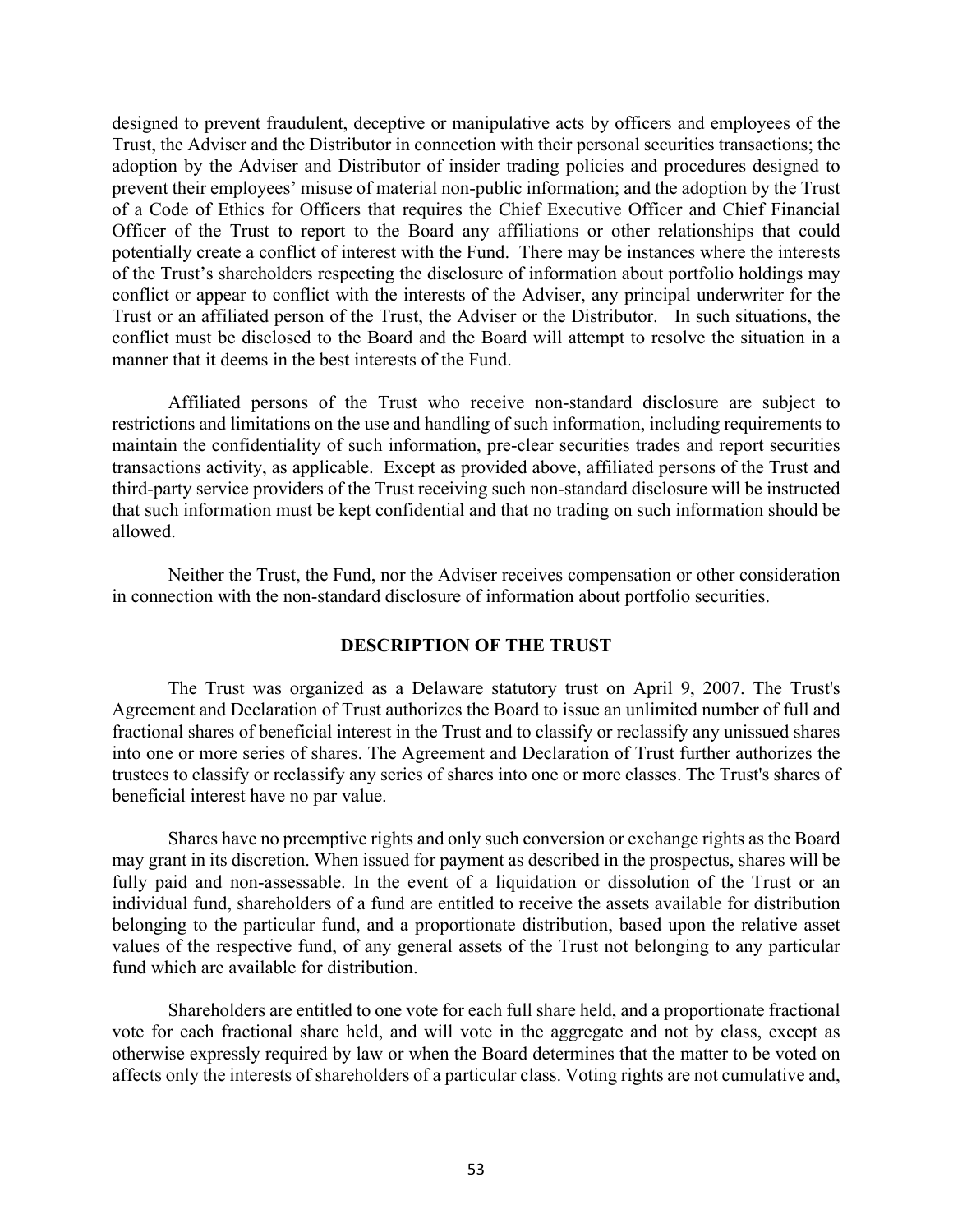accordingly, the holders of more than 50% of the aggregate of the Trust's outstanding shares may elect all of the trustees, irrespective of the votes of other shareholders.

Rule 18f-2 under the 1940 Act provides that any matter required to be submitted to the holders of the outstanding voting securities of an investment company such as the Trust shall not be deemed to have been effectively acted upon unless approved by the holders of a majority of the outstanding shares of each fund affected by the matter. A particular fund is deemed to be affected by a matter unless it is clear that the interests of each fund in the matter are substantially identical or that the matter does not affect any interest of the fund. Under the Rule, the approval of an investment management agreement or any change in an investment objective, if fundamental, or in a fundamental investment policy would be effectively acted upon with respect to a fund only if approved by a majority of the outstanding shares of such fund. However, the Rule also provides that the ratification of the appointment of independent public accountants, the approval of principal underwriting contracts and the election of trustees may be effectively acted upon by shareholders of the Trust voting without regard to series or class.

The Trust does not presently intend to hold annual meetings of shareholders except as required by the 1940 Act or other applicable law. Upon the written request of shareholders owning at least 25% of the Trust's shares, the Trust will call for a meeting of shareholders to consider the removal of one or more trustees and other certain matters. To the extent required by law, the Trust will assist in shareholder communication in such matters.

Each fund is a separate mutual fund, and each share of each fund represents an equal proportionate interest in that fund. All consideration received by the Trust for shares of any fund and all assets of such fund belong solely to that fund and would be subject to liabilities related thereto. Each fund of the Trust pays its (i) operating expenses, including fees of its service providers, expenses of preparing prospectuses, proxy solicitation material and reports to shareholders, costs of custodial services and registering its shares under federal and state securities laws, pricing, insurance expenses, brokerage costs, interest charges, taxes and organization expenses; and (ii) pro rata share of the fund's other expenses, including audit and legal expenses. Expenses attributable to a specific fund shall be payable solely out of the assets of that fund. Expenses not attributable to a specific fund are allocated across all of the funds on the basis of relative net assets. The other mutual funds within the Trust, other than the Fund, are described in separate prospectuses and statements of additional information.

The Board has full power and authority, in its sole discretion, and without obtaining shareholder approval, to divide or combine the shares of any class or series thereof into a greater or lesser number, to classify or reclassify any issued shares or any class or series thereof into one or more classes or series of shares, and to take such other action with respect to the Trust's shares as the Board may deem desirable. The Agreement and Declaration of Trust authorizes the trustees, without shareholder approval, to cause the Trust to merge or to consolidate with any corporation, association, trust or other organization in order to change the form of organization and/or domicile of the Trust or to sell or exchange all or substantially all of the assets of the Trust, or any series or class thereof, in dissolution of the Trust, or any series or class thereof. The Agreement and Declaration of Trust permits the termination of the Trust or of any series or class of the Trust by the trustees without shareholder approval. However, the exercise of such authority by the Board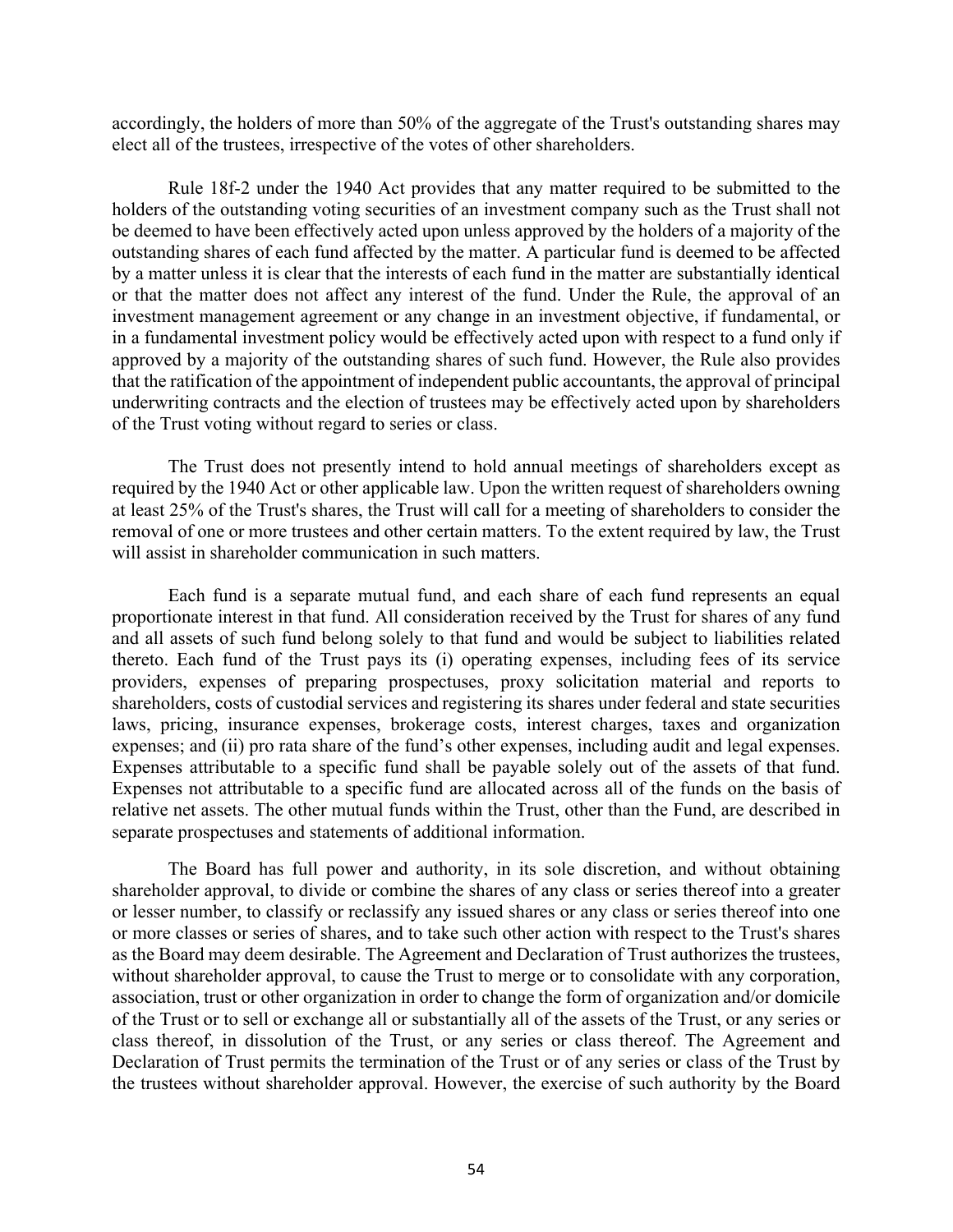without shareholder approval may be subject to certain restrictions or limitations under the 1940 Act.

### **PROXY VOTING**

<span id="page-56-0"></span>The Board of Trustees of the Trust has adopted a proxy voting and disclosure policy that delegates to the Adviser the authority to vote proxies for the Fund, subject to oversight by the Trustees. Copies of the Trust's Proxy Voting and Disclosure Policy and the Adviser's Proxy Voting Policy and Procedures are included in Exhibit A to this SAI.

The Trust is required to disclose annually the Fund's complete proxy voting record on Form N-PX. Any material changes to the proxy policies and procedures will be submitted to the Board for approval. Information regarding how the Fund voted proxies relating to portfolio securities for the most recent 12-month period ending June 30, will be available (1) without charge, upon request by calling toll-free (800) 673-0550 or by writing to the Fund at 8730 Stony Point Parkway, Suite 205, Richmond, Virginia 23235; and (2) on the SEC's website at [http://www.sec.gov.](http://www.sec.gov/)

#### **CODES OF ETHICS**

<span id="page-56-1"></span>The Board of Trustees, on behalf of the Trust, has adopted a Code of Ethics pursuant to Rule 17j-1 under the 1940 Act. In addition, the Adviser, Distributor and Administrator have each adopted Codes of Ethics pursuant to Rule 17j-1. These Codes of Ethics apply to the personal investing activities of trustees, officers and certain employees ("access persons"). Rule 17j-1 and the Codes of Ethics are designed to prevent unlawful practices in connection with the purchase or sale of securities by access persons. Under each Code of Ethics, access persons are permitted to engage in personal securities transactions, but are required to report their personal securities transactions for monitoring purposes. In addition, certain access persons are required to obtain approval before investing in initial public offerings or private placements, or are prohibited from making such investments. Copies of these Codes of Ethics are on file with the SEC, and are available to the public.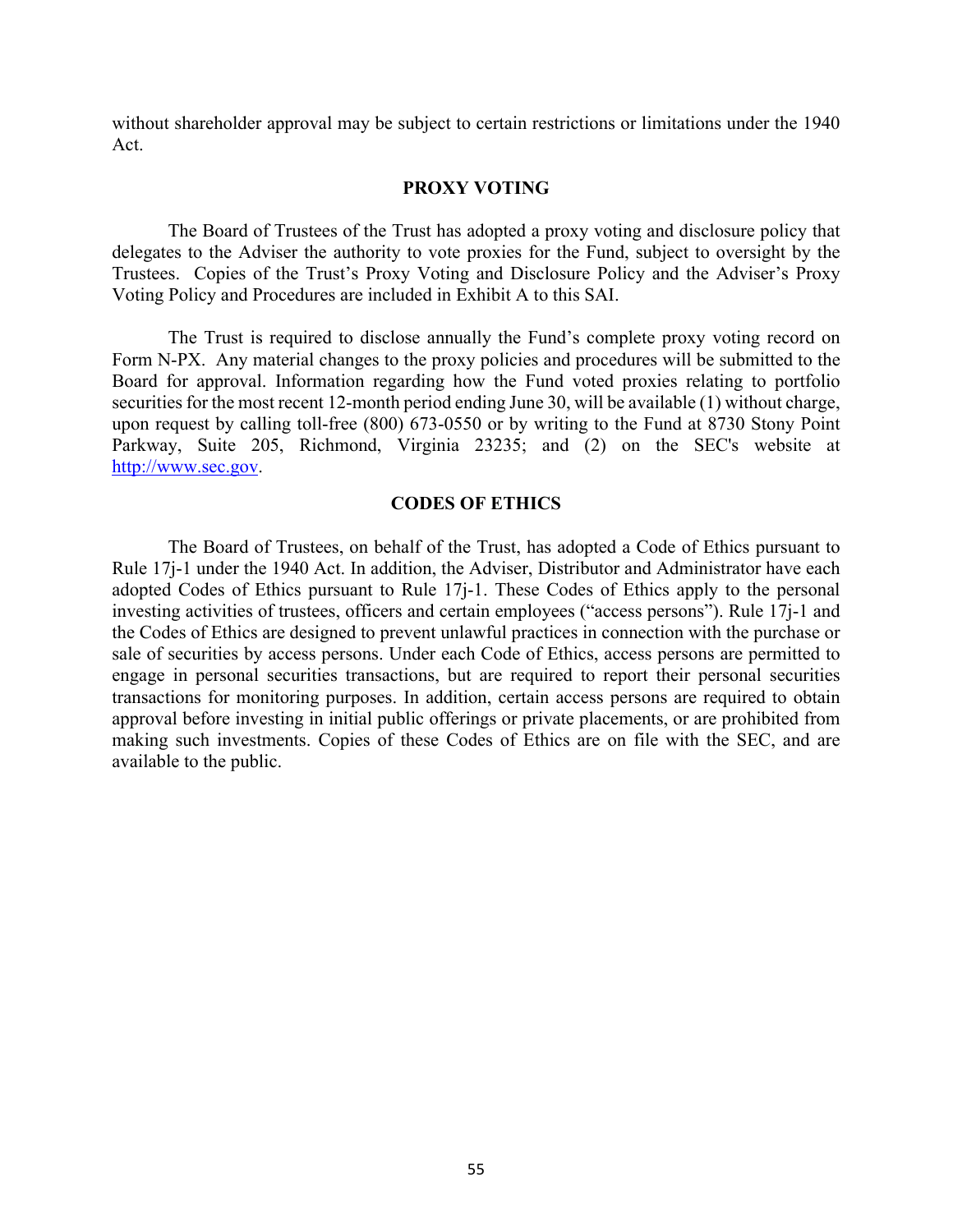### **FINANCIAL INFORMATION**

<span id="page-57-0"></span>The Annual Report for the fiscal period ended March 31, 2021 has been filed with the SEC. The financial statements contained in the Annual Report are incorporated by reference into this SAI. The financial statements and financial highlights for the Fund included in the Annual Report have been audited by the Fund's independent registered public accounting firm, Tait, Weller & Baker LLP, whose report thereon also appears in such Annual Report and is also incorporated herein by reference. No other parts of the Annual Report are incorporated by reference herein. The financial statements in such Annual Report have been incorporated herein in reliance upon such report given upon the authority of such firm as experts in accounting and auditing. The Fund is a continuation of the Predecessor Fund and, therefore, the Fund's financial information includes results of the Predecessor Fund. The Predecessor Fund commenced operations on April 9, 1998. Shareholders of the Predecessor Fund approved the reorganization into the Fund on October 12, 2012 and received shares of the Fund on October 26, 2012. You may request a copy of the annual and semi-annual reports for both the Fund and the Predecessor Fund at no charge by contacting the Fund at:

> World Funds Trust 8730 Stony Point Parkway, Suite 205 Richmond, Virginia 23235 Telephone: (800) 673-0550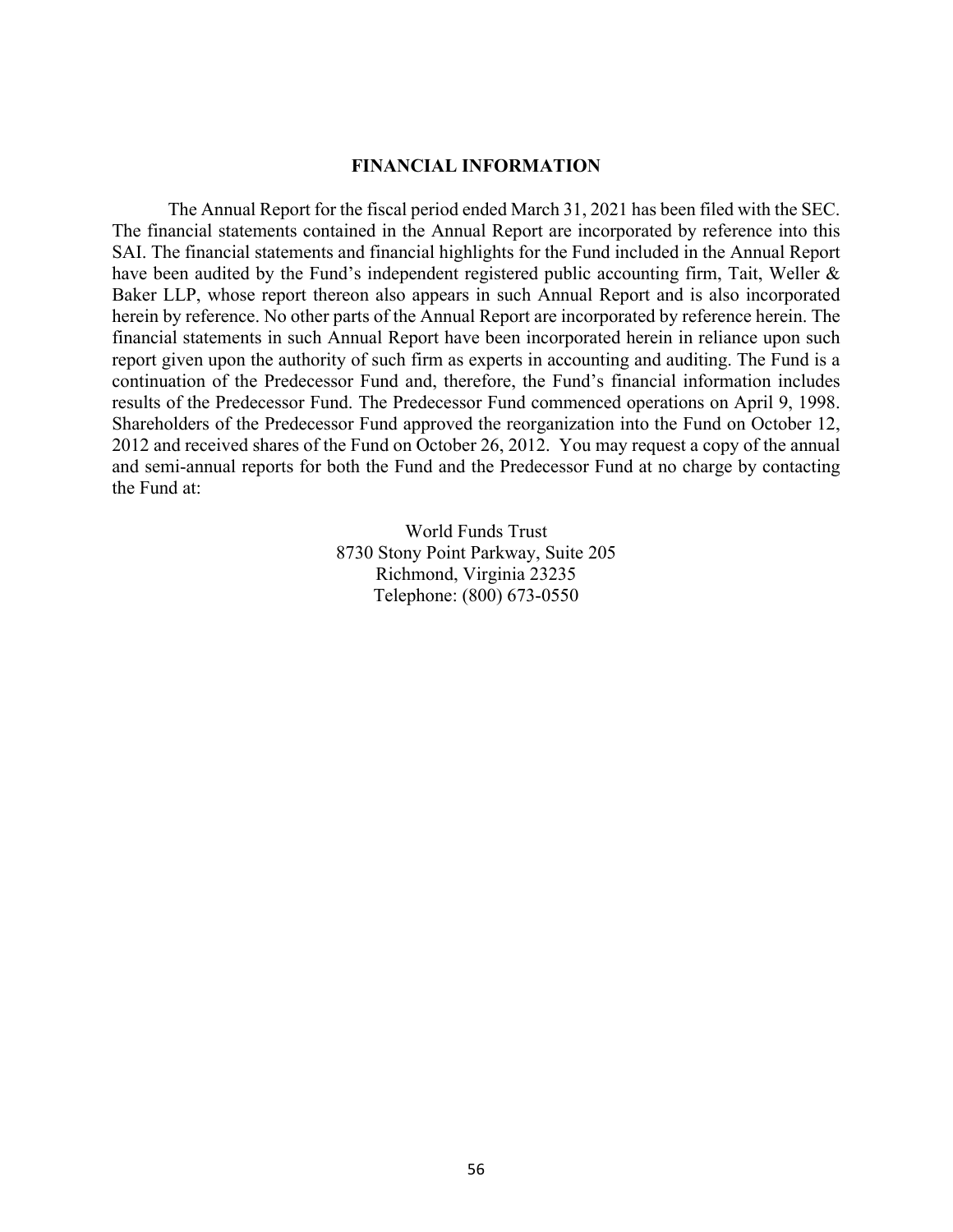# **EXHIBIT A World Funds Trust**

### **PROXY VOTING POLICY AND PROCEDURES**

<span id="page-58-0"></span>The World Funds Trust (the "Trust") is registered as an open-end management investment company under the Investment Company Act of 1940, as amended ("1940 Act"). The Trust offers multiple series (each a "Fund" and, collectively, the "Funds"). Consistent with its fiduciary duties and pursuant to Rule 30b1-4 under the 1940 Act (the "Proxy Rule"), the Board of Trustees of the Trust (the "Board") has adopted this proxy voting policy on behalf of the Trust (the "Policy") to reflect its commitment to ensure that proxies are voted in a manner consistent with the best interests of the Funds' shareholders.

#### **Delegation of Proxy Voting Authority to Fund Adviser**

The Board believes that the investment adviser, or the investment sub-adviser as appropriate, of each Fund (each an "Adviser"), as the entity that selects the individual securities that comprise its Fund's portfolio, is the most knowledgeable and best-suited to make decisions on how to vote proxies of portfolio companies held by that Fund. The Trust shall therefore defer to, and rely on, the Adviser of each Fund to make decisions on how to cast proxy votes on behalf of such Fund.

The Trust hereby designates the Adviser of each Fund as the entity responsible for exercising proxy voting authority with regard to securities held in the Fund's investment portfolio. Consistent with its duties under this Policy, each Adviser shall monitor and review corporate transactions of corporations in which the Fund has invested, obtain all information sufficient to allow an informed vote on all proxy solicitations, ensure that all proxy votes are cast in a timely fashion, and maintain all records required to be maintained by the Fund under the Proxy Rule and the 1940 Act. Each Adviser shall perform these duties in accordance with the Adviser's proxy voting policy, a copy of which shall be presented to this Board for its review. Each Adviser shall promptly provide to the Board updates to its proxy voting policy as they are adopted and implemented.

### **Conflict of Interest Transactions**

In some instances, an Adviser may be asked to cast a proxy vote that presents a conflict between the interests of a Fund's shareholders and those of the Adviser or an affiliated person of the Adviser. In such case, the Adviser is instructed to abstain from making a voting decision and to forward all necessary proxy voting materials to the Trust to enable the Board to make a voting decision. When the Board is required to make a proxy voting decision, only the Trustees without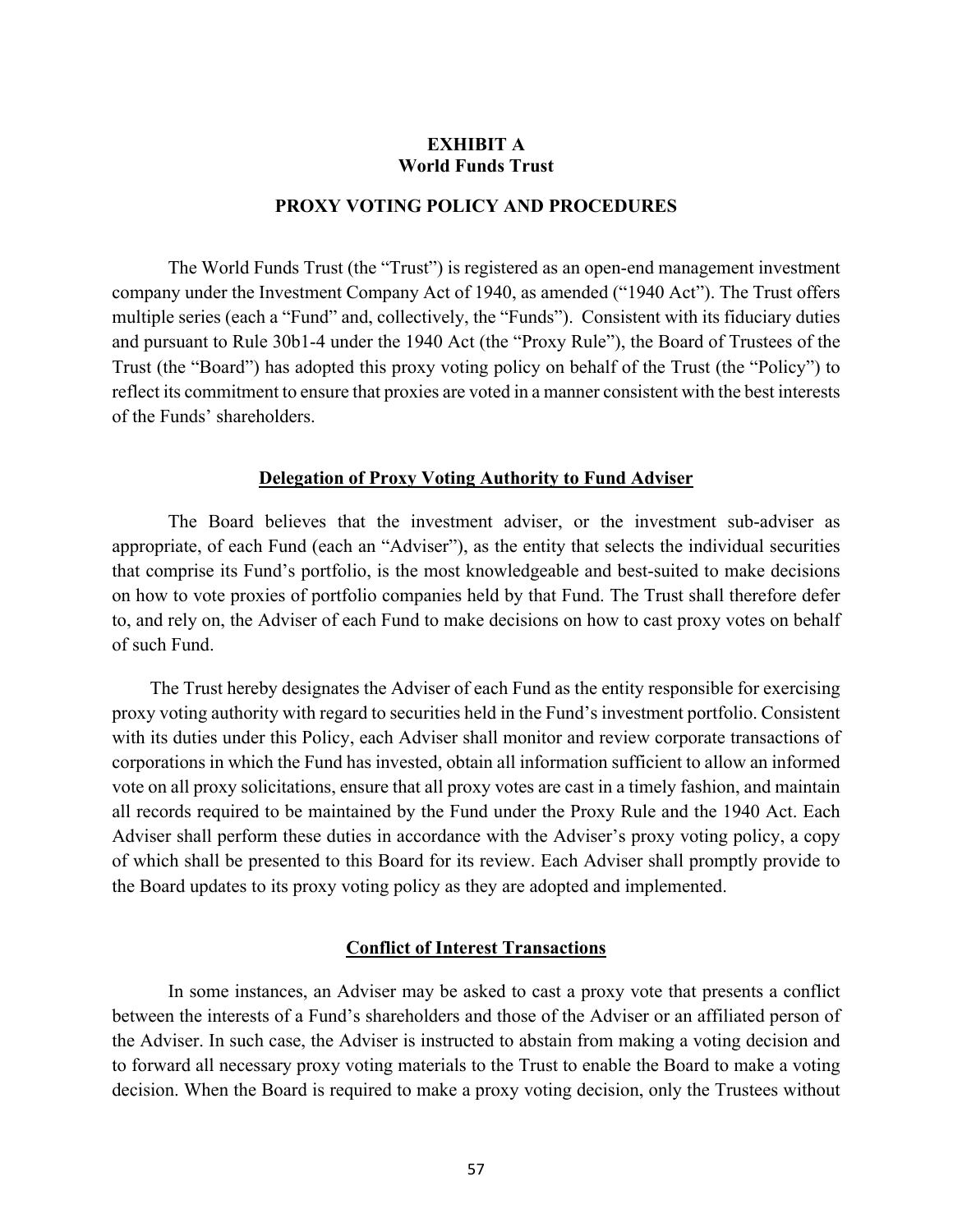a conflict of interest with regard to the security in question or the matter to be voted upon shall be permitted to participate in the decision of how the Fund's vote will be cast. In the event that the Board is required to vote a proxy because an Adviser has a conflict of interest with respect to the proxy, the Board will vote such proxy in accordance with the Adviser's proxy voting policy, to the extent consistent with the shareholders' best interests, as determined by the Board in its discretion. The Board shall notify the Adviser of its final decision on the matter and the Adviser shall vote in accordance with the Board's decision.

# **Availability of Proxy Voting Policy and Records Available to Fund Shareholders**

If a Fund has a website, the Fund may post a copy of its Adviser's proxy voting policy and this Policy on such website. A copy of such policies and of each Fund's proxy voting record shall also be made available, without charge, upon request of any shareholder of the Fund, by calling the applicable Fund's toll-free telephone number as printed in the Fund's prospectus. The Trust's administrator shall reply to any Fund shareholder request within three business days of receipt of the request, by first-class mail or other means designed to ensure equally prompt delivery.

Each Adviser shall provide a complete voting record, as required by the Proxy Rule, for each series of the Trust for which it acts as adviser, to the Trust's administrator within 30 days following the end of each 12-month period ending June 30. The Trust's administrator will file a report based on such record on Form N-PX on an annual basis with the U. S. Securities and Exchange Commission no later than August  $31<sup>st</sup>$  of each year.

Adopted: November 26, 2013

Last Amended: February 20, 2019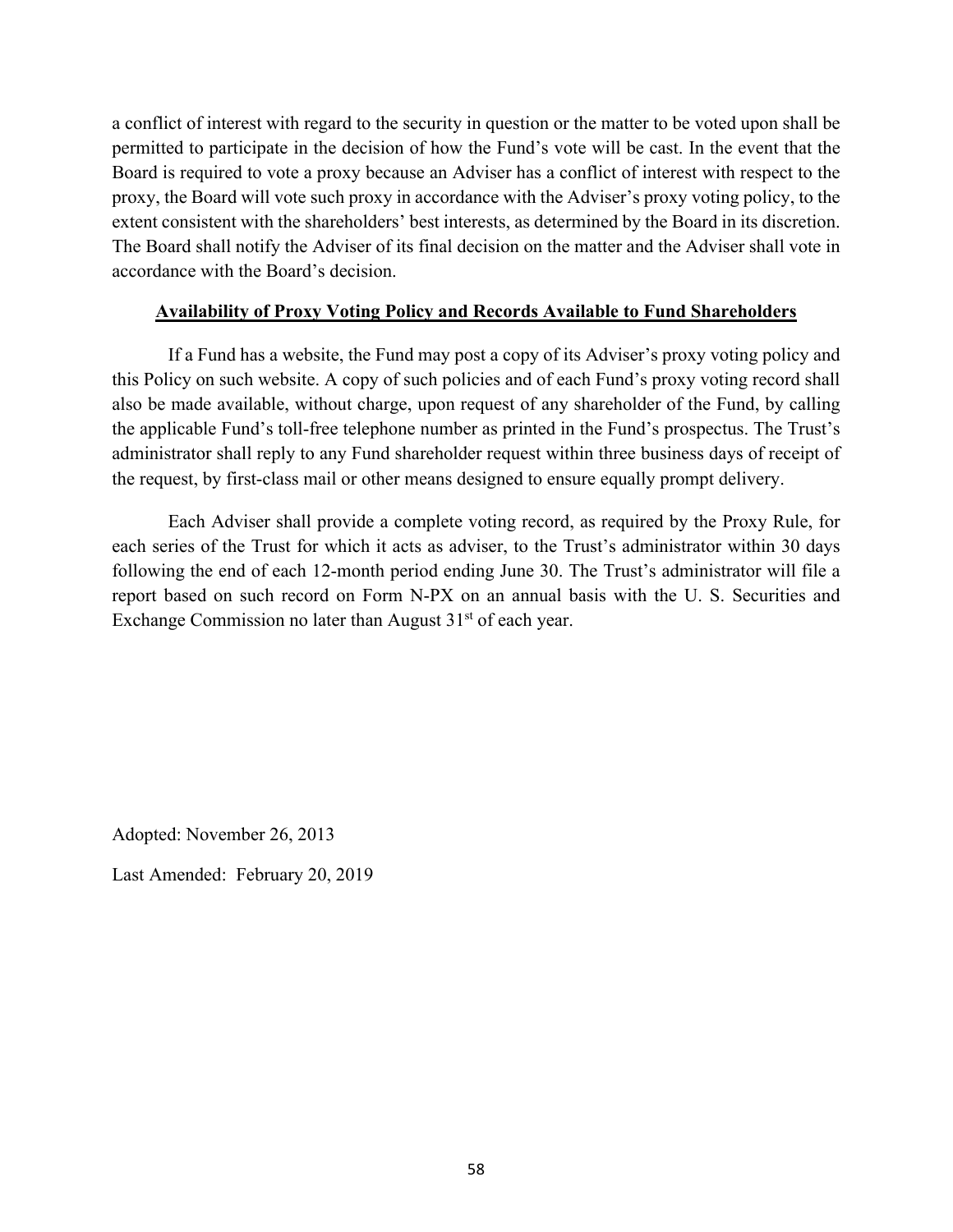#### **EXHIBIT B**

### **PROXY VOTING POLICIES AND PROCEDURES OF PERKINS CAPITAL MANAGEMENT, INC.**

### <span id="page-60-0"></span>**Policy**

Perkins Capital Management, Inc., ("Adviser") acts as discretionary investment adviser for various clients including clients governed by the Employee Retirement Income Security Act of 1974 ("ERISA") and open-end investment companies ("mutual funds"). Item 15 of our advisory contract reads "Client hereby retains all authority and responsibility to vote proxies for any stocks held in the Account unless voting authority is specifically delegated to Perkins Capital Management, Inc. in writing by the clients". Therefore, unless a client (including a "named fiduciary" under ERISA) specifically delegates the right, in writing, for Adviser to vote the proxies or to take shareholder action with respect to other corporate actions requiring shareholder actions, the client shall retain responsibility for such actions. Adviser will vote all proxies and act on all other actions in a timely manner as part of its full discretionary authority over client assets when requested in writing in accordance with this policy and procedure. Corporate actions may include, for example and without limitation, tender offers or exchanges, bankruptcy proceedings, and class actions.

When voting proxies or acting with respect to corporate actions for clients, Perkins Capital Management, Inc.'s utmost concern is that all decisions be made solely in the best interest of the client (and for ERISA accounts, plan beneficiaries and participants, in accordance with the letter and spirit of ERISA). Adviser will act in a prudent and diligent manner intended to enhance the economic value of the assets of the client's account.

#### **Background**

Proxy voting is an important right of shareholders and reasonable care and diligence must be undertaken to ensure that such rights are properly and timely exercised.

Investment advisers registered with the SEC, and which exercise voting authority with respect to client securities, are required by Rule 206(4)-6 of the Advisers Act to (a) adopt and implement written policies and procedures that are reasonably designed to ensure that client securities are voted in the best interests of clients, which must include how an adviser addresses material conflicts that may arise between an adviser's interests and those of its clients; (b) to disclose to clients how they may obtain information from the adviser with respect to the voting of proxies for their securities; (c) to describe to clients a summary of its proxy voting policies and procedures and, upon request, furnish a copy to its clients; and (d) maintain certain records relating to the adviser's proxy voting activities when the adviser does have proxy voting authority.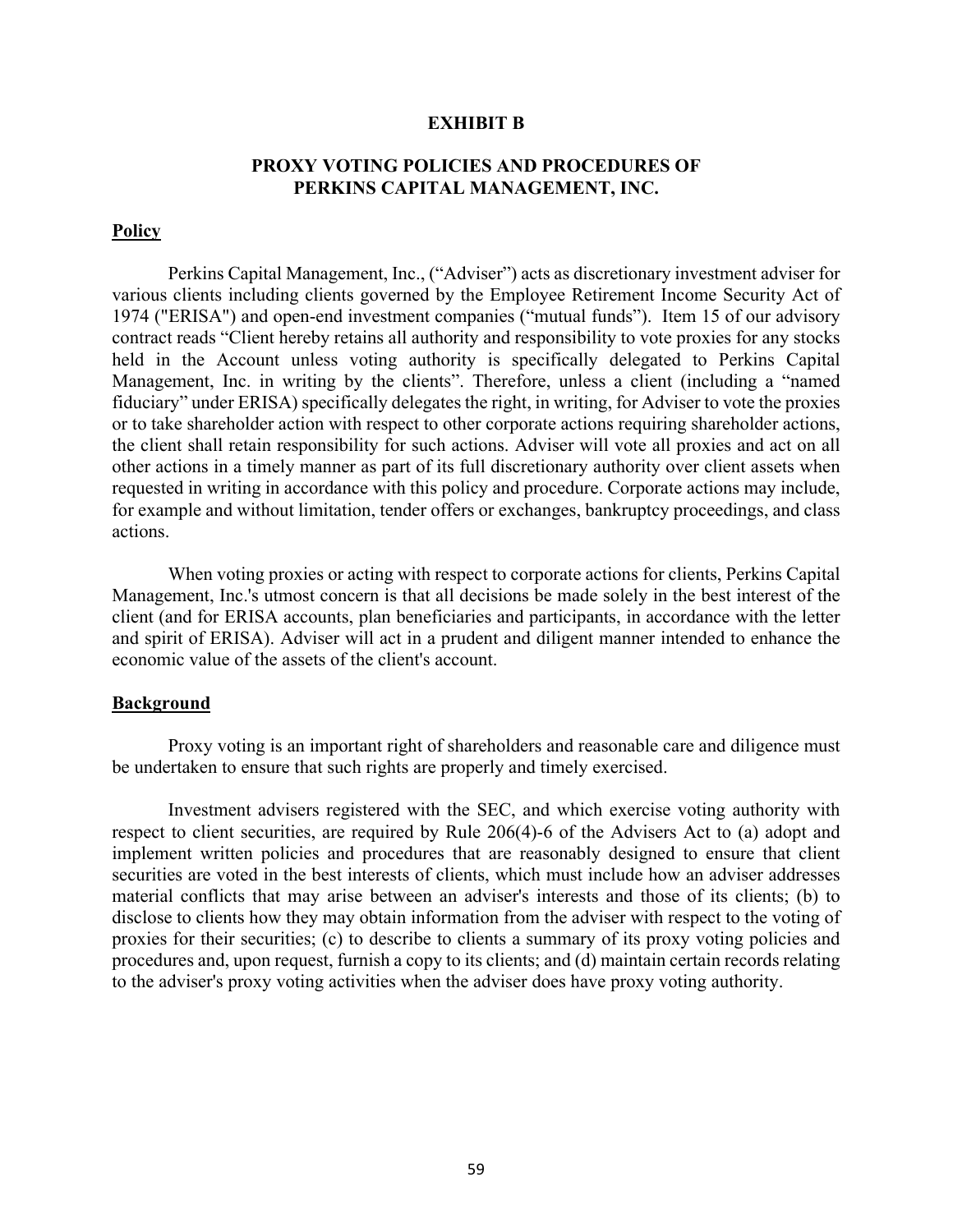## **Responsibility**

The CCO has the responsibility for the implementation and monitoring of our proxy voting policy, practices, disclosures and record keeping, including making amendments to our voting guidelines in our procedures. Currently two employees share the process of voting proxies at the direction of the portfolio managers.

### **Procedure**

When Perkins Capital Management, Inc. is delegated to vote proxies, the Adviser is ultimately responsible for ensuring that all proxies received are voted in a timely manner and in a manner consistent with the Adviser's determination of the client's best interest. Although many proxy proposals can be voted in accordance with the Adviser's established guidelines, the Adviser recognizes that some proposals require special consideration which may dictate that the Adviser makes an exception to the following guidelines.

Also, when delegated to vote proxies, the Adviser will be responsible for ensuring that all corporate action notices or requests which require shareholder action received by Adviser are addressed in a timely manner and consistent action is taken across all similarly situated client accounts.

### **Conflicts of Interest**

Where a proxy proposal raises a material conflict between Adviser's interest and client's interest, including a mutual fund client, individual portfolio managers will resolve such a conflict in the manner described below:

- Vote in Accordance with the Guidelines: To the extent that the Adviser has little or no discretion to deviate from the guidelines with respect to the proposal in question, the Adviser shall vote in accordance with such pre-determined voting policy. If the guidelines are not specific enough to direct the individual portfolio manager, the assistant voting the proxy, the CCO and portfolio manager will discuss and arrive at a mutually agreeable solution for voting.
- Obtain Consent of Clients: To the extent that Adviser has discretion to deviate from the guidelines with respect to the proposal in question, Adviser will disclose the conflict to the relevant clients and obtain their consent to the proposed vote prior to voting the securities. The disclosure to the client will include sufficient detail regarding the matter to be voted on and the nature of Adviser's conflict that the client would be able to make an informed decision regarding the vote. If a client does not respond to such a conflict disclosure request or denies the request, Adviser will abstain from voting the securities held by that client's account.
- Client Directive to Use and Independent Third-Party: Alternatively, a client may, in writing, specifically direct Adviser to forward all proxy matters in which Adviser has a conflict of interest regarding the client's securities to an identified independent third-party for review and recommendation. Where such independent third-party's recommendations are received on a timely basis, Adviser will vote all such proxies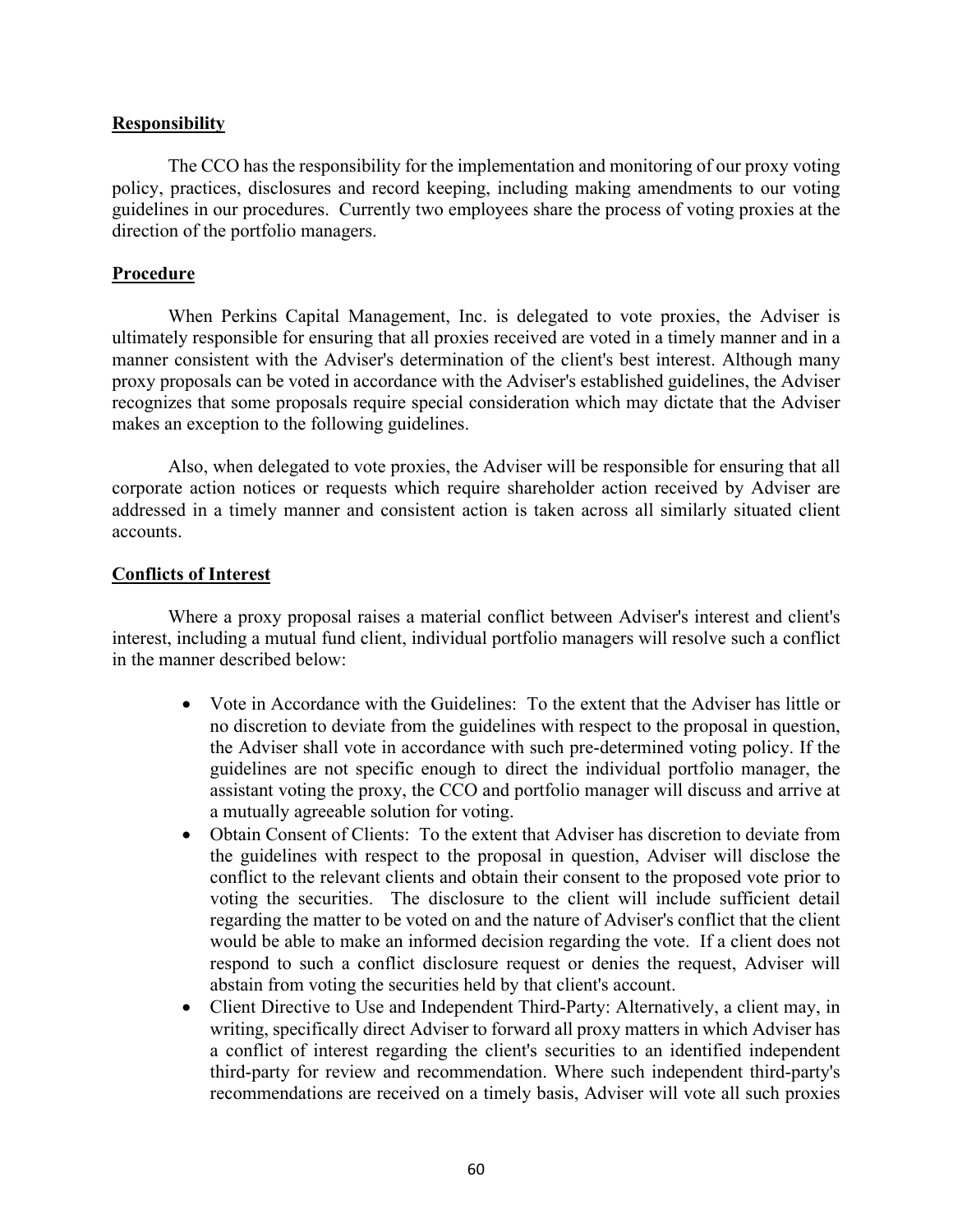in accordance with such third-party's recommendation. If the third-party's recommendations are not timely received, Adviser will abstain from voting the securities held by that client's account.

When delegated to vote proxies, Perkins Capital Management, Inc. will review the proxy proposal for conflicts of interest as part of the overall vote review process. All material conflict of interest so identified by Adviser will be addressed in later sections of this policy.

# **Limitations**

In certain circumstances where Adviser has determined that it is in the client's best interest, Adviser will not vote proxies received. The following are some, but not all, circumstances where Adviser will limit its role in voting proxies:

- Client Maintains Proxy Voting Authority: Where client has read and agreed to Item 15 of our advisory contract, Adviser will not vote the securities and will direct the relevant custodian to send the proxy material directly to the client. If any proxy material is received by Adviser, it will promptly be forwarded to the client or a specified third-party.
- Terminated Account: Once a client account has been terminated with Adviser in accordance with its investment advisory agreement, Adviser will refrain from voting any proxies received after the termination. However, the client may specify in writing who the proxies shall be forwarded to and we will oblige.
- Limited Value: If Adviser determines that the value of a client's economic interest or the value of the portfolio holding is indeterminable or insignificant, Adviser may abstain from voting a client's proxies. Adviser also may refrain from voting proxies received for securities which are no longer held by the client's account. In addition, Adviser generally will not vote securities where the economic value of the securities in the client account is less than \$100.
- Securities Lending Program: When securities are out on loan, they are transferred into the borrower's name and are voted by the borrower, in its discretion. However, where Adviser determines that a proxy vote (or other shareholder action) is materially important to the client's account, Adviser may recall the security for purposes of voting. However, Perkins Capital Management, Inc. is not in the business of lending securities.
- Unjustifiable Costs: In certain circumstances, after doing a cost-benefit analysis, Adviser may abstain from voting where the cost of voting a client's proxy would exceed any anticipated benefits to the client of the proxy proposal.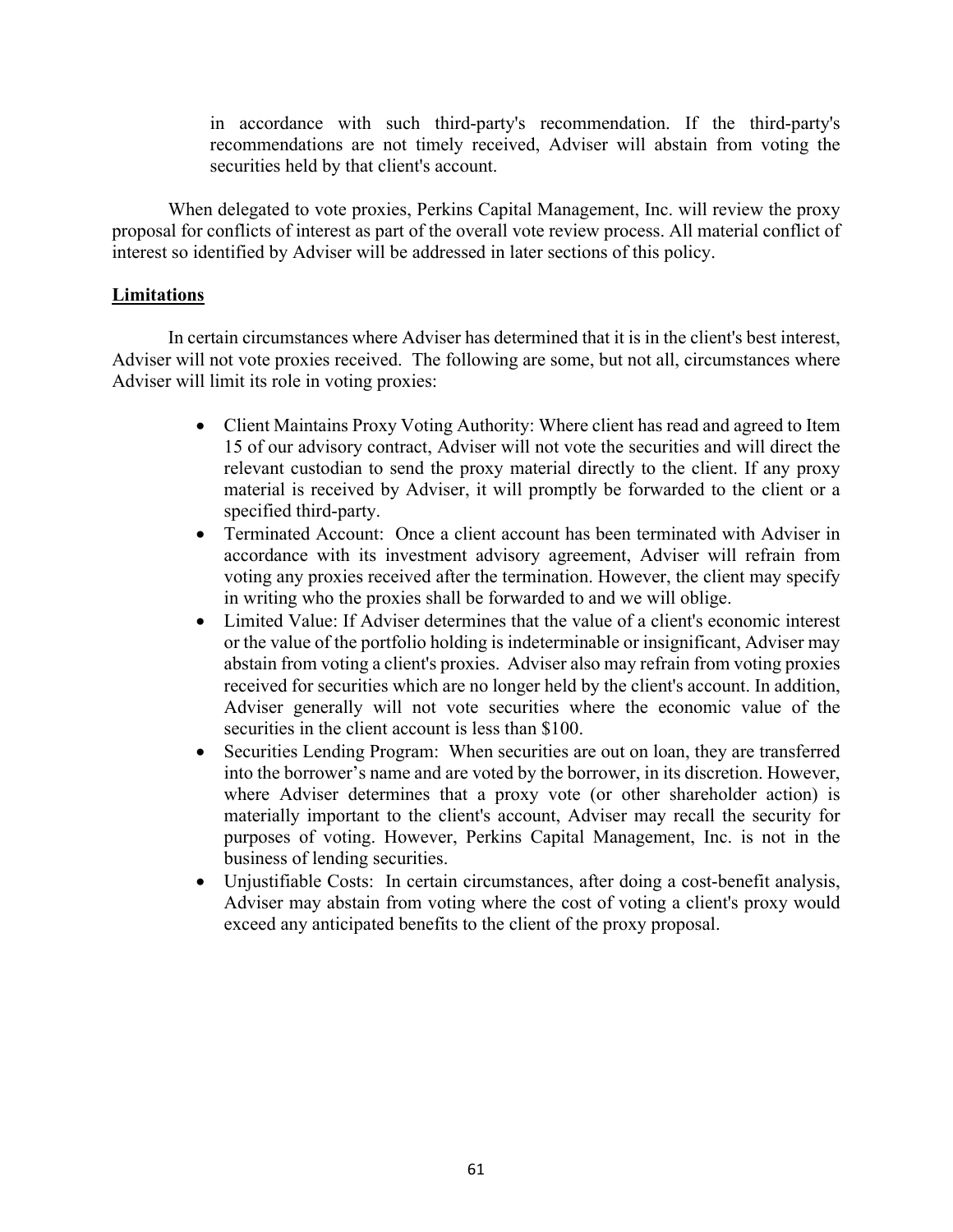# **Procedures of Associate Responsible for Voting:**

In the event that a client delegates this authority to Perkins Capital Management, Inc., our typical procedure will be as follows:

- The associate receives proxies and annual or other reports for accounts that the adviser is responsible for voting.
- The associate gives copies of the proxy statement and annual or other report to the appropriate portfolio managers and they direct the vote.
- Once voting decisions have been made:
- Electronic Voting: Associates go online and vote each proxy as designated. A confirmation is then returned through email. These confirmations are saved in the associates email box, printed and filed with the proxy statement and annual or other report.
- Manual Voting: Associate will sign and stamp each proxy after manually checking each issue being voted and send through regular postal service.
- Each proxy is also entered into a Microsoft Access database where upon completing the voting for all the accounts that we are responsible for, a report is run and filed under the ticker symbol of that particular company with a copy of the proxy statement and annual or other report.

If there is disagreement as to how a proxy is to be voted, it is the responsibility of the portfolio managers and the CCO to discuss and substantiate the voting. Further explanations of standard voting procedures are listed in the guidelines section of this document.

# **Recordkeeping**

In accordance with Rule 204-2 under the Advisers Act, Adviser will maintain for the time periods set forth in the Rule the following information:

- These proxy voting procedures and policies and all amendments thereto;
- All proxy statements received regarding client securities (provided however, that Adviser may rely on the proxy statement filed on EDGAR as its records);
- A record of all votes cast on behalf of clients;
- Records of all client requests for proxy voting information;
- Any documents prepared by Adviser that were material to making a decision how to vote or that memorialize the basis for the decision; and
- All records relating to requests made to clients regarding conflicts of interest in voting the proxy. These requests will be kept in the client correspondence files.

Adviser will describe in its Part II of Form ADV (or other brochure fulfilling the requirement of Rule 204-3) its proxy voting policies and procedures and will inform clients how they may obtain information on how Adviser voted proxies with respect to the clients' portfolio securities. Fund clients may obtain information on how their securities coordinate with all mutual fund clients by viewing form NP-X on the SEC website. This form is filed annually in June in cooperation with US Bancorp Fund Services.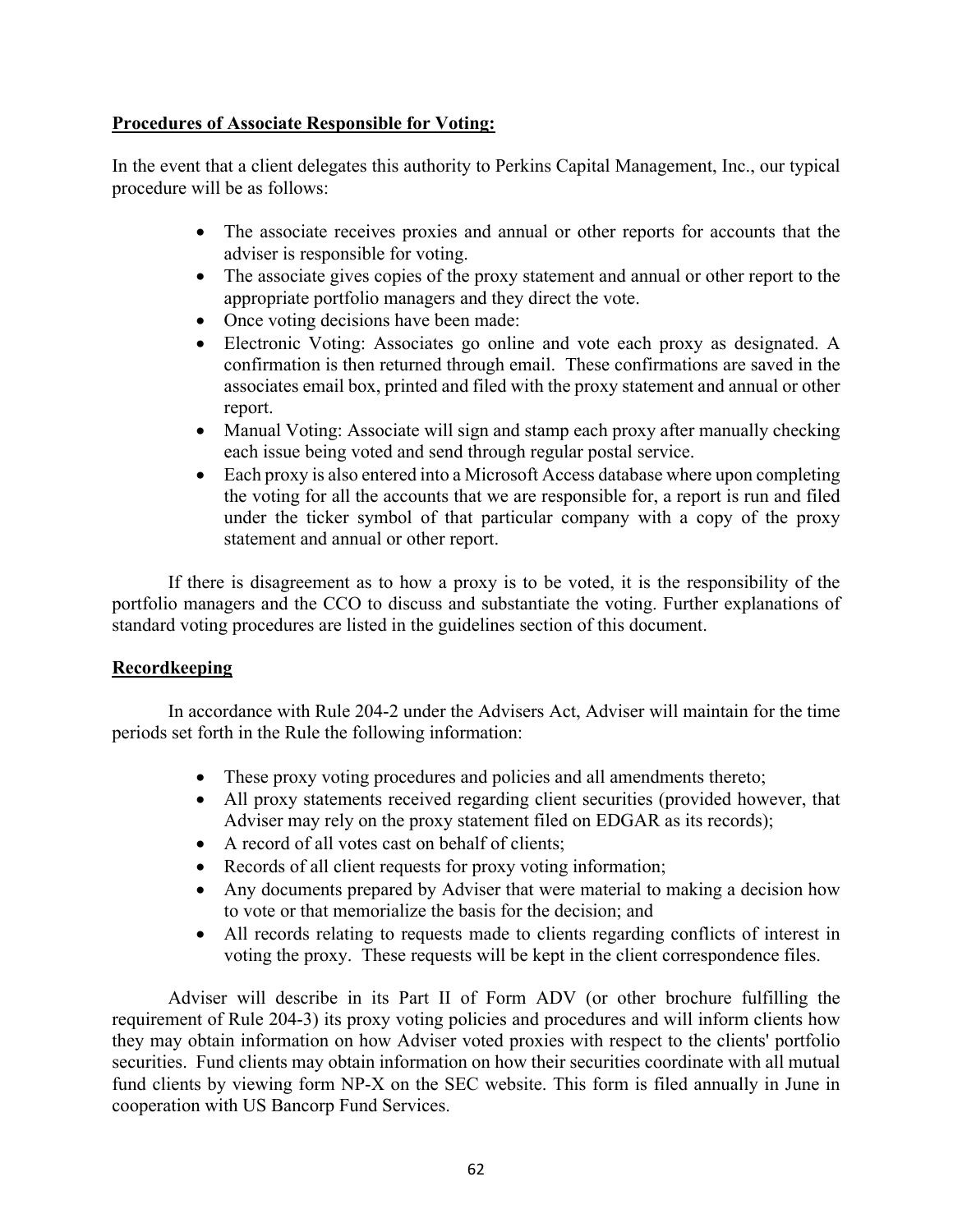# **Guidelines**

Each proxy issued will be considered individually by the portfolio manager who manages the account holding the shares. In the event that the portfolio managers differ in their voting, the majority of the shares held will be used as the guideline for voting all shares under Perkins Capital Management's discretion. The following guidelines are a partial list to be used in voting proposals contained in the proxy statement, but will not be used as rigid rules.

| 1. Issues regarding the issuer's Board entrenchment and anti-takeover               | Oppose  |
|-------------------------------------------------------------------------------------|---------|
| measures such as the following:                                                     |         |
| a. Proposals to stagger board members' terms;                                       |         |
| b. Proposals to limit the ability of shareholders to call special meetings;         |         |
| c. Proposals to require super majority votes;                                       |         |
| d. Proposals requesting excessive increases in authorized common or                 |         |
| preferred shares where management provides no explanation for the use               |         |
| or need of these additional shares;                                                 |         |
| e. Proposals regarding "fair price" provisions;                                     |         |
| f. Proposals regarding "poison pill" provisions; and                                |         |
| g. Proposals permitting "green mail".                                               |         |
| 2. Providing cumulative voting rights.                                              | Oppose  |
| 3. "Social issues," unless specific client guidelines supersede, e.g., restrictions | Oppose  |
| regarding South Africa.                                                             |         |
| 4. Election of directors recommended by management, except if there is a            | Approve |
| proxy fight.                                                                        |         |
| 5. Election of auditors recommended by management, unless seeking to                | Approve |
| replace if there exists a dispute over policies.                                    |         |
| 6. Date and place of annual meeting.                                                | Approve |
| 7. Limitation on charitable contributions or fees paid to lawyers.                  | Approve |
| 8. Ratification of directors' actions on routine matters since previous annual      | Approve |
| meeting.                                                                            |         |
| 9. Confidential Voting                                                              | Approve |
|                                                                                     |         |
| Confidential voting is most often proposed by shareholders as a means of            |         |
| eliminating undue management pressure in shareholders regarding                     |         |
| their vote on proxy issues.                                                         |         |
| The Adviser will generally approve these proposals as shareholders can              |         |
| later divulge their votes to management on a selective basis if a                   |         |
| legitimate reason arises.                                                           |         |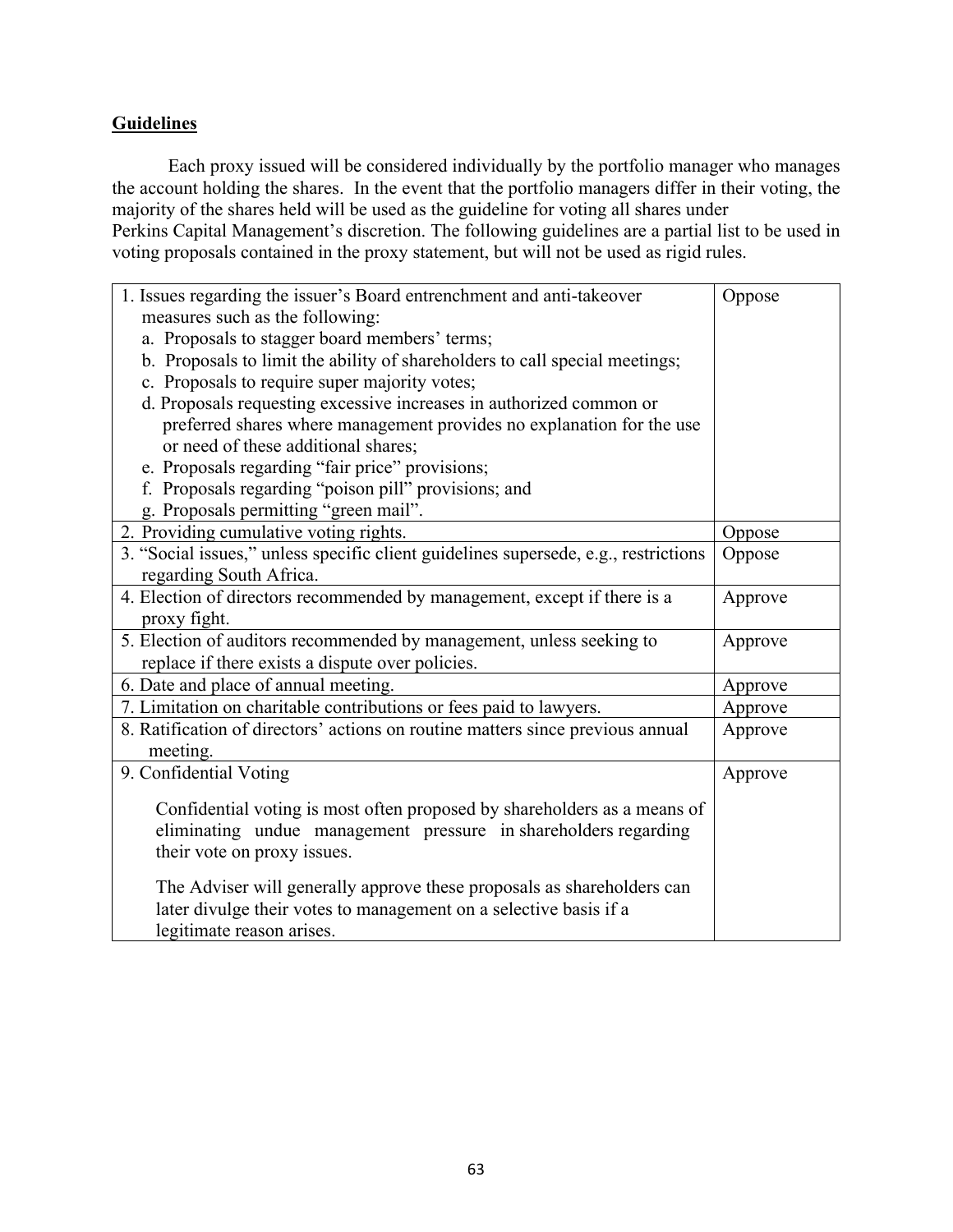| 10. Limiting directors' liability                                                | Approve      |
|----------------------------------------------------------------------------------|--------------|
| 11. Eliminate preemptive right                                                   | Approve      |
| Preemptive rights give current shareholders the opportunity to maintain          |              |
| their current percentage ownership through any subsequent equity                 |              |
| offerings. These provisions are no longer common in the U.S., and can            |              |
| restrict management's ability to raise new capital.                              |              |
|                                                                                  |              |
| The Adviser generally approves the elimination of preemptive rights, but         |              |
| will oppose the elimination of limited preemptive rights, e.g., on               |              |
| proposed issues representing more than an acceptable level of total<br>dilution. |              |
| 12. Employee Stock Purchase Plan                                                 | Approve      |
| 13. Establish $401(k)$ Plan                                                      |              |
|                                                                                  | Approve      |
| 14. Pay directors solely in stock                                                | Case-by-Case |
| 15. Eliminate director mandatory retirement policy                               | Case-by-Case |
| 16. Rotate annual meeting location/date                                          | Case-by-Case |
| 17. Option and stock grants to management and directors                          | Case-by-Case |
| 18. Allowing indemnification of directors and/or officers after reviewing the    | Case-by-Case |
| applicable laws and extent of protection requested.                              |              |
| 19. Sale of assets, divisions, product rights, etc.                              | Case-by-Case |
| 20. Other business that may arise at the annual meeting, in the case that a      | Case-by-Case |
| qualified portfolio manager attends.                                             |              |
| 21. Other issues not included on this list                                       |              |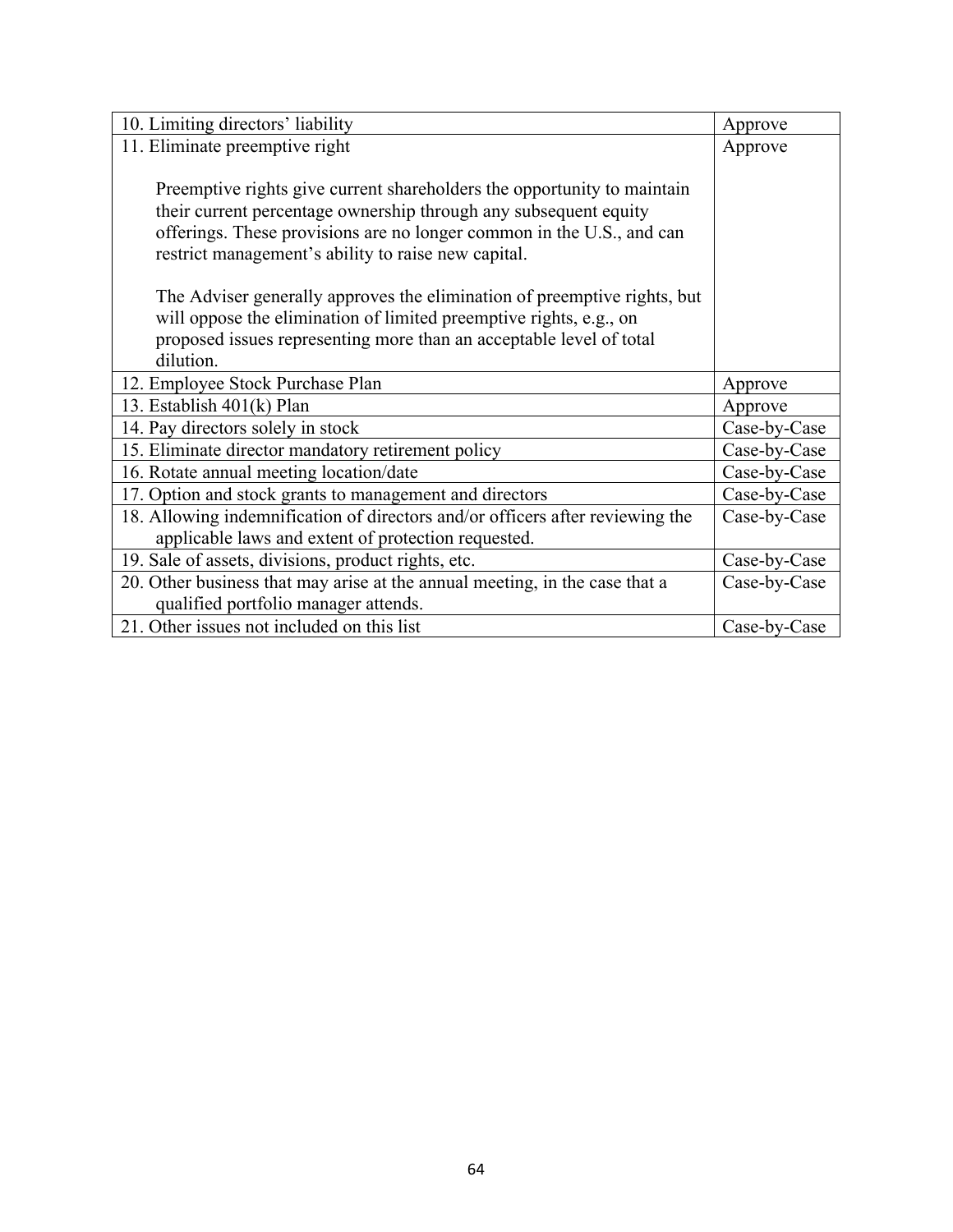### **EXHIBIT C**

#### **COMMERCIAL PAPER RATINGS**

#### <span id="page-66-0"></span>**Moody's Investors Service, Inc.**

Prime-1--Issuers (or related supporting institutions) rated "Prime-1" have a superior ability for repayment of senior short-term debt obligations. "Prime-1" repayment ability will often be evidenced by many of the following characteristics: leading market positions in well-established industries, high rates of return on funds employed, conservative capitalization structures with moderate reliance on debt and ample asset protection, broad margins in earnings coverage of fixed financial charges and high internal cash generation, and well-established access to a range of financial markets and assured sources of alternate liquidity.

Prime-2--Issuers (or related supporting institutions) rated "Prime-2" have a strong ability for repayment of senior short-term debt obligations. This will normally be evidenced by many of the characteristics cited above but to a lesser degree. Earnings trends and coverage ratios, while sound, will be more subject to variation. Capitalization characteristics, while still appropriate, may be more affected by external conditions. Ample alternative liquidity is maintained.

### **Standard & Poor's Ratings Group**

A-1--This highest category indicates that the degree of safety regarding timely payment is strong. Those issues determined to possess extremely strong safety characteristics are denoted with a plus (+) sign designation.

A-2--Capacity for timely payment on issues with this designation is satisfactory. However, the relative degree of safety is not as high as for issues designated "A-1."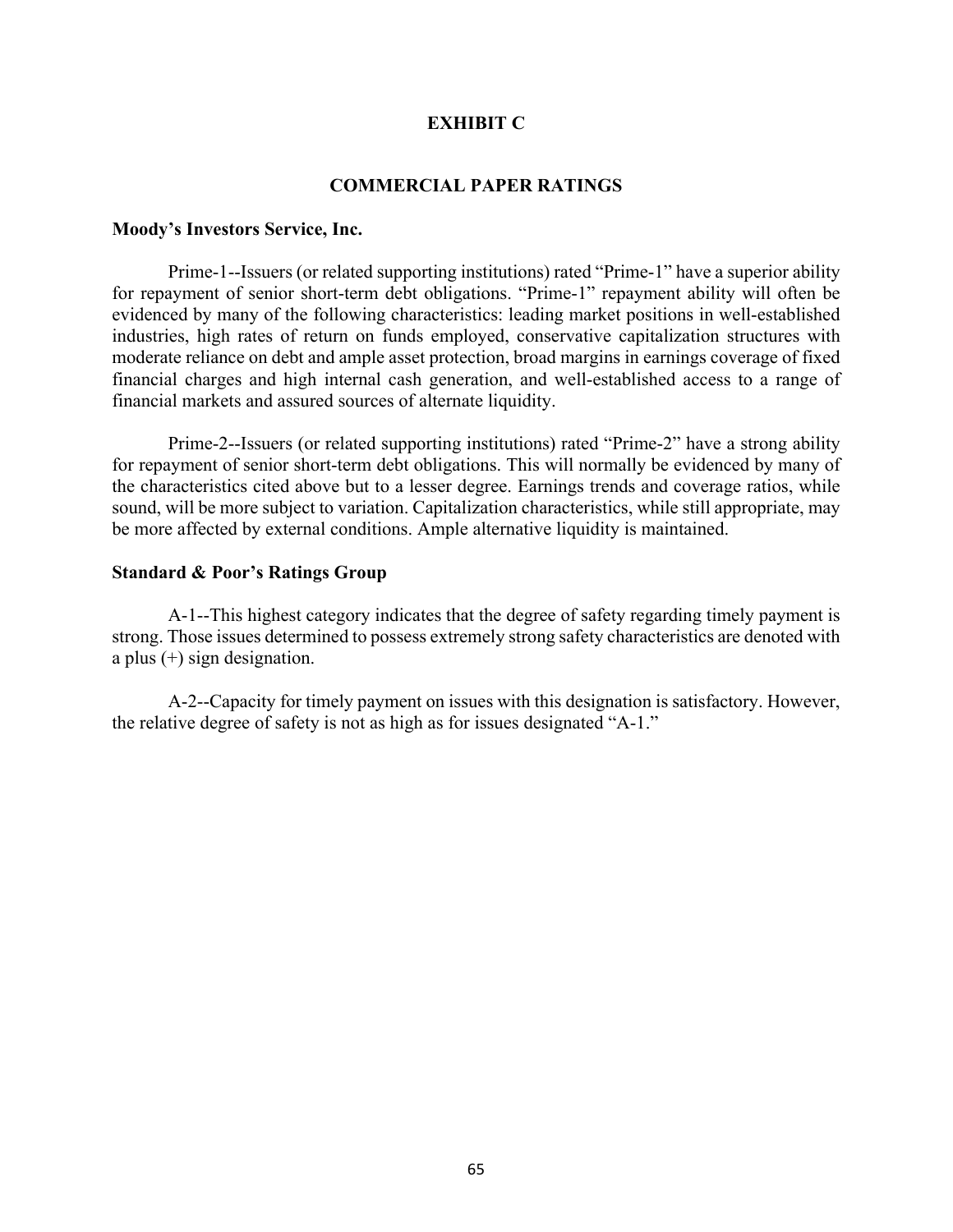# **EXHIBIT D**

### <span id="page-67-0"></span>**Nominating and Corporate Governance Committee Charter**

#### **World Funds Trust**

#### **Nominating and Corporate Governance Committee Membership**

1. The Nominating and Corporate Governance Committee of World Funds Trust (the "Trust") shall be composed entirely of Independent Trustees.

#### **Board Nominations and Functions**

- 1. The Committee shall make nominations for Trustee membership on the Board of Trustees, including the Independent Trustees. The Committee shall evaluate candidates' qualifications for Board membership and their independence from the investment advisers to the Trust's series portfolios and the Trust's other principal service providers. Persons selected as Independent Trustees must not be "interested person" as that term is defined in the Investment Company Act of 1940, nor shall Independent Trustee have any affiliations or associations that shall preclude them from voting as an Independent Trustee on matters involving approvals and continuations of Rule 12b-1 Plans, Investment Advisory Agreements and such other standards as the Committee shall deem appropriate. The Committee shall also consider the effect of any relationships beyond those delineated in the 1940 Act that might impair independence, *e.g.,* business, financial or family relationships with managers or service providers. See Appendix A for Procedures with Respect to Nominees to the Board.
- 2. The Committee shall periodically review Board governance procedures and shall recommend any appropriate changes to the full Board of Trustees.
- 3. The Committee shall periodically review the composition of the Board of Trustees to determine whether it may be appropriate to add individuals with different backgrounds or skill sets from those already on the Board.
- 4. The Committee shall periodically review trustee compensation and shall recommend any appropriate changes to the Independent Trustees as a group.

### **Committee Nominations and Functions**

- 1. The Committee shall make nominations for membership on all committees and shall review committee assignments at least annually.
- 2. The Committee shall review, as necessary, the responsibilities of any committees of the Board, whether there is a continuing need for each committee, whether there is a need for additional committees of the Board, and whether committees should be combined or reorganized. The Committee shall make recommendations for any such action to the full Board.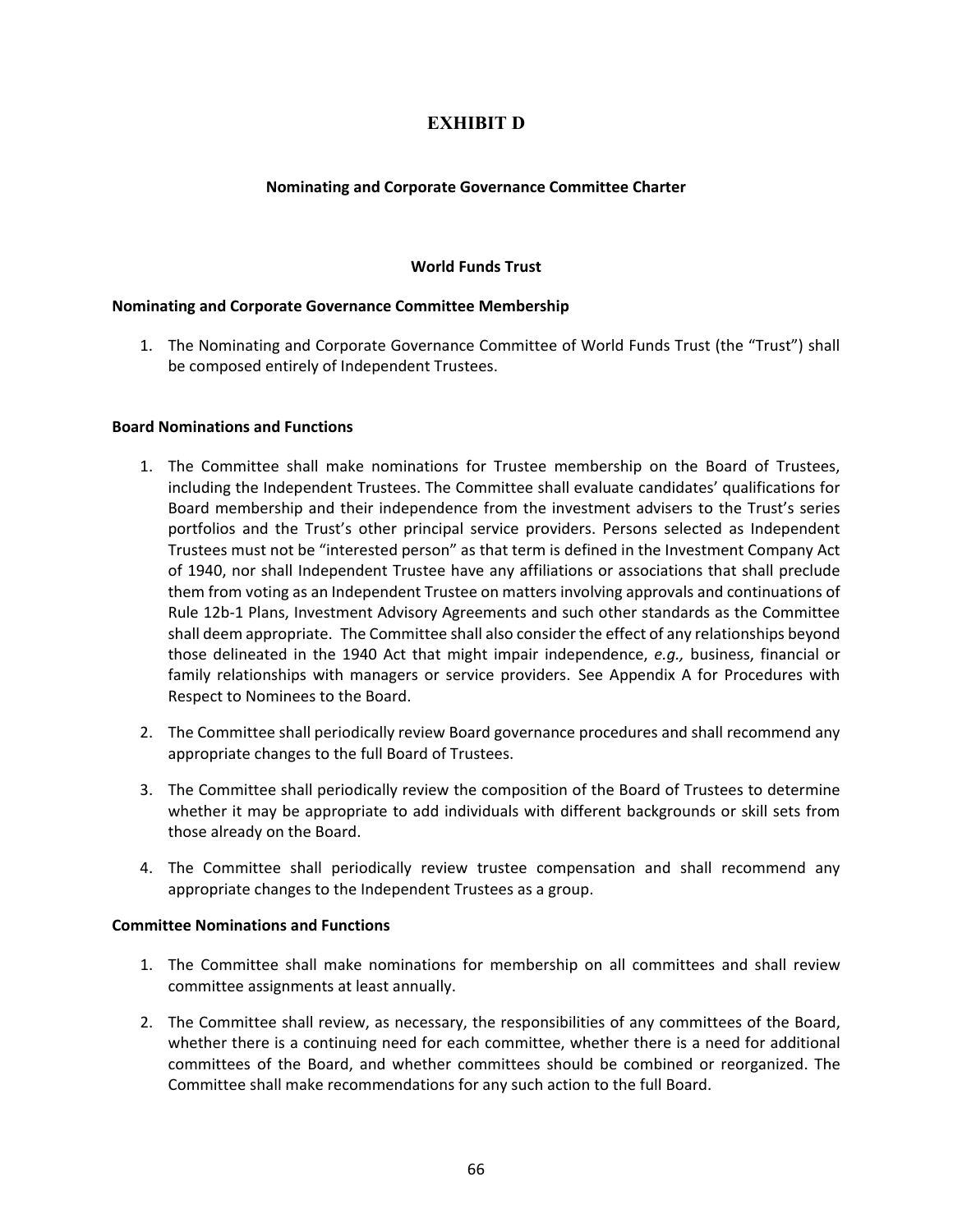# **Other Powers and Responsibilities**

- 1. The Committee shall have the resources and authority appropriate to discharge its responsibilities, including authority to retain special counsel and other experts or consultants at the expense of the Trust.
- 2. The Committee shall review this Charter at least annually and recommend any changes to the full Board of Trustees.

Adopted: August 2, 2013